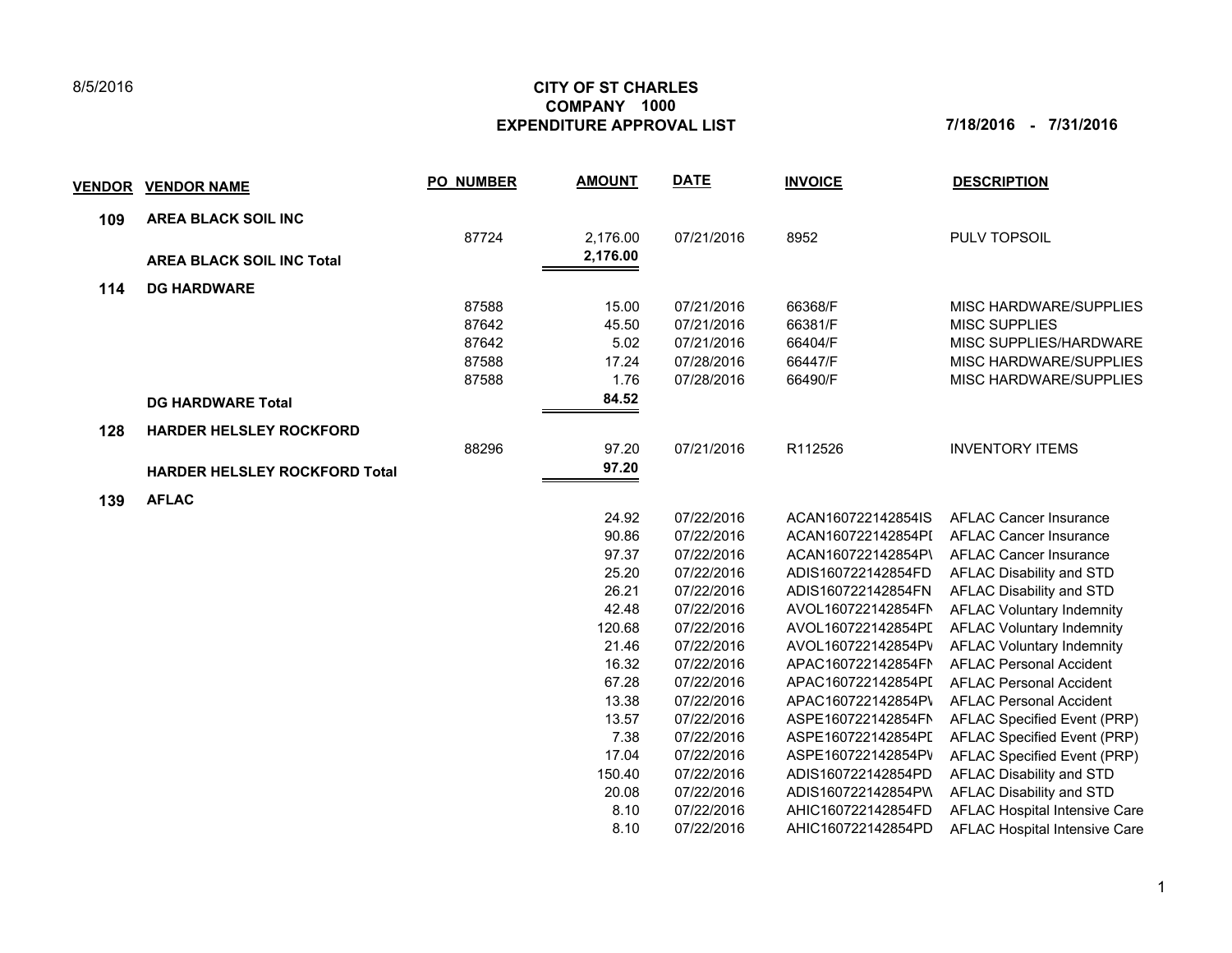|     | <b>VENDOR VENDOR NAME</b>                  | <b>PO_NUMBER</b> | <b>AMOUNT</b>  | <b>DATE</b>              | <b>INVOICE</b>                           | <b>DESCRIPTION</b>                                              |
|-----|--------------------------------------------|------------------|----------------|--------------------------|------------------------------------------|-----------------------------------------------------------------|
|     |                                            |                  | 33.84<br>57.23 | 07/22/2016<br>07/22/2016 | AHIC160722142854PW<br>APAC160722142854FI | AFLAC Hospital Intensive Care<br><b>AFLAC Personal Accident</b> |
|     | <b>AFLAC Total</b>                         |                  | 861.90         |                          |                                          |                                                                 |
| 147 | <b>CHRISTOPHER AISTON</b>                  |                  |                |                          |                                          |                                                                 |
|     |                                            |                  | 203.54         | 07/18/2016               | IMRF_401A_REFUND                         | IMRF Refund on 401A EE Contib                                   |
|     | <b>CHRISTOPHER AISTON Total</b>            |                  | 203.54         |                          |                                          |                                                                 |
| 149 | <b>ALARM DETECTION SYSTEMS INC</b>         |                  |                |                          |                                          |                                                                 |
|     |                                            | 87591            | 366.03         | 07/28/2016               | 144000-1033                              | SVCS AUG THRU OCT 2016                                          |
|     |                                            | 87591            | 152.25         | 07/28/2016               | 46090-1175                               | SVC AUG THRU OCT 2016                                           |
|     |                                            | 87591            | 413.75         | 07/28/2016               | SI-444435                                | SVC 7-8 = STC HIST MUSEUM                                       |
|     | <b>ALARM DETECTION SYSTEMS INC Total</b>   |                  | 932.03         |                          |                                          |                                                                 |
| 159 | <b>ALFRED BENESCH AND COMPANY</b>          |                  |                |                          |                                          |                                                                 |
|     |                                            |                  | 10.78          | 07/21/2016               | 91701A                                   | ADDITIONAL AMOUNT ON INV 9                                      |
|     | <b>ALFRED BENESCH AND COMPANY Total</b>    |                  | 10.78          |                          |                                          |                                                                 |
|     |                                            |                  |                |                          |                                          |                                                                 |
| 161 | <b>ARMY TRAIL TIRE &amp; SERVICE</b>       | 88336            | 219.96         | 07/21/2016               | 320702                                   | <b>INVENTORY ITEMS</b>                                          |
|     | <b>ARMY TRAIL TIRE &amp; SERVICE Total</b> |                  | 219.96         |                          |                                          |                                                                 |
|     |                                            |                  |                |                          |                                          |                                                                 |
| 176 | <b>ALMETEK INDUSTRIES INC</b>              |                  |                |                          |                                          |                                                                 |
|     |                                            | 88433            | 92.02          | 07/28/2016               | 216880                                   | <b>INVENTORY ITEMS</b>                                          |
|     | <b>ALMETEK INDUSTRIES INC Total</b>        |                  | 92.02          |                          |                                          |                                                                 |
| 177 | AL PIEMONTE CADILLAC INC                   |                  |                |                          |                                          |                                                                 |
|     |                                            | 88361            | 1,059.34       | 07/21/2016               | 182862                                   | V#1790 RO#55761                                                 |
|     | AL PIEMONTE CADILLAC INC Total             |                  | 1,059.34       |                          |                                          |                                                                 |
| 187 | <b>OVA AMBURGEY</b>                        |                  |                |                          |                                          |                                                                 |
|     |                                            |                  | 348.17         | 07/18/2016               | IMRF 401A REFUND                         | IMRF Refund on 401A EE Contib                                   |
|     | <b>OVA AMBURGEY Total</b>                  |                  | 348.17         |                          |                                          |                                                                 |
|     |                                            |                  |                |                          |                                          |                                                                 |
| 220 | <b>NONDA ANDERSON</b>                      |                  | 330.84         | 07/18/2016               | IMRF_401A_REFUND                         | IMRF Refund on 401A EE Contib                                   |
|     |                                            |                  | 330.84         |                          |                                          |                                                                 |
|     | <b>NONDA ANDERSON Total</b>                |                  |                |                          |                                          |                                                                 |
| 228 | <b>PAUL ANTHONEY</b>                       |                  |                |                          |                                          |                                                                 |
|     |                                            |                  | 311.33         | 07/18/2016               | IMRF 401A REFUND                         | IMRF Refund on 401A EE Contib                                   |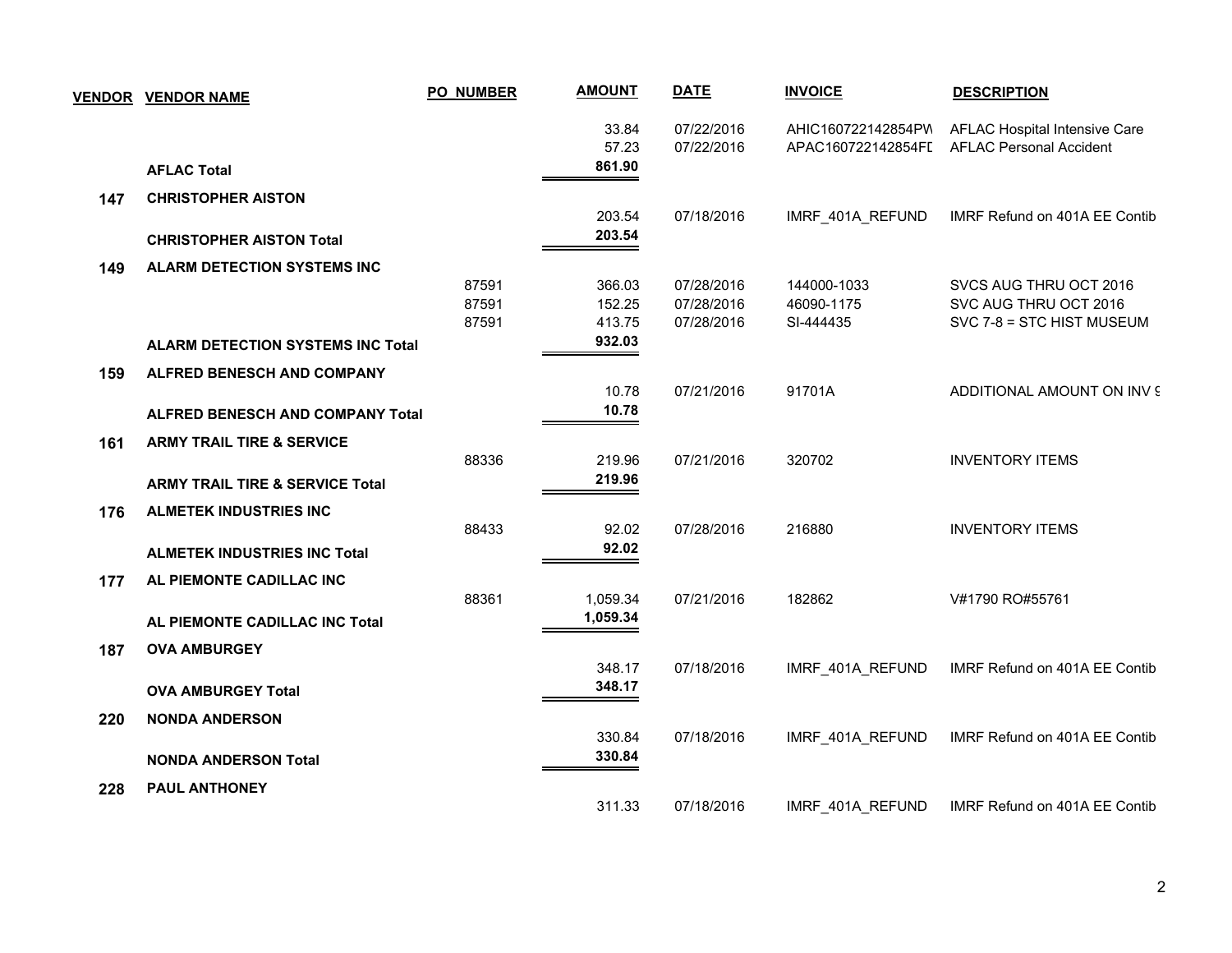| <b>VENDOR</b> | <b>VENDOR NAME</b>                         | <b>PO_NUMBER</b> | <b>AMOUNT</b>        | <b>DATE</b>              | <b>INVOICE</b>     | <b>DESCRIPTION</b>                               |
|---------------|--------------------------------------------|------------------|----------------------|--------------------------|--------------------|--------------------------------------------------|
|               | <b>PAUL ANTHONEY Total</b>                 |                  | 311.33               |                          |                    |                                                  |
| 245           | <b>AQUASCAPE INC</b>                       |                  |                      |                          |                    |                                                  |
|               |                                            | 88579            | 1,000.00             | 07/28/2016               | 38218              | <b>REPAIR WATERFALL</b>                          |
|               | <b>AQUASCAPE INC Total</b>                 |                  | 1,000.00             |                          |                    |                                                  |
| 246           | <b>AQUA BACKFLOW INC</b>                   |                  |                      |                          |                    |                                                  |
|               |                                            | 88109            | 1,540.00             | 07/28/2016               | 2016-149           | <b>BACKFLOW PROGRAM - JUNE:</b>                  |
|               | <b>AQUA BACKFLOW INC Total</b>             |                  | 1,540.00             |                          |                    |                                                  |
| 272           | ASK ENTERPRISES & SON INC                  |                  |                      |                          |                    |                                                  |
|               |                                            | 88149            | 2,162.50             | 07/21/2016               | 23141              | <b>INVENTORY ITEMS</b>                           |
|               |                                            | 88298            | 337.90               | 07/21/2016               | 23144              | <b>INVENTORY ITEMS</b>                           |
|               |                                            | 88435            | 195.00               | 07/21/2016               | 23145              | <b>INVENTORY ITEMS</b>                           |
|               |                                            | 88431            | 1,205.00<br>3,900.40 | 07/28/2016               | 23146              | <b>INVENTORY ITEMS</b>                           |
|               | <b>ASK ENTERPRISES &amp; SON INC Total</b> |                  |                      |                          |                    |                                                  |
| 279           | ATLAS CORP & NOTARY SUPPLY CO              |                  |                      |                          |                    |                                                  |
|               |                                            |                  | 21.45<br>39.00       | 07/21/2016<br>07/28/2016 | 445354<br>072716JG | E MAHAN<br><b>J GATLIN</b>                       |
|               |                                            |                  | 60.45                |                          |                    |                                                  |
|               | ATLAS CORP & NOTARY SUPPLY CO Total        |                  |                      |                          |                    |                                                  |
| 283           | AT&T                                       |                  | 119.16               | 07/28/2016               | IL0R685LSB0616     |                                                  |
|               |                                            |                  | 119.16               |                          |                    | <b>18 MONTHS OF SERVICE</b>                      |
|               | <b>AT&amp;T Total</b>                      |                  |                      |                          |                    |                                                  |
| 284           | <b>ILLINOIS BELL TELEPHONE CO</b>          |                  |                      |                          |                    |                                                  |
|               |                                            |                  | 52.00<br>55.00       | 07/21/2016<br>07/28/2016 | 070516<br>070816   | <b>MONTHLY BILLING</b><br><b>MONTHLY BILLING</b> |
|               | <b>ILLINOIS BELL TELEPHONE CO Total</b>    |                  | 107.00               |                          |                    |                                                  |
|               |                                            |                  |                      |                          |                    |                                                  |
| 285           | AT&T                                       |                  | 1,952.40             | 07/21/2016               | 1898162309         | <b>MONTHLY BILLING</b>                           |
|               |                                            |                  | 1,952.40             |                          |                    |                                                  |
|               | <b>AT&amp;T Total</b>                      |                  |                      |                          |                    |                                                  |
| 289           | <b>AURORA AREA SPRINGS</b>                 |                  |                      |                          |                    |                                                  |
|               |                                            | 88394            | 72.00<br>72.00       | 07/21/2016               | 057686             | V#2172 RO#55783                                  |
|               | <b>AURORA AREA SPRINGS Total</b>           |                  |                      |                          |                    |                                                  |
| 298           | <b>AWARDS CONCEPTS</b>                     |                  |                      |                          |                    |                                                  |
|               |                                            | 87672            | 121.12               | 07/21/2016               | 10411273           | <b>D BROGAN</b>                                  |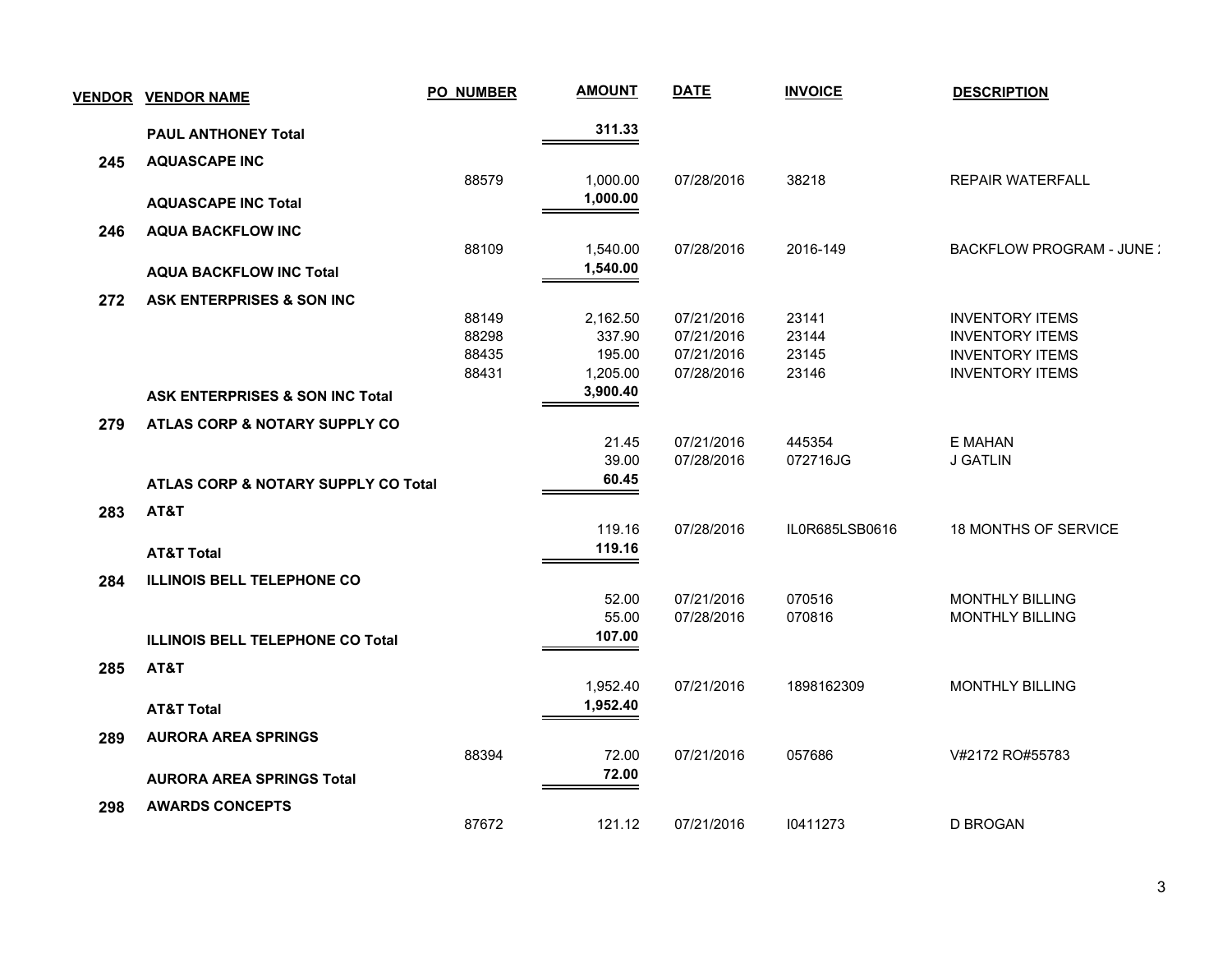|     | <b>VENDOR VENDOR NAME</b>         | <b>PO_NUMBER</b> | <b>AMOUNT</b>        | <b>DATE</b> | <b>INVOICE</b>   | <b>DESCRIPTION</b>            |
|-----|-----------------------------------|------------------|----------------------|-------------|------------------|-------------------------------|
|     |                                   | 87672            | 246.98<br>368.10     | 07/21/2016  | 10411276         | C GOETZ                       |
|     | <b>AWARDS CONCEPTS Total</b>      |                  |                      |             |                  |                               |
| 304 | <b>BACKGROUNDS ONLINE</b>         |                  | 529.05               | 07/21/2016  | 472994           | <b>MONTHLY BILLING</b>        |
|     | <b>BACKGROUNDS ONLINE Total</b>   |                  | 529.05               |             |                  |                               |
| 305 | <b>BADGER METER INC</b>           |                  |                      |             |                  |                               |
|     |                                   | 88270            | 16,570.46            | 07/28/2016  | 1108461          | <b>INVENTORY ITEMS</b>        |
|     | <b>BADGER METER INC Total</b>     |                  | 16,570.46            |             |                  |                               |
| 338 | <b>AIRGAS NORTH CENTRAL</b>       |                  |                      |             |                  |                               |
|     |                                   |                  | 385.20<br>385.20     | 07/21/2016  | 9937046710       | MONTHLY TANK RENTALS          |
|     | <b>AIRGAS NORTH CENTRAL Total</b> |                  |                      |             |                  |                               |
| 341 | <b>CECILE BENSON</b>              |                  | 316.88               | 07/18/2016  | IMRF 401A REFUND | IMRF Refund on 401A EE Contib |
|     | <b>CECILE BENSON Total</b>        |                  | 316.88               |             |                  |                               |
| 361 | <b>GAIL BLAHA</b>                 |                  |                      |             |                  |                               |
|     |                                   |                  | 350.44               | 07/18/2016  | IMRF_401A_REFUND | IMRF Refund on 401A EE Contib |
|     | <b>GAIL BLAHA Total</b>           |                  | 350.44               |             |                  |                               |
| 372 | <b>BLUFF CITY MATERIALS</b>       |                  |                      |             |                  |                               |
|     |                                   | 88536            | 770.00               | 07/28/2016  | 75351            | <b>DUMPING CHARGES</b>        |
|     | <b>BLUFF CITY MATERIALS Total</b> | 88536            | 100.00<br>870.00     | 07/28/2016  | 75953            | MIXED LOAD DUMP               |
|     |                                   |                  |                      |             |                  |                               |
| 393 | <b>BRICOR CONSULTING</b>          |                  | 2,000.00             | 07/21/2016  | FY 2017          | AGREEMENT 12 MONTHLY PAY      |
|     |                                   |                  | 2,000.00             | 07/21/2016  | FY 2017          | AGREEMENT 12 MONTHLY PAY      |
|     |                                   |                  | 2,000.00             | 07/21/2016  | FY 2017          | AGREEMENT 12 MONTHLY PAY      |
|     | <b>BRICOR CONSULTING Total</b>    |                  | 2,000.00<br>8,000.00 | 07/21/2016  | FY 2017          | AGREEMENT 12 MONTHLY PAY      |
|     |                                   |                  |                      |             |                  |                               |
| 396 | <b>BROWNELLS INC</b>              | 88348            | 91.86                | 07/21/2016  | 12721340.01      | MISC SUPPLIES - PD            |
|     | <b>BROWNELLS INC Total</b>        |                  | 91.86                |             |                  |                               |
| 398 | <b>TOM BRUHL</b>                  |                  |                      |             |                  |                               |
|     |                                   |                  | 623.10               | 07/18/2016  | IMRF 401A REFUND | IMRF Refund on 401A EE Contib |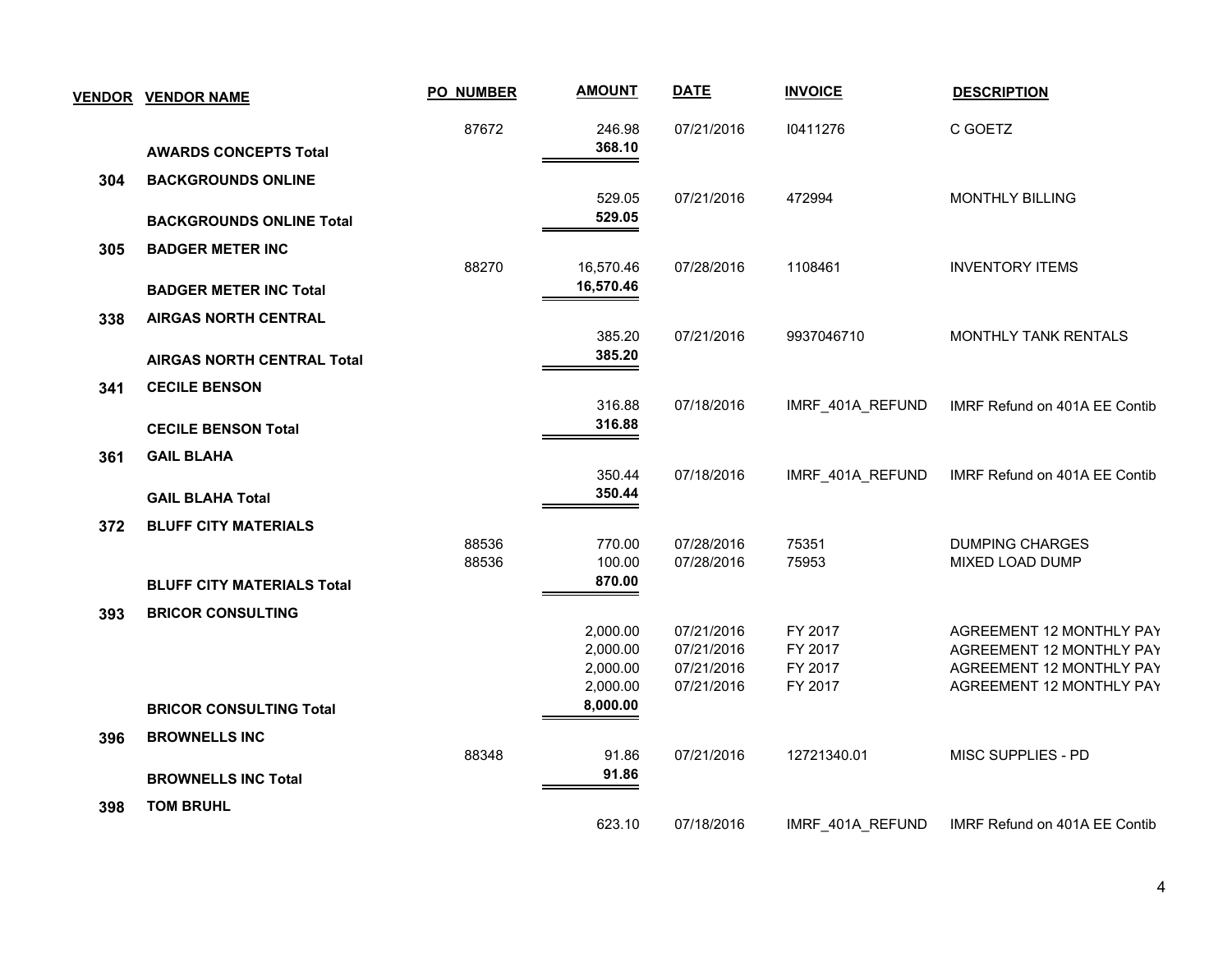| <b>VENDOR</b> | <b>VENDOR NAME</b>                          | <b>PO_NUMBER</b> | <b>AMOUNT</b> | <b>DATE</b> | <b>INVOICE</b>   | <b>DESCRIPTION</b>             |
|---------------|---------------------------------------------|------------------|---------------|-------------|------------------|--------------------------------|
|               | <b>TOM BRUHL Total</b>                      |                  | 623.10        |             |                  |                                |
| 407           | <b>BUILDERS ASPHALT LLC</b>                 |                  |               |             |                  |                                |
|               |                                             | 46               | 412.00        | 07/21/2016  | 17860            | RECYCLED SURFACE               |
|               |                                             | 46               | 1,033.00      | 07/21/2016  | 18035            | RECYCLED SURFACE               |
|               |                                             | 46               | 232.00        | 07/28/2016  | 18201            | RECYCLED SURFACE               |
|               | <b>BUILDERS ASPHALT LLC Total</b>           |                  | 1,677.00      |             |                  |                                |
| 413           | <b>MIKE BURNETT</b>                         |                  |               |             |                  |                                |
|               |                                             |                  | 388.06        | 07/18/2016  | IMRF_401A_REFUND | IMRF Refund on 401A EE Contib  |
|               | <b>MIKE BURNETT Total</b>                   |                  | 388.06        |             |                  |                                |
| 424           | ATLAN TECH RESELLERS INC                    |                  |               |             |                  |                                |
|               |                                             | 88142            | 63.73         | 07/21/2016  | 322854           | ETHERNET CABLE                 |
|               |                                             | 88220            | 112.69        | 07/21/2016  | 323742           | FIBER PATCH CABLES             |
|               | <b>ATLAN TECH RESELLERS INC Total</b>       |                  | 176.42        |             |                  |                                |
| 428           | <b>CALEA</b>                                |                  |               |             |                  |                                |
|               |                                             | 88633            | 4,065.00      | 07/28/2016  | <b>INV22557</b>  | ANNUAL CONTINUATION FEE        |
|               | <b>CALEA Total</b>                          |                  | 4,065.00      |             |                  |                                |
| 464           | <b>TREDROC TIRE SERVICES CBA TIRE</b>       |                  |               |             |                  |                                |
|               |                                             | 88337            | 820.50        | 07/21/2016  | 559958           | V#1728 RO#55782                |
|               |                                             | 88391            | 309.00        | 07/21/2016  | 559970           | V#4099 RO#55792                |
|               | <b>TREDROC TIRE SERVICES CBA TIRE Total</b> |                  | 1,129.50      |             |                  |                                |
| 467           | <b>PAHCS II</b>                             |                  |               |             |                  |                                |
|               |                                             |                  | 3,005.90      | 07/21/2016  | 071116           | INV 185679/186164/170/754/801  |
|               | <b>PAHCS II Total</b>                       |                  | 3,005.90      |             |                  |                                |
| 499           | <b>CHICAGO METROPOLITAN AGENCY</b>          |                  |               |             |                  |                                |
|               |                                             | 88558            | 1,250.03      | 07/21/2016  | FY2017-240       | CMAP FY 2017 LOCAL CONTRIE     |
|               | <b>CHICAGO METROPOLITAN AGENCY Total</b>    |                  | 1,250.03      |             |                  |                                |
| 508           | <b>WEST PAYMENT CENTER</b>                  |                  |               |             |                  |                                |
|               |                                             | 88063            | 374.95        | 07/21/2016  | 6108499895       | IL CRIMINAL/MOTOR VEH LAW/     |
|               |                                             | 87606            | 377.88        | 07/21/2016  | 834287618        | SVCS JUNE 2016                 |
|               | <b>WEST PAYMENT CENTER Total</b>            |                  | 752.83        |             |                  |                                |
| 515           | <b>CIBER INC</b>                            |                  |               |             |                  |                                |
|               |                                             | 85331            | 6,268.00      | 07/21/2016  | 04-927619        | <b>M6 HCM ENHANCEMENTS DEV</b> |
|               |                                             |                  |               |             |                  |                                |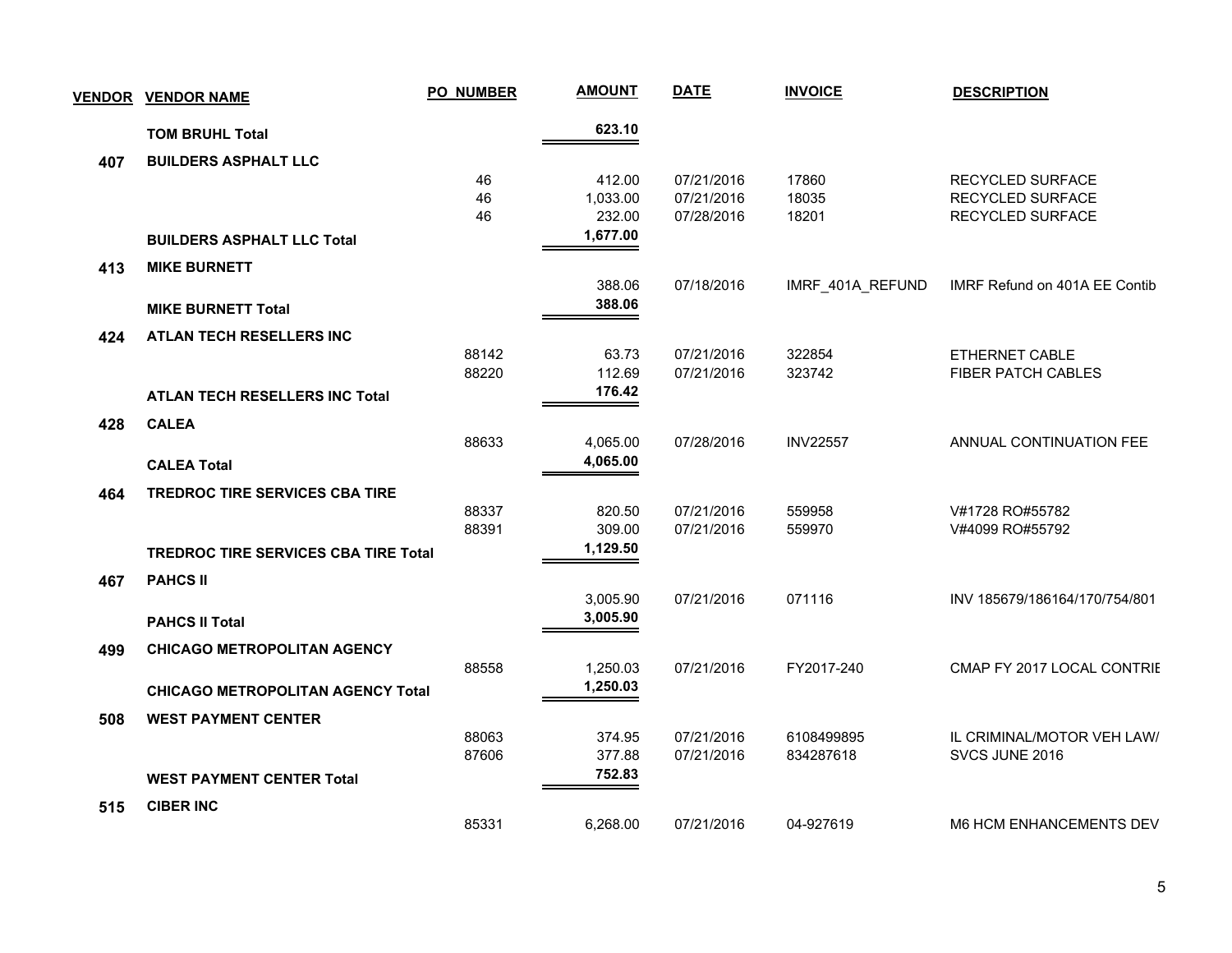| <b>VENDOR</b> | <b>VENDOR NAME</b>                       | <b>PO_NUMBER</b> | <b>AMOUNT</b>         | <b>DATE</b> | <b>INVOICE</b>     | <b>DESCRIPTION</b>                 |
|---------------|------------------------------------------|------------------|-----------------------|-------------|--------------------|------------------------------------|
|               | <b>CIBER INC Total</b>                   | 85331            | 5,252.00<br>11,520.00 | 07/21/2016  | 04-927620          | M2 INSTALLED LSF SYSTEM            |
| 517           | <b>CINTAS CORPORATION</b>                |                  |                       |             |                    |                                    |
|               |                                          | 87561            | 97.72                 | 07/21/2016  | 344416036          | FLEET UNIFORM SVC                  |
|               |                                          | 87561            | 97.72                 | 07/28/2016  | 344419258/         | <b>UNIFORM SVC - FLEET</b>         |
|               | <b>CINTAS CORPORATION Total</b>          |                  | 195.44                |             |                    |                                    |
| 561           | <b>COMBINED CHARITIES CAMPAIGN</b>       |                  |                       |             |                    |                                    |
|               |                                          |                  | 6.00                  | 07/22/2016  | CCCA160722142854Cl | <b>Combined Charities Campaign</b> |
|               |                                          |                  | 4.00                  | 07/22/2016  | CCCA160722142854FI | <b>Combined Charities Campaign</b> |
|               |                                          |                  | 26.75                 | 07/22/2016  | CCCA160722142854FI | <b>Combined Charities Campaign</b> |
|               |                                          |                  | 4.00                  | 07/22/2016  | CCCA160722142854HI | <b>Combined Charities Campaign</b> |
|               |                                          |                  | 40.00                 | 07/22/2016  | CCCA160722142854PI | <b>Combined Charities Campaign</b> |
|               |                                          |                  | 3.00                  | 07/22/2016  | CCCA160722142854P\ | <b>Combined Charities Campaign</b> |
|               | <b>COMBINED CHARITIES CAMPAIGN Total</b> |                  | 83.75                 |             |                    |                                    |
| 563           | <b>CDW GOVERNMENT INC</b>                |                  |                       |             |                    |                                    |
|               |                                          | 88390            | 65.73                 | 07/28/2016  | DPD7617            | ULTRA ELEC EN8 RIBBON              |
|               | <b>CDW GOVERNMENT INC Total</b>          |                  | 65.73                 |             |                    |                                    |
| 564           | <b>COMCAST OF CHICAGO INC</b>            |                  |                       |             |                    |                                    |
|               |                                          |                  | 14.77                 | 07/21/2016  | 071216PD           | MONTHLY BILLING THRU 8/18/1        |
|               |                                          |                  | 16.92                 | 07/28/2016  | 071616FD           | <b>MONTHLY BILLING</b>             |
|               |                                          |                  | 149.85                | 07/28/2016  | 072116PW           | <b>MONTHLY BILLING</b>             |
|               | <b>COMCAST OF CHICAGO INC Total</b>      |                  | 181.54                |             |                    |                                    |
| 579           | <b>COMMUNICATIONS DIRECT INC</b>         |                  |                       |             |                    |                                    |
|               |                                          | 87969            | 555.73                | 07/21/2016  | SR110167           | PRODUCT/SVC FOR ELEC DEP           |
|               | <b>COMMUNICATIONS DIRECT INC Total</b>   |                  | 555.73                |             |                    |                                    |
| 621           | <b>LYNN CREEDON</b>                      |                  |                       |             |                    |                                    |
|               |                                          |                  | 397.80                | 07/18/2016  | IMRF 401A REFUND   | IMRF Refund on 401A EE Contib      |
|               | <b>LYNN CREEDON Total</b>                |                  | 397.80                |             |                    |                                    |
| 634           | <b>CHARLES CRUMLETT</b>                  |                  |                       |             |                    |                                    |
|               |                                          |                  | 191.25                | 07/21/2016  | 080116             | PER DIEM 8-1 THRU 8-3-16           |
|               | <b>CHARLES CRUMLETT Total</b>            |                  | 191.25                |             |                    |                                    |
| 639           | <b>CUMMINS NPOWER LLC</b>                |                  |                       |             |                    |                                    |
|               |                                          | 88395            | 377.72                | 07/21/2016  | 711-19336          | <b>SUPPLIES</b>                    |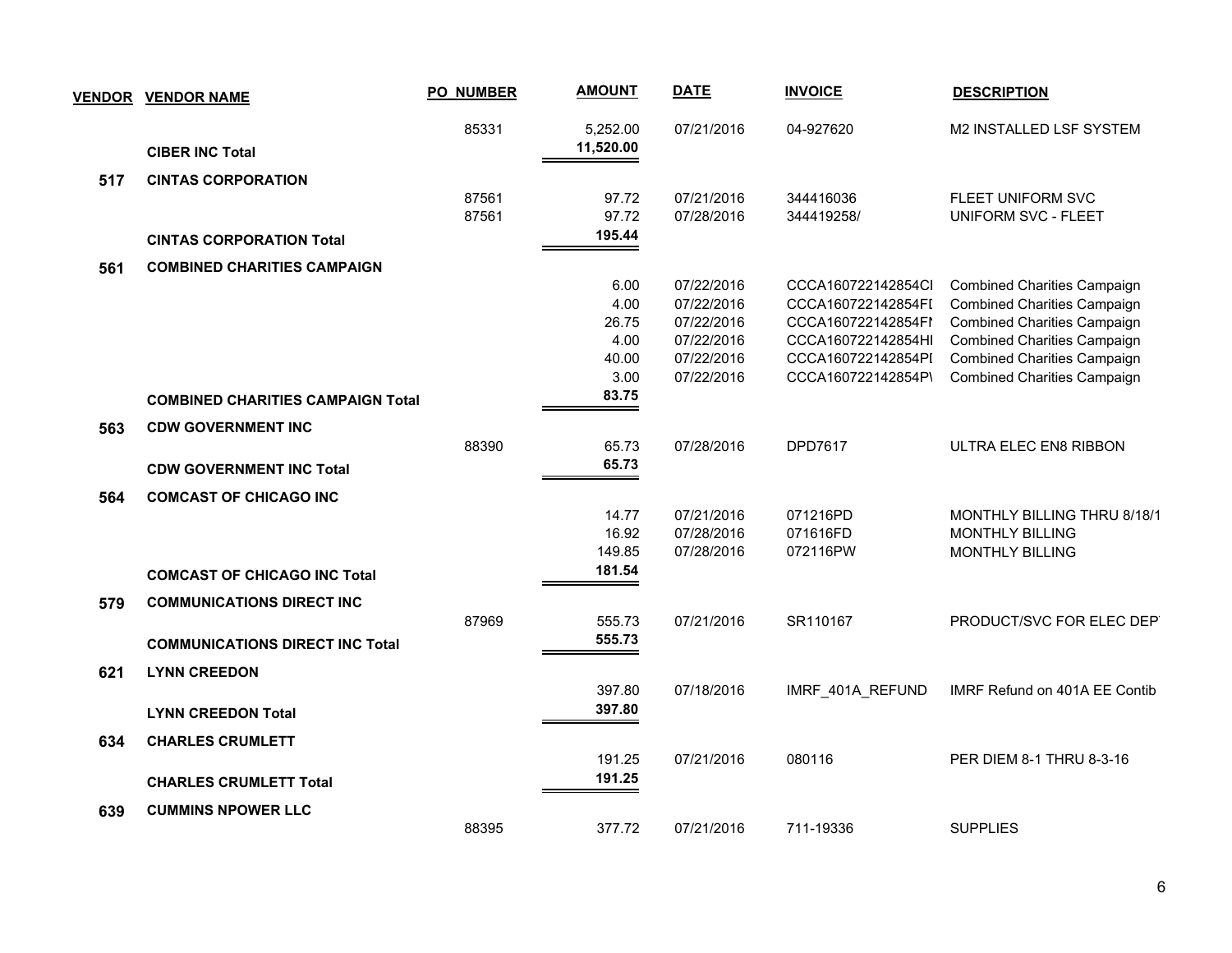| <b>VENDOR</b> | <b>VENDOR NAME</b>                           | PO_NUMBER      | <b>AMOUNT</b>          | <b>DATE</b>              | <b>INVOICE</b>        | <b>DESCRIPTION</b>                                |
|---------------|----------------------------------------------|----------------|------------------------|--------------------------|-----------------------|---------------------------------------------------|
|               | <b>CUMMINS NPOWER LLC Total</b>              |                | 377.72                 |                          |                       |                                                   |
| 641           | <b>CURRIE MOTORS</b>                         |                |                        |                          |                       |                                                   |
|               | <b>CURRIE MOTORS Total</b>                   | 87486          | 35,024.00<br>35,024.00 | 07/28/2016               | H0291                 | 2016 FORD F250                                    |
| 642           | <b>CUSTOM WELDING &amp; FAB INC</b>          | 88338          |                        | 07/21/2016               | 160116                |                                                   |
|               | <b>CUSTOM WELDING &amp; FAB INC Total</b>    |                | 1,649.76<br>1,649.76   |                          |                       | FABRICATE AND REPAIR FENC                         |
| 646           | <b>PADDOCK PUBLICATIONS INC</b>              |                |                        |                          |                       |                                                   |
|               |                                              | 88571<br>87555 | 232.40<br>82.80        | 07/28/2016<br>07/28/2016 | 012745-CA<br>T7776749 | CA SUBSCRIPTION THRU 6-1-1<br><b>PUBLICATIONS</b> |
|               | <b>PADDOCK PUBLICATIONS INC Total</b>        |                | 315.20                 |                          |                       |                                                   |
| 648           | <b>DALE CARNEGIE CHICAGO</b>                 |                |                        |                          |                       |                                                   |
|               | <b>DALE CARNEGIE CHICAGO Total</b>           | 88484          | 1,995.00<br>1,995.00   | 07/21/2016               | 12790                 | K ROHRBACH CLASS 9-7-16                           |
| 666           | DECKER SUPPLY CO INC                         |                |                        |                          |                       |                                                   |
|               |                                              | 88299          | 757.20                 | 07/28/2016               | 892068                | <b>INVENTORY ITEMS</b>                            |
|               | <b>DECKER SUPPLY CO INC Total</b>            |                | 757.20                 |                          |                       |                                                   |
| 673           | <b>DENICE BROGAN</b>                         |                | 496.64                 | 07/18/2016               | IMRF_401A_REFUND      | IMRF Refund on 401A EE Contib                     |
|               | <b>DENICE BROGAN Total</b>                   |                | 496.64                 |                          |                       |                                                   |
| 683           | DE MAR TREE & LANDSCAPE SVC                  |                |                        |                          |                       |                                                   |
|               |                                              | 88131          | 2,484.80<br>2,484.80   | 07/28/2016               | 7712                  | SVC 6-28 THRU 7-7-16                              |
|               | <b>DE MAR TREE &amp; LANDSCAPE SVC Total</b> |                |                        |                          |                       |                                                   |
| 688           | <b>BERNARD DEUTSCH</b>                       |                | 269.74                 | 07/18/2016               | IMRF_401A_REFUND      | IMRF Refund on 401A EE Contib                     |
|               | <b>BERNARD DEUTSCH Total</b>                 |                | 269.74                 |                          |                       |                                                   |
| 697           | <b>DICK PONDS ATHLETICS</b>                  |                |                        |                          |                       |                                                   |
|               | <b>DICK PONDS ATHLETICS Total</b>            | 88533          | 97.90<br>97.90         | 07/21/2016               | 1000058372            | <b>MATFLEX SHOES</b>                              |
| 698           | <b>KIM DIEHL</b>                             |                |                        |                          |                       |                                                   |
|               |                                              |                | 266.41                 | 07/18/2016               | IMRF_401A_REFUND      | IMRF Refund on 401A EE Contib                     |

7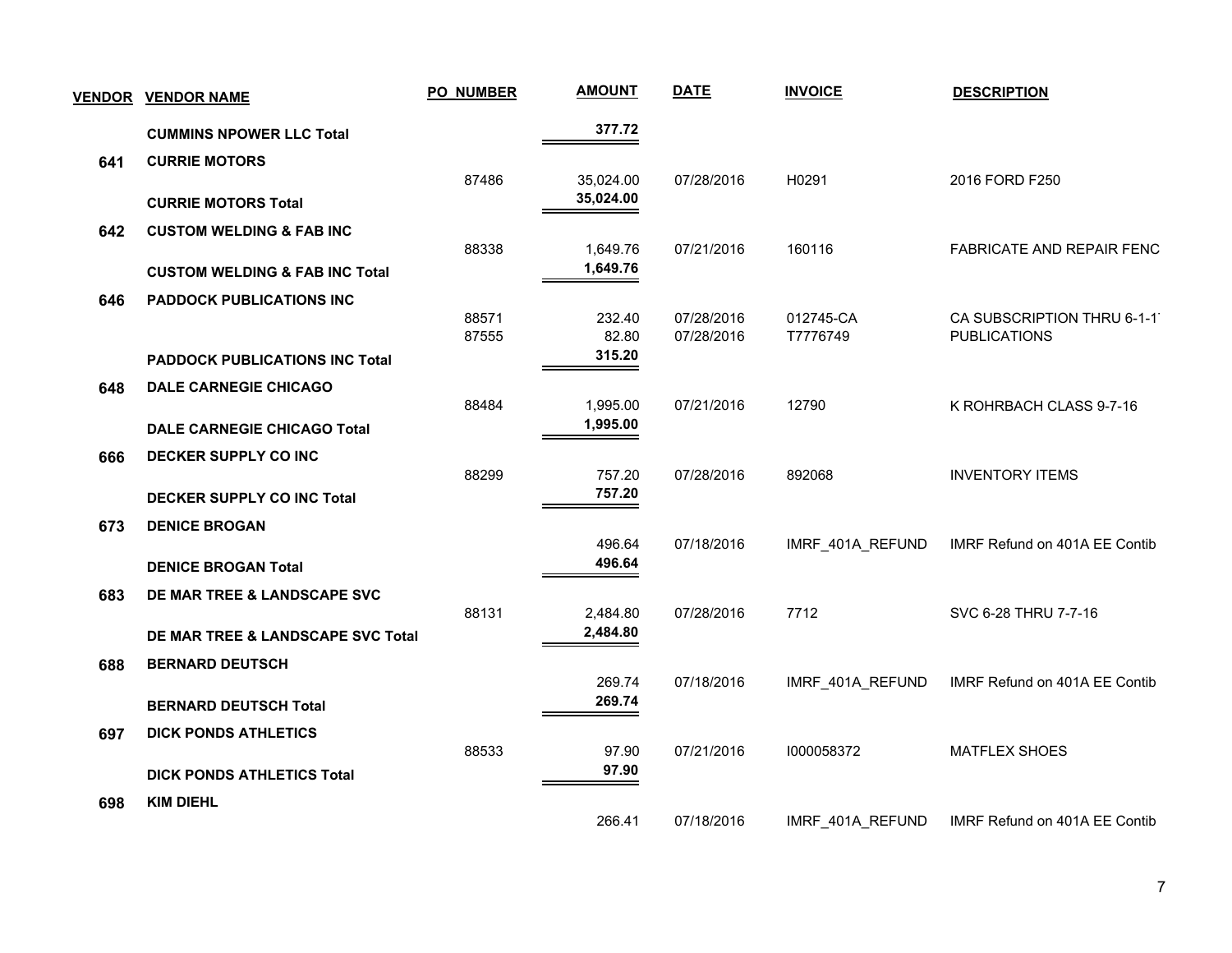| <b>VENDOR</b> | <b>VENDOR NAME</b>                             | <b>PO_NUMBER</b> | <b>AMOUNT</b> | <b>DATE</b> | <b>INVOICE</b>   | <b>DESCRIPTION</b>            |
|---------------|------------------------------------------------|------------------|---------------|-------------|------------------|-------------------------------|
|               | <b>KIM DIEHL Total</b>                         |                  | 266.41        |             |                  |                               |
| 699           | <b>THOMAS DIEHL</b>                            |                  |               |             |                  |                               |
|               |                                                |                  | 129.89        | 07/21/2016  | 070916           | BOOTS-FARM & FLEET 7-9-16     |
|               | <b>THOMAS DIEHL Total</b>                      |                  | 129.89        |             |                  |                               |
| 713           | DIVE RESCUE INTERNATIONAL                      |                  |               |             |                  |                               |
|               |                                                | 88414            | 1,463.25      | 07/28/2016  | 172165           | 200" 4 WIRE COMM ROPE         |
|               | DIVE RESCUE INTERNATIONAL Total                |                  | 1,463.25      |             |                  |                               |
| 721           | <b>DOC MORGAN INC</b>                          |                  |               |             |                  |                               |
|               |                                                | 88355            | 383.88        | 07/21/2016  | 11072922         | STC VETERANS MEMORIAL         |
|               | <b>DOC MORGAN INC Total</b>                    |                  | 383.88        |             |                  |                               |
| 728           | DOTY & SONS CONCRETE PROD INC                  |                  |               |             |                  |                               |
|               |                                                | 87919            | 5,400.00      | 07/21/2016  | 62855            | CONCRETE PLANTERS LABOR/      |
|               | <b>DOTY &amp; SONS CONCRETE PROD INC Total</b> |                  | 5,400.00      |             |                  |                               |
| 735           | <b>MICHAEL DRAKE</b>                           |                  |               |             |                  |                               |
|               |                                                |                  | 532.66        | 07/18/2016  | IMRF_401A_REFUND | IMRF Refund on 401A EE Contib |
|               | <b>MICHAEL DRAKE Total</b>                     |                  | 532.66        |             |                  |                               |
| 738           | <b>ERIKA DRENNAN</b>                           |                  |               |             |                  |                               |
|               |                                                |                  | 478.83        | 07/18/2016  | IMRF_401A_REFUND | IMRF Refund on 401A EE Contib |
|               | <b>ERIKA DRENNAN Total</b>                     |                  | 478.83        |             |                  |                               |
| 744           | <b>DRYDON EQUIPMENT INC</b>                    |                  |               |             |                  |                               |
|               |                                                | 88318            | 3,013.06      | 07/21/2016  | 29716            | <b>VACUUM REGULATOR</b>       |
|               | <b>DRYDON EQUIPMENT INC Total</b>              |                  | 3,013.06      |             |                  |                               |
| 750           | <b>DUKANE CONTRACT SERVICES</b>                |                  |               |             |                  |                               |
|               |                                                | 88138            | 1,733.00      | 07/21/2016  | 124900           | MONTHLY BILLING JULY 2016     |
|               |                                                | 88138            | 4,437.00      | 07/21/2016  | 124901           | MONTHLY BILLING JULY 2016     |
|               |                                                | 88138            | 5,051.00      | 07/21/2016  | 124902           | MONTHLY BILLING JULY 2016     |
|               |                                                | 88138            | 6,512.00      | 07/21/2016  | 124903           | MONTHLY BILLING JULY 2016     |
|               |                                                | 88138            | 1,600.00      | 07/21/2016  | 124917           | MONTHLY BILLING JULY 2016     |
|               | <b>DUKANE CONTRACT SERVICES Total</b>          |                  | 19,333.00     |             |                  |                               |
| 756           | <b>DUPAGE COUNTY CLERK</b>                     |                  |               |             |                  |                               |
|               |                                                |                  | 10.00         | 07/28/2016  | 071916MB         | NOTARY - M BRYANT             |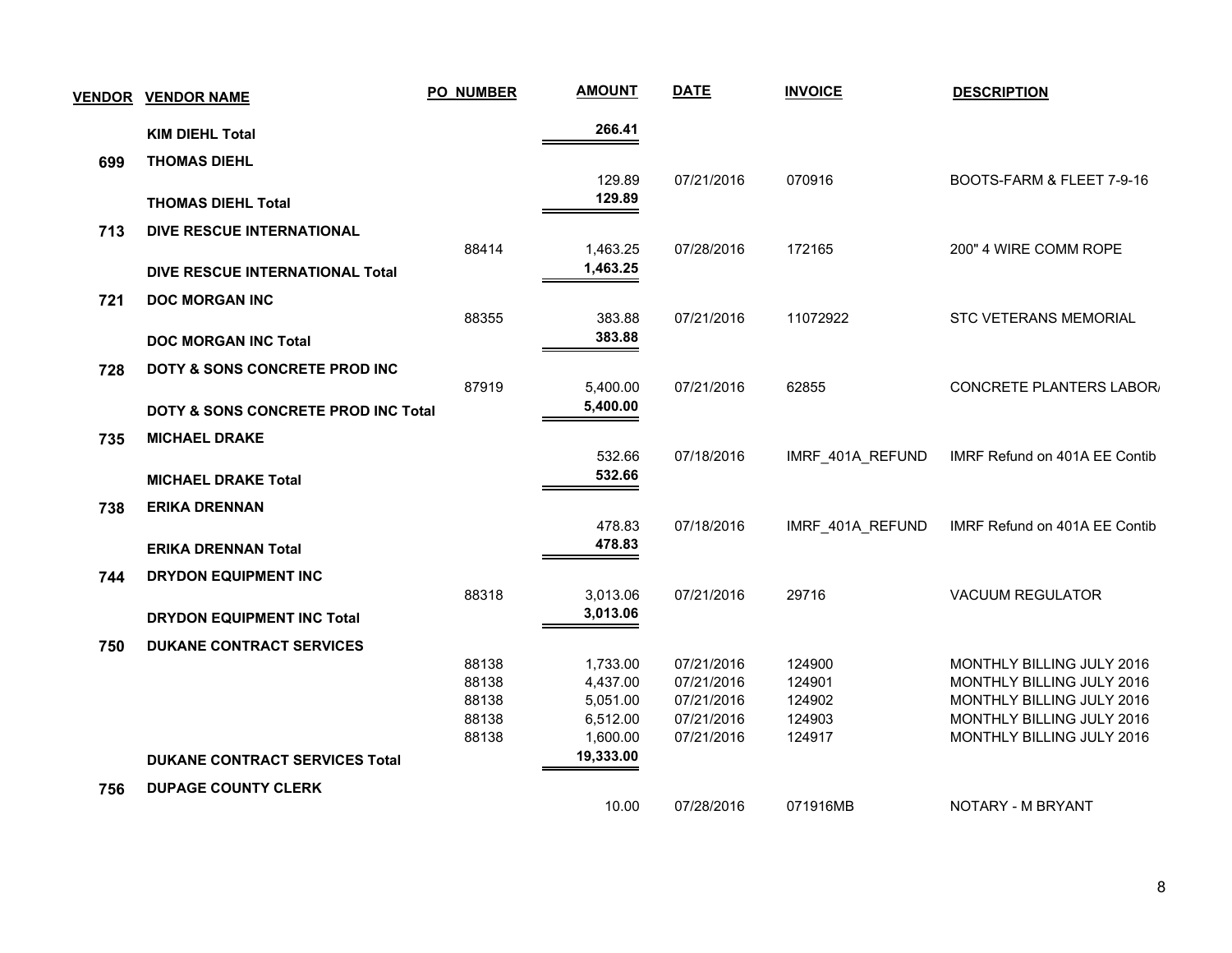|     | <b>VENDOR VENDOR NAME</b>              | <b>PO_NUMBER</b> | <b>AMOUNT</b> | <b>DATE</b> | <b>INVOICE</b> | <b>DESCRIPTION</b>           |
|-----|----------------------------------------|------------------|---------------|-------------|----------------|------------------------------|
|     | <b>DUPAGE COUNTY CLERK Total</b>       |                  | 10.00         |             |                |                              |
| 757 | <b>DUPAGE COUNTY HEALTH DEPT</b>       |                  |               |             |                |                              |
|     |                                        |                  | 60.00         | 07/28/2016  | 081916         | <b>CLASS - CHURNEY/TYNAN</b> |
|     | <b>DUPAGE COUNTY HEALTH DEPT Total</b> |                  | 60.00         |             |                |                              |
| 766 | <b>DYNAMIC TECHNOLIGIES</b>            |                  |               |             |                |                              |
|     |                                        | 88392            | 2,094.00      | 07/28/2016  | 00014543       | PHONE SUPPORT                |
|     | <b>DYNAMIC TECHNOLIGIES Total</b>      |                  | 2,094.00      |             |                |                              |
| 767 | <b>EAGLE ENGRAVING INC</b>             |                  |               |             |                |                              |
|     |                                        | 87523            | 463.61        | 07/21/2016  | 2016-1885      | <b>NAME TAGS/BADGES</b>      |
|     |                                        | 87523            | 34.30         | 07/28/2016  | 2016-1909      | <b>SIGNS</b>                 |
|     |                                        | 87523            | 462.00        | 07/28/2016  | 2016-1925      | <b>DISK HOLDER</b>           |
|     |                                        | 87523            | 12.85         | 07/28/2016  | 2016-1942      | <b>SIGNS</b>                 |
|     | <b>EAGLE ENGRAVING INC Total</b>       |                  | 972.76        |             |                |                              |
| 768 | <b>EJ USA INC</b>                      |                  |               |             |                |                              |
|     |                                        | 87866            | 1,987.92      | 07/28/2016  | 110160043587   | <b>INVENTORY ITEMS</b>       |
|     | <b>EJ USA INC Total</b>                |                  | 1,987.92      |             |                |                              |
| 776 | <b>HD SUPPLY WATERWORKS</b>            |                  |               |             |                |                              |
|     |                                        | 88253            | 360.00        | 07/21/2016  | F706896        | <b>INVENTORY ITEMS</b>       |
|     |                                        | 88294            | 17,011.15     | 07/21/2016  | F727238        | <b>INVENTORY ITEMS</b>       |
|     |                                        | 88300            | 102.00        | 07/21/2016  | F729959        | <b>INVENTORY ITEMS</b>       |
|     |                                        | 88325            | 230.00        | 07/21/2016  | F739896        | <b>INVENTORY ITEMS</b>       |
|     |                                        |                  | 123.50        | 07/21/2016  | F752673        | <b>GASKETS RETURNED</b>      |
|     |                                        |                  | $-123.50$     | 07/21/2016  | F827430        | <b>CRED IN#F727238</b>       |
|     |                                        | 88516            | 5,518.00      | 07/28/2016  | F828256        | <b>INVENTORY ITEMS</b>       |
|     |                                        | 88516            | 110.50        | 07/28/2016  | F833663        | <b>INVENTORY ITEMS</b>       |
|     | <b>HD SUPPLY WATERWORKS Total</b>      |                  | 23,331.65     |             |                |                              |
| 789 | <b>ANIXTER INC</b>                     |                  |               |             |                |                              |
|     |                                        | 87939            | 8,409.60      | 07/28/2016  | 3228592-00     | <b>INVENTORY ITEMS</b>       |
|     |                                        | 88152            | 569.25        | 07/28/2016  | 3244630-01     | <b>INVENTORY ITEMS</b>       |
|     |                                        | 88302            | 254.25        | 07/28/2016  | 3258274-01     | <b>INVENTORY ITEMS</b>       |
|     |                                        | 87156            | 230.50        | 07/28/2016  | 3265696-00     | <b>INVENTORY ITEMS</b>       |
|     | <b>ANIXTER INC Total</b>               |                  | 9,463.60      |             |                |                              |
| 826 | <b>BORDER STATES</b>                   |                  |               |             |                |                              |
|     |                                        | 88304            | 497.18        | 07/21/2016  | 911508940      | <b>INVENTORY ITEMS</b>       |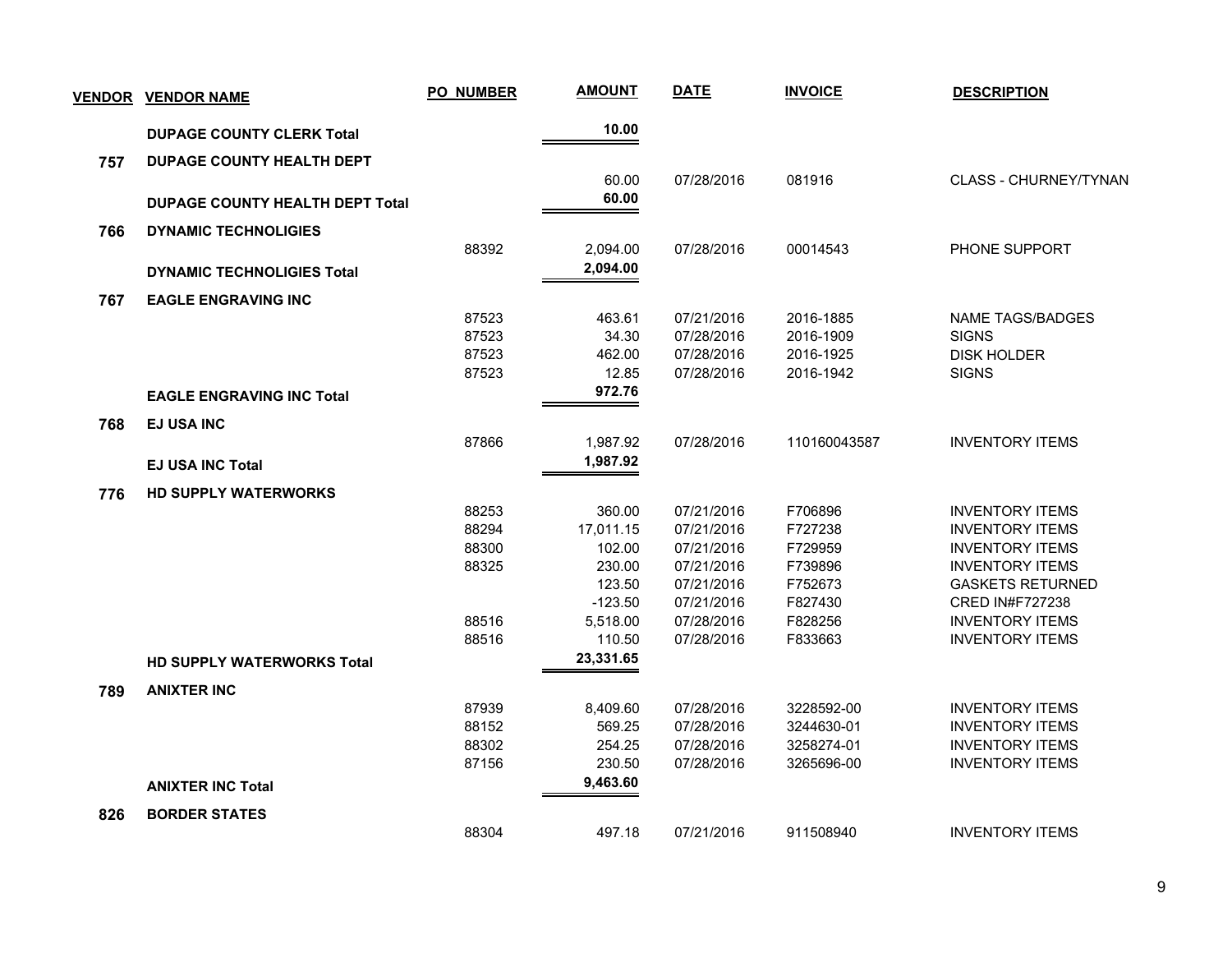|     | <b>VENDOR VENDOR NAME</b>                | <b>PO_NUMBER</b> | <b>AMOUNT</b>        | <b>DATE</b>              | <b>INVOICE</b>     | <b>DESCRIPTION</b>                                       |
|-----|------------------------------------------|------------------|----------------------|--------------------------|--------------------|----------------------------------------------------------|
|     |                                          | 87955            | 1,884.00             | 07/28/2016               | 911501683          | <b>INVENTORY ITEMS</b>                                   |
|     | <b>BORDER STATES Total</b>               |                  | 2,381.18             |                          |                    |                                                          |
| 830 | <b>ESRI</b>                              |                  |                      |                          |                    |                                                          |
|     |                                          | 88286            | 35,000.00            | 07/28/2016               | 93155730           | ARCGIS ONLINE LEVEL 3                                    |
|     | <b>ESRI Total</b>                        |                  | 35,000.00            |                          |                    |                                                          |
| 858 | <b>FEDERAL EXPRESS CORP</b>              |                  |                      |                          |                    |                                                          |
|     |                                          |                  | 43.98                | 07/28/2016               | 5-485-87649        | POLICE DEPT SHIPPING                                     |
|     | <b>FEDERAL EXPRESS CORP Total</b>        |                  | 43.98                |                          |                    |                                                          |
| 859 | <b>FEECE OIL CO</b>                      |                  |                      |                          |                    |                                                          |
|     |                                          | 88385            | 5,532.00             | 07/21/2016               | 3426268            | <b>INVENTORY ITEMS</b>                                   |
|     |                                          | 88461            | $-589.08$<br>922.64  | 07/21/2016<br>07/28/2016 | 3426782<br>3426871 | <b>EMPTY PUMP TO PAVE AREA</b><br><b>INVENTORY ITEMS</b> |
|     | <b>FEECE OIL CO Total</b>                |                  | 5,865.56             |                          |                    |                                                          |
|     | <b>FIRE PENSION FUND</b>                 |                  |                      |                          |                    |                                                          |
| 870 |                                          |                  | 380.19               | 07/22/2016               | FP1%160722142854FI | Fire Pension 1% Fee                                      |
|     |                                          |                  | 1,769.90             | 07/22/2016               | FRP2160722142854FD | Fire Pension Tier 2                                      |
|     |                                          |                  | 16,150.39            | 07/22/2016               | FRPN160722142854FI | Fire Pension                                             |
|     | <b>FIRE PENSION FUND Total</b>           |                  | 18,300.48            |                          |                    |                                                          |
| 876 | <b>FIRST ENVIRONMENTAL LAB INC</b>       |                  |                      |                          |                    |                                                          |
|     |                                          | 87522            | 243.00               | 07/28/2016               | 129237             | 2ND QTR 2016 BIOSOLIDS                                   |
|     | <b>FIRST ENVIRONMENTAL LAB INC Total</b> |                  | 243.00               |                          |                    |                                                          |
| 903 | <b>MARGARET FORSTER</b>                  |                  |                      |                          |                    |                                                          |
|     |                                          |                  | 662.45               | 07/18/2016               | IMRF 401A REFUND   | IMRF Refund on 401A EE Contib                            |
|     | <b>MARGARET FORSTER Total</b>            |                  | 662.45               |                          |                    |                                                          |
| 911 | <b>FOUNTAIN TECHNOLOGIES LTD</b>         |                  |                      |                          |                    |                                                          |
|     |                                          | 88314<br>87602   | 1,115.00<br>1,380.00 | 07/21/2016<br>07/28/2016 | 10216<br>10268     | LEVEL BOARD FOUNTAIN CON'<br>#3 OF 5 FOUNTAIN SV INSTALL |
|     | <b>FOUNTAIN TECHNOLOGIES LTD Total</b>   |                  | 2,495.00             |                          |                    |                                                          |
|     |                                          |                  |                      |                          |                    |                                                          |
| 916 | FOX VALLEY FIRE & SAFETY INC             | 87593            | 660.00               | 07/28/2016               | IN00012180         | SVC PW GARAGE                                            |
|     |                                          | 87593            | 298.00               | 07/28/2016               | IN00013533         | SVC PD                                                   |
|     |                                          | 87593            | 358.00               | 07/28/2016               | IN00013534         | <b>SVC RADIUM RMVL PLANT</b>                             |
|     |                                          | 87593            | 180.00               | 07/28/2016               | IN00015647         | SVC = OAK ST WATER FILTRAT                               |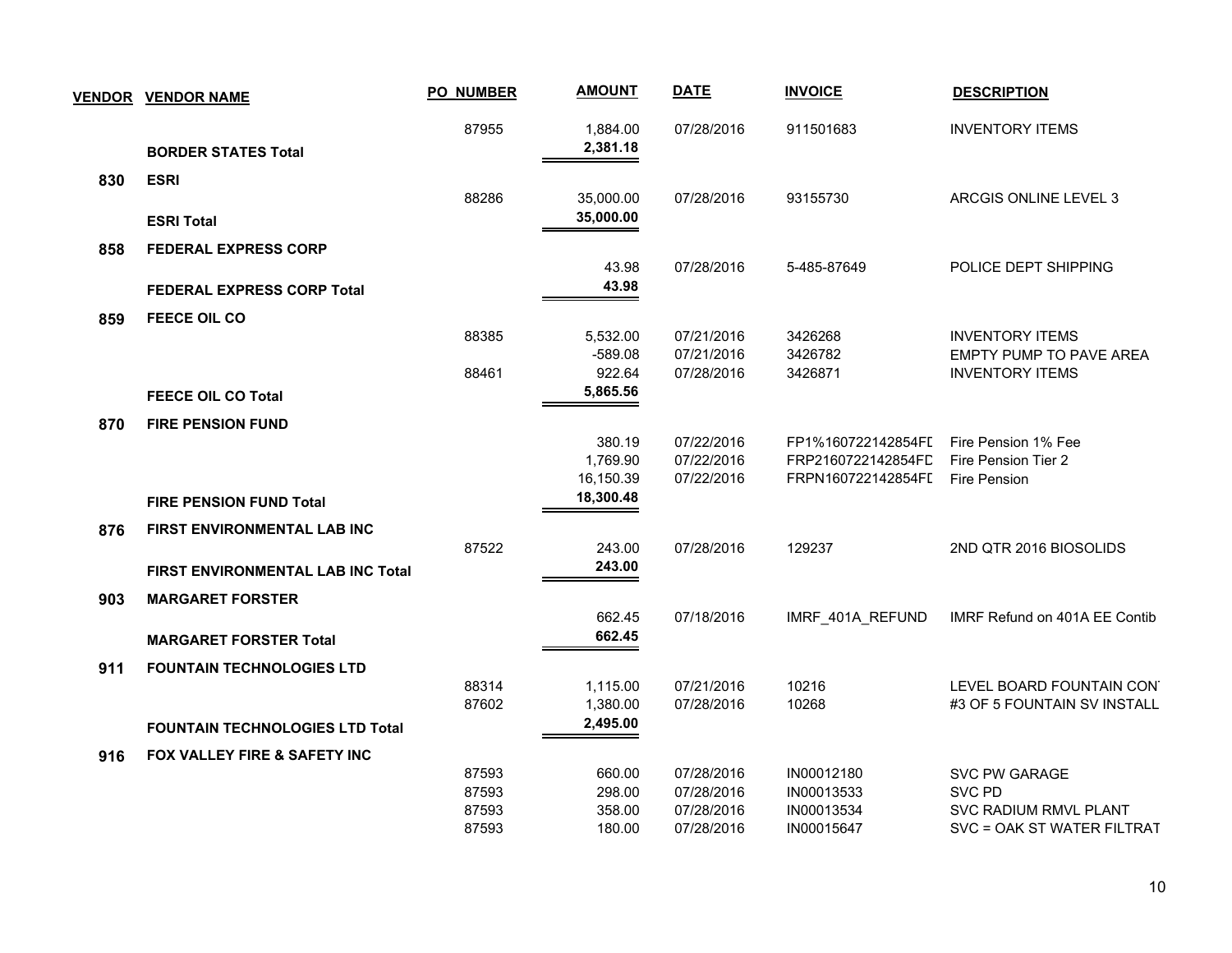| <b>VENDOR</b> | <b>VENDOR NAME</b>                      | <b>PO_NUMBER</b> | <b>AMOUNT</b> | <b>DATE</b> | <b>INVOICE</b>   | <b>DESCRIPTION</b>            |
|---------------|-----------------------------------------|------------------|---------------|-------------|------------------|-------------------------------|
|               |                                         | 87593            | 114.00        | 07/28/2016  | IN00017534       | SVCS JULY FD#1                |
|               |                                         | 87593            | 114.00        | 07/28/2016  | IN00017535       | SVC PD JULY                   |
|               |                                         | 87593            | 114.00        | 07/28/2016  | IN00017537       | SVC SUB STN 8                 |
|               |                                         | 87593            | 114.00        | 07/28/2016  | IN00017538       | SVC EAST SIDE TREATMNT PLI    |
|               | FOX VALLEY FIRE & SAFETY INC Total      |                  | 1,952.00      |             |                  |                               |
| 943           | <b>RICHARD GALLAS</b>                   |                  |               |             |                  |                               |
|               |                                         |                  | 416.77        | 07/18/2016  | IMRF_401A_REFUND | IMRF Refund on 401A EE Contib |
|               | <b>RICHARD GALLAS Total</b>             |                  | 416.77        |             |                  |                               |
| 944           | <b>GALLS LLC</b>                        |                  |               |             |                  |                               |
|               |                                         | 87542            | 48.95         | 07/21/2016  | 005642473        | POLICE DEPARTMENT UNIFOR      |
|               |                                         | 87542            | 36.44         | 07/21/2016  | 005656513        | POLICE DEPT UNIFORMS          |
|               | <b>GALLS LLC Total</b>                  |                  | 85.39         |             |                  |                               |
| 945           | <b>TIMOTHY GANSEN</b>                   |                  |               |             |                  |                               |
|               |                                         |                  | 89.77         | 07/18/2016  | IMRF_401A_REFUND | IMRF Refund on 401A EE Contib |
|               | <b>TIMOTHY GANSEN Total</b>             |                  | 89.77         |             |                  |                               |
| 954           | <b>GATE OPTIONS</b>                     |                  |               |             |                  |                               |
|               |                                         | 88563            | 175.00        | 07/28/2016  | 36022            | REPAIR 2900 N 5TH AVE         |
|               | <b>GATE OPTIONS Total</b>               |                  | 175.00        |             |                  |                               |
| 961           | <b>GENEVA CONSTRUCTION CO INC</b>       |                  |               |             |                  |                               |
|               |                                         |                  | 278,834.54    | 07/18/2016  | 071816           | N 5TH AVE WATER MAIN PROJI    |
|               | <b>GENEVA CONSTRUCTION CO INC Total</b> |                  | 278,834.54    |             |                  |                               |
| 989           | <b>GORDON FLESCH CO INC</b>             |                  |               |             |                  |                               |
|               |                                         |                  | 2,045.00      | 07/21/2016  | IN11590315       | MONTHLY COPIERS CITY          |
|               |                                         |                  | 250.77        | 07/21/2016  | IN11591641       | MONTHLY POLICE DEPT COPIE     |
|               | <b>GORDON FLESCH CO INC Total</b>       |                  | 2,295.77      |             |                  |                               |
| 991           | <b>ILLINOIS GFOA</b>                    |                  |               |             |                  |                               |
|               |                                         |                  | 55.00         | 07/21/2016  | 071516           | DOI ANNUAL REPROT WEBINAI     |
|               | <b>ILLINOIS GFOA Total</b>              |                  | 55.00         |             |                  |                               |
| 1000          | <b>DEBBIE GRAFFAGNA</b>                 |                  |               |             |                  |                               |
|               |                                         |                  | 330.72        | 07/18/2016  | IMRF_401A_REFUND | IMRF Refund on 401A EE Contib |
|               | <b>DEBBIE GRAFFAGNA Total</b>           |                  | 330.72        |             |                  |                               |
|               |                                         |                  |               |             |                  |                               |

 **1029 HALL SIGNS INC**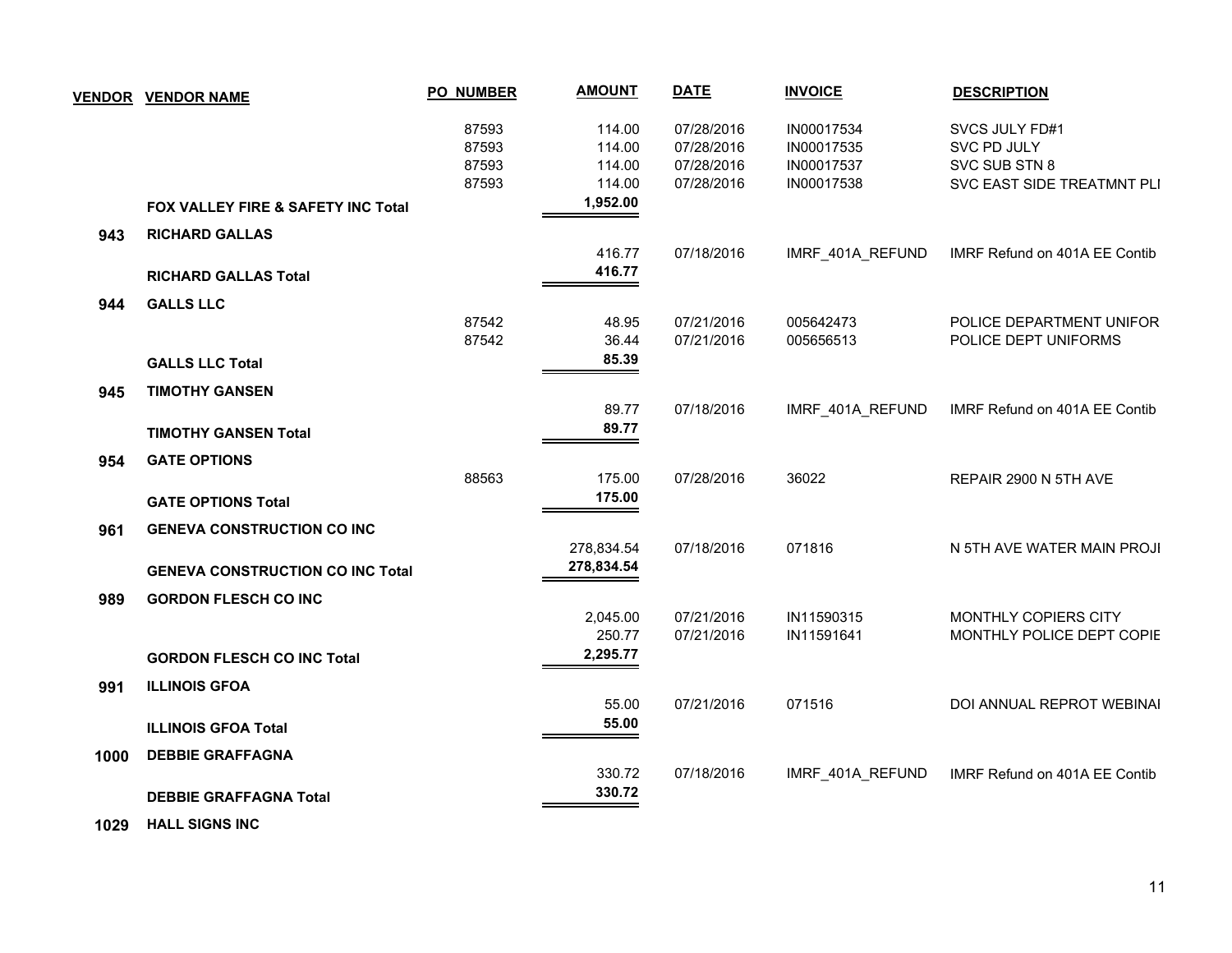|      | <b>VENDOR VENDOR NAME</b>             | <b>PO_NUMBER</b> | <b>AMOUNT</b>   | <b>DATE</b>              | <b>INVOICE</b>     | <b>DESCRIPTION</b>                                 |
|------|---------------------------------------|------------------|-----------------|--------------------------|--------------------|----------------------------------------------------|
|      |                                       | 87293            | 410.43          | 07/28/2016               | 309870             | <b>INVENTORY ITEMS</b>                             |
|      | <b>HALL SIGNS INC Total</b>           |                  | 410.43          |                          |                    |                                                    |
| 1036 | <b>HARRIS BANK NA</b>                 |                  |                 |                          |                    |                                                    |
|      |                                       |                  | 1,440.00        | 07/22/2016               | UNF 160722142854FD | Union Dues - IAFF                                  |
|      | <b>HARRIS BANK NA Total</b>           |                  | 1,440.00        |                          |                    |                                                    |
| 1043 | <b>MICHELLE TAUBENSEE</b>             |                  |                 |                          |                    |                                                    |
|      |                                       |                  | 104.35          | 07/18/2016               | IMRF_401A_REFUND   | IMRF Refund on 401A EE Contib                      |
|      | <b>MICHELLE TAUBENSEE Total</b>       |                  | 104.35          |                          |                    |                                                    |
| 1068 | <b>HERLIHY MID-CONTINENT CO</b>       |                  |                 |                          |                    |                                                    |
|      |                                       | 87867            | 84,785.19       | 07/28/2016               | 0450-02            | PROJECT BILLING THRU 6-30-1                        |
|      | <b>HERLIHY MID-CONTINENT CO Total</b> |                  | 84,785.19       |                          |                    |                                                    |
| 1069 | <b>JULIE HERR</b>                     |                  |                 |                          |                    |                                                    |
|      |                                       |                  | 1,687.20        | 07/18/2016               | 071816             | REIMBURSEMENT HOTEL INFO                           |
|      |                                       |                  | 463.54          | 07/18/2016               | IMRF_401A_REFUND   | IMRF Refund on 401A EE Contib                      |
|      | <b>JULIE HERR Total</b>               |                  | 2,150.74        |                          |                    |                                                    |
| 1088 | <b>GUY HOFFRAGE</b>                   |                  |                 |                          |                    |                                                    |
|      |                                       |                  | 357.53          | 07/18/2016               | IMRF_401A_REFUND   | IMRF Refund on 401A EE Contib                      |
|      | <b>GUY HOFFRAGE Total</b>             |                  | 357.53          |                          |                    |                                                    |
| 1097 | WM HORN STRUCTURAL STEEL CO           |                  |                 |                          |                    |                                                    |
|      |                                       | 88331            | 24.00           | 07/21/2016               | 95627H             | <b>ANGLE</b>                                       |
|      |                                       | 88372            | 347.20          | 07/28/2016               | 95798              | ANGLES, TUBES, METAL                               |
|      | WM HORN STRUCTURAL STEEL CO Total     |                  | 371.20          |                          |                    |                                                    |
| 1104 | <b>HOVING PIT STOP INC</b>            |                  |                 |                          |                    |                                                    |
|      |                                       | 88139<br>87524   | 9,360.18        | 07/21/2016               | 11505              | JUNE STREET SWEEPING                               |
|      |                                       | 87832            | 130.00<br>65.00 | 07/28/2016<br>07/28/2016 | 138434<br>138435   | SVC 6-10 THRU 7-7-16<br>WEEKLY SERVICE THRU 7-7-16 |
|      | <b>HOVING PIT STOP INC Total</b>      |                  | 9,555.18        |                          |                    |                                                    |
|      |                                       |                  |                 |                          |                    |                                                    |
| 1106 | <b>CAPITAL ONE NATIONAL ASSOC</b>     | 88497            | 205.84          | 07/21/2016               | 620000009217A      | <b>INVENTORY ITEMS</b>                             |
|      |                                       | 88542            | 101.94          | 07/21/2016               | 620000009217B      | <b>COFFEE FOR ELECTRIC</b>                         |
|      |                                       | 87651            | 67.96           | 07/21/2016               | 620000009217C      | <b>COFFEE</b>                                      |
|      |                                       | 88543            | 50.97           | 07/21/2016               | 62000009217        | COFFEE IC AND PURCHASING                           |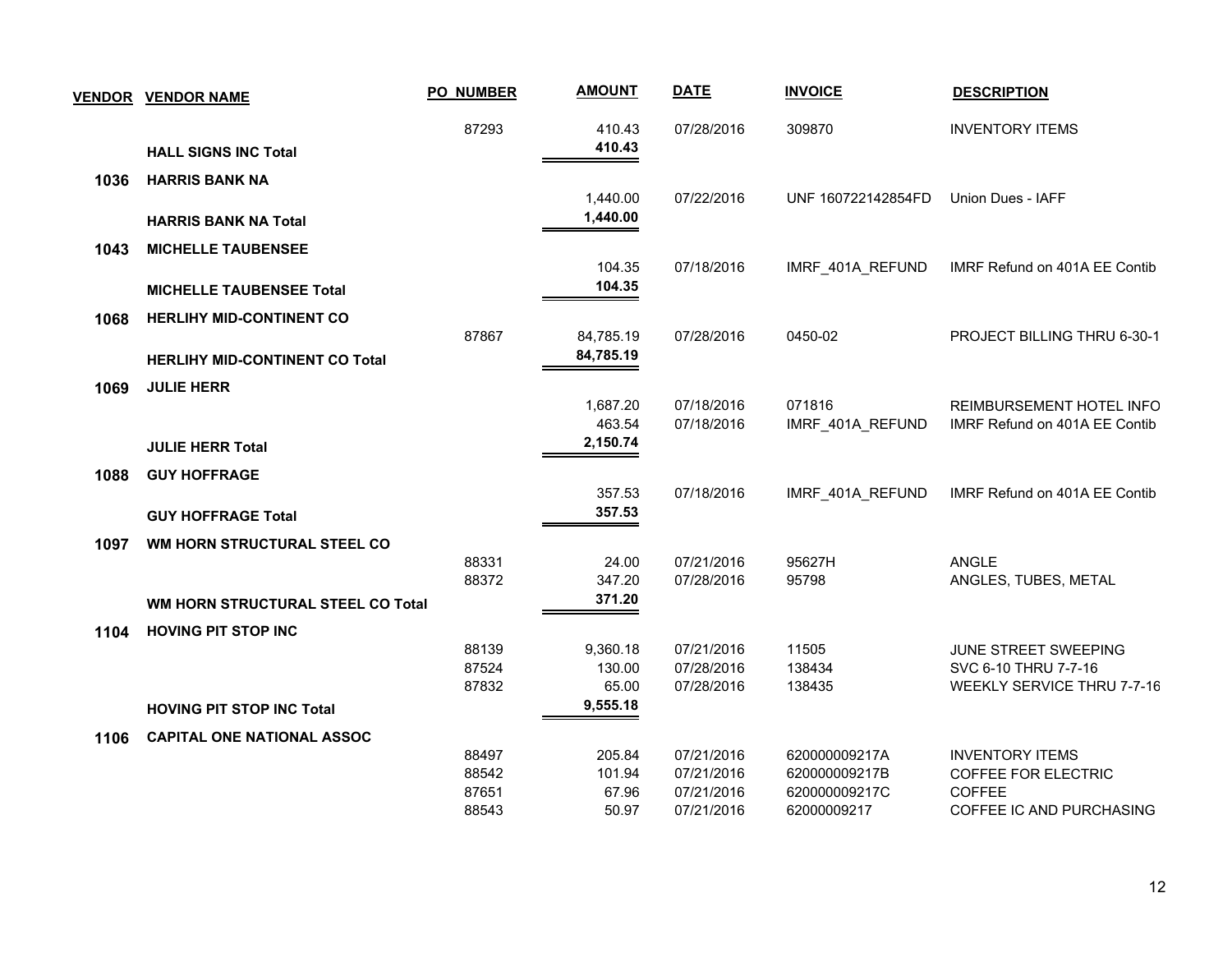| <b>VENDOR</b> | <b>VENDOR NAME</b>                      | PO_NUMBER | <b>AMOUNT</b> | <b>DATE</b> | <b>INVOICE</b>     | <b>DESCRIPTION</b>               |
|---------------|-----------------------------------------|-----------|---------------|-------------|--------------------|----------------------------------|
|               | <b>CAPITAL ONE NATIONAL ASSOC Total</b> |           | 426.71        |             |                    |                                  |
| 1113          | <b>HUFF &amp; HUFF INC</b>              |           |               |             |                    |                                  |
|               |                                         | 85998     | 2,762.41      | 07/21/2016  | 0721956            | SVCS THRU 6-24-16                |
|               |                                         | 88272     | 2,719.50      | 07/21/2016  | 0721957            | PROJECT BILLING THRU 6-24-1      |
|               | <b>HUFF &amp; HUFF INC Total</b>        |           | 5,481.91      |             |                    |                                  |
| 1115          | <b>ROBERT HUPP</b>                      |           |               |             |                    |                                  |
|               |                                         |           | 41.93         | 07/18/2016  | IMRF_401A_REFUND   | IMRF Refund on 401A EE Contib    |
|               | <b>ROBERT HUPP Total</b>                |           | 41.93         |             |                    |                                  |
|               |                                         |           |               |             |                    |                                  |
| 1131          | <b>IATAI</b>                            |           |               |             |                    |                                  |
|               |                                         |           | 150.00        | 07/28/2016  | 092116             | CONF 9-21 THRU 9-23-16           |
|               | <b>IATAI Total</b>                      |           | 150.00        |             |                    |                                  |
| 1133          | <b>IBEW LOCAL 196</b>                   |           |               |             |                    |                                  |
|               |                                         |           | 165.00        | 07/22/2016  | UNE 160722142854PW | Union Due - IBEW                 |
|               |                                         |           | 637.08        | 07/22/2016  | UNEW160722142854P  | Union Due - IBEW - percent       |
|               | <b>IBEW LOCAL 196 Total</b>             |           | 802.08        |             |                    |                                  |
|               |                                         |           |               |             |                    |                                  |
| 1136          | <b>ICMA RETIREMENT CORP</b>             |           |               |             |                    |                                  |
|               |                                         |           | 200.91        | 07/22/2016  | C401160722142854CA | 401A Savings Plan Company        |
|               |                                         |           | 752.31        | 07/22/2016  | RTHA160722142854P\ | Roth 457 - Dollar Amount         |
|               |                                         |           | 266.47        | 07/22/2016  | RTHP160722142854FI | Roth 457 - Percent               |
|               |                                         |           | 124.50        | 07/22/2016  | RTHP160722142854PI | Roth 457 - Percent               |
|               |                                         |           | 26.23         | 07/22/2016  | RTHP160722142854P\ | Roth 457 - Percent               |
|               |                                         |           | 382.66        | 07/22/2016  | 072216             | ICMA PLAN 109830                 |
|               |                                         |           | 285.00        | 07/22/2016  | ROTH160722142854P\ | Roth IRA Deduction               |
|               |                                         |           | 10.00         | 07/22/2016  | RTHA160722142854CI | Roth 457 - Dollar Amount         |
|               |                                         |           | 261.00        | 07/22/2016  | RTHA160722142854FL | Roth 457 - Dollar Amount         |
|               |                                         |           | 35.00         | 07/22/2016  | RTHA160722142854HI | Roth 457 - Dollar Amount         |
|               |                                         |           | 100.00        | 07/22/2016  | RTHA160722142854IS | Roth 457 - Dollar Amount         |
|               |                                         |           | 25.00         | 07/22/2016  | RTHA160722142854PI | Roth 457 - Dollar Amount         |
|               |                                         |           | 1,061.49      | 07/22/2016  | ICMP160722142854PV | ICMA Deductions - Percent        |
|               |                                         |           | 236.53        | 07/22/2016  | ROTH160722142854FI | Roth IRA Deduction               |
|               |                                         |           | 25.00         | 07/22/2016  | ROTH160722142854FI | Roth IRA Deduction               |
|               |                                         |           | 292.30        | 07/22/2016  | ROTH160722142854HI | Roth IRA Deduction               |
|               |                                         |           | 211.50        | 07/22/2016  | ROTH160722142854IS | Roth IRA Deduction               |
|               |                                         |           | 870.00        | 07/22/2016  | ROTH160722142854PI | Roth IRA Deduction               |
|               |                                         |           | 942.33        | 07/22/2016  | ICMP160722142854CL | <b>ICMA Deductions - Percent</b> |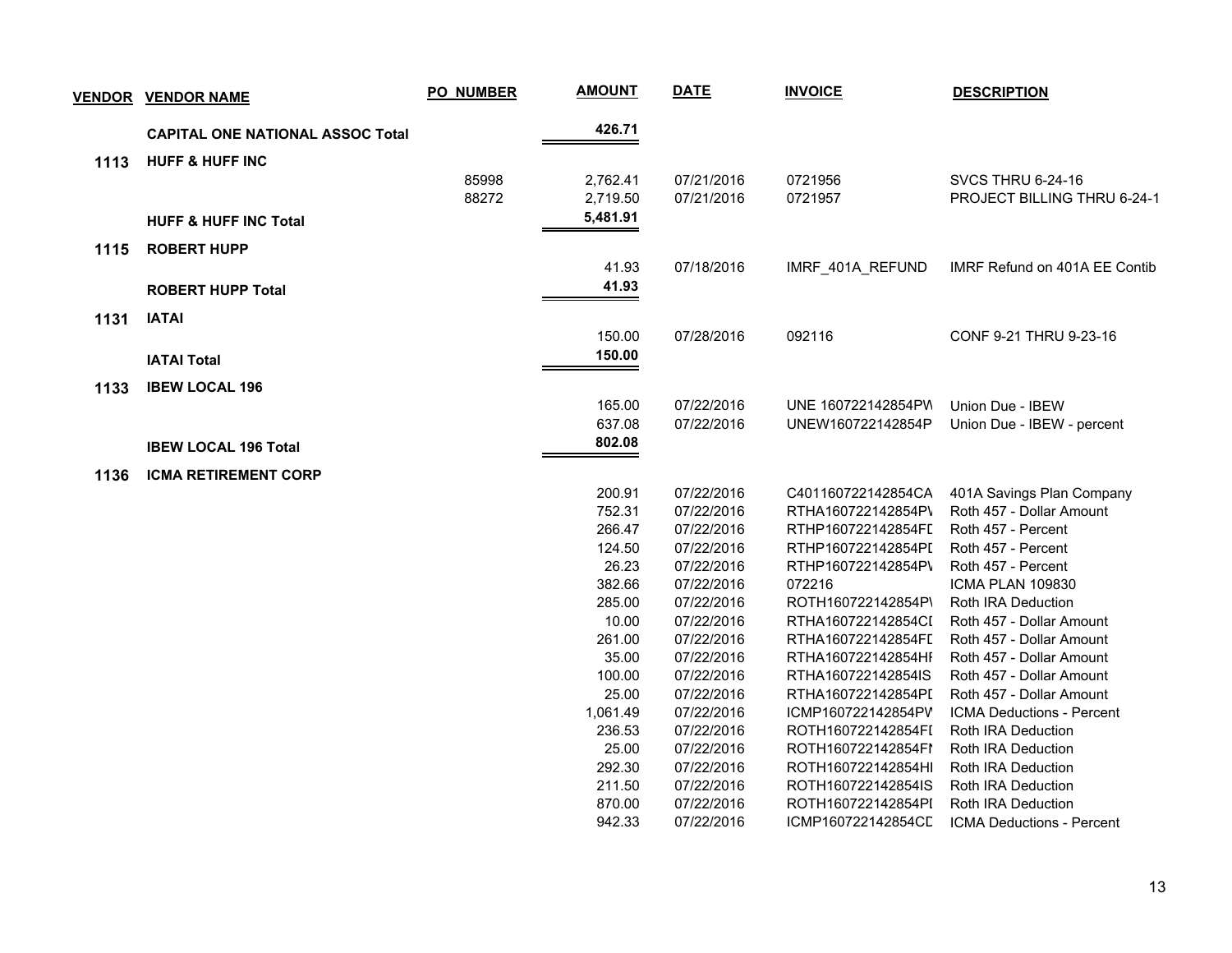| <b>VENDOR</b> | <b>VENDOR NAME</b>                    | PO_NUMBER | <b>AMOUNT</b> | <b>DATE</b> | <b>INVOICE</b>     | <b>DESCRIPTION</b>                  |
|---------------|---------------------------------------|-----------|---------------|-------------|--------------------|-------------------------------------|
|               |                                       |           | 2,156.30      | 07/22/2016  | ICMP160722142854FD | ICMA Deductions - Percent           |
|               |                                       |           | 573.14        | 07/22/2016  | ICMP160722142854FN | ICMA Deductions - Percent           |
|               |                                       |           | 366.43        | 07/22/2016  | ICMP160722142854HF | ICMA Deductions - Percent           |
|               |                                       |           | 971.54        | 07/22/2016  | ICMP160722142854IS | <b>ICMA Deductions - Percent</b>    |
|               |                                       |           | 1,869.64      | 07/22/2016  | ICMP160722142854PD | ICMA Deductions - Percent           |
|               |                                       |           | 19,482.24     | 07/22/2016  | ICMA160722142854FN | <b>ICMA Deductions - Dollar Amt</b> |
|               |                                       |           | 480.00        | 07/22/2016  | ICMA160722142854HF | ICMA Deductions - Dollar Amt        |
|               |                                       |           | 925.00        | 07/22/2016  | ICMA160722142854IS | <b>ICMA Deductions - Dollar Amt</b> |
|               |                                       |           | 7,650.37      | 07/22/2016  | ICMA160722142854PD | ICMA Deductions - Dollar Amt        |
|               |                                       |           | 6,060.07      | 07/22/2016  | ICMA160722142854PV | <b>ICMA Deductions - Dollar Amt</b> |
|               |                                       |           | 225.84        | 07/22/2016  | ICMP160722142854CA | ICMA Deductions - Percent           |
|               |                                       |           | 313.43        | 07/22/2016  | E401160722142854IS | 401A Savings Plan Employee          |
|               |                                       |           | 632.50        | 07/22/2016  | E401160722142854PD | 401A Savings Plan Employee          |
|               |                                       |           | 672.84        | 07/22/2016  | E401160722142854PW | 401A Savings Plan Employee          |
|               |                                       |           | 923.07        | 07/22/2016  | ICMA160722142854CA | ICMA Deductions - Dollar Amt        |
|               |                                       |           | 1,858.00      | 07/22/2016  | ICMA160722142854CD | ICMA Deductions - Dollar Amt        |
|               |                                       |           | 1,950.00      | 07/22/2016  | ICMA160722142854FD | ICMA Deductions - Dollar Amt        |
|               |                                       |           | 672.84        | 07/22/2016  | C401160722142854PW | 401A Savings Plan Company           |
|               |                                       |           | 200.91        | 07/22/2016  | E401160722142854CA | 401A Savings Plan Employee          |
|               |                                       |           | 526.22        | 07/22/2016  | E401160722142854CD | 401A Savings Plan Employee          |
|               |                                       |           | 424.64        | 07/22/2016  | E401160722142854FD | 401A Savings Plan Employee          |
|               |                                       |           | 543.05        | 07/22/2016  | E401160722142854FN | 401A Savings Plan Employee          |
|               |                                       |           | 219.80        | 07/22/2016  | E401160722142854HR | 401A Savings Plan Employee          |
|               |                                       |           | 526.22        | 07/22/2016  | C401160722142854CD | 401A Savings Plan Company           |
|               |                                       |           | 424.64        | 07/22/2016  | C401160722142854FD | 401A Savings Plan Company           |
|               |                                       |           | 543.05        | 07/22/2016  | C401160722142854FN | 401A Savings Plan Company           |
|               |                                       |           | 219.80        | 07/22/2016  | C401160722142854HR | 401A Savings Plan Company           |
|               |                                       |           | 313.43        | 07/22/2016  | C401160722142854IS | 401A Savings Plan Company           |
|               |                                       |           | 632.50        | 07/22/2016  | C401160722142854PD | 401A Savings Plan Company           |
|               | <b>ICMA RETIREMENT CORP Total</b>     |           | 58,465.74     |             |                    |                                     |
| 1153          | <b>ILCMA</b>                          |           |               |             |                    |                                     |
|               |                                       |           | 50.00         | 07/28/2016  | 556                | JOB POST - ENGINEER                 |
|               | <b>ILCMA Total</b>                    |           | 50.00         |             |                    |                                     |
| 1163          | <b>ILLINOIS FOX VALLEY SHRM</b>       |           |               |             |                    |                                     |
|               |                                       |           | 20.00         | 07/21/2016  | 072116             | MEETING 7-21-16 = L CREEDON         |
|               | <b>ILLINOIS FOX VALLEY SHRM Total</b> |           | 20.00         |             |                    |                                     |
|               |                                       |           |               |             |                    |                                     |

 **1171 ILLINOIS STATE POLICE**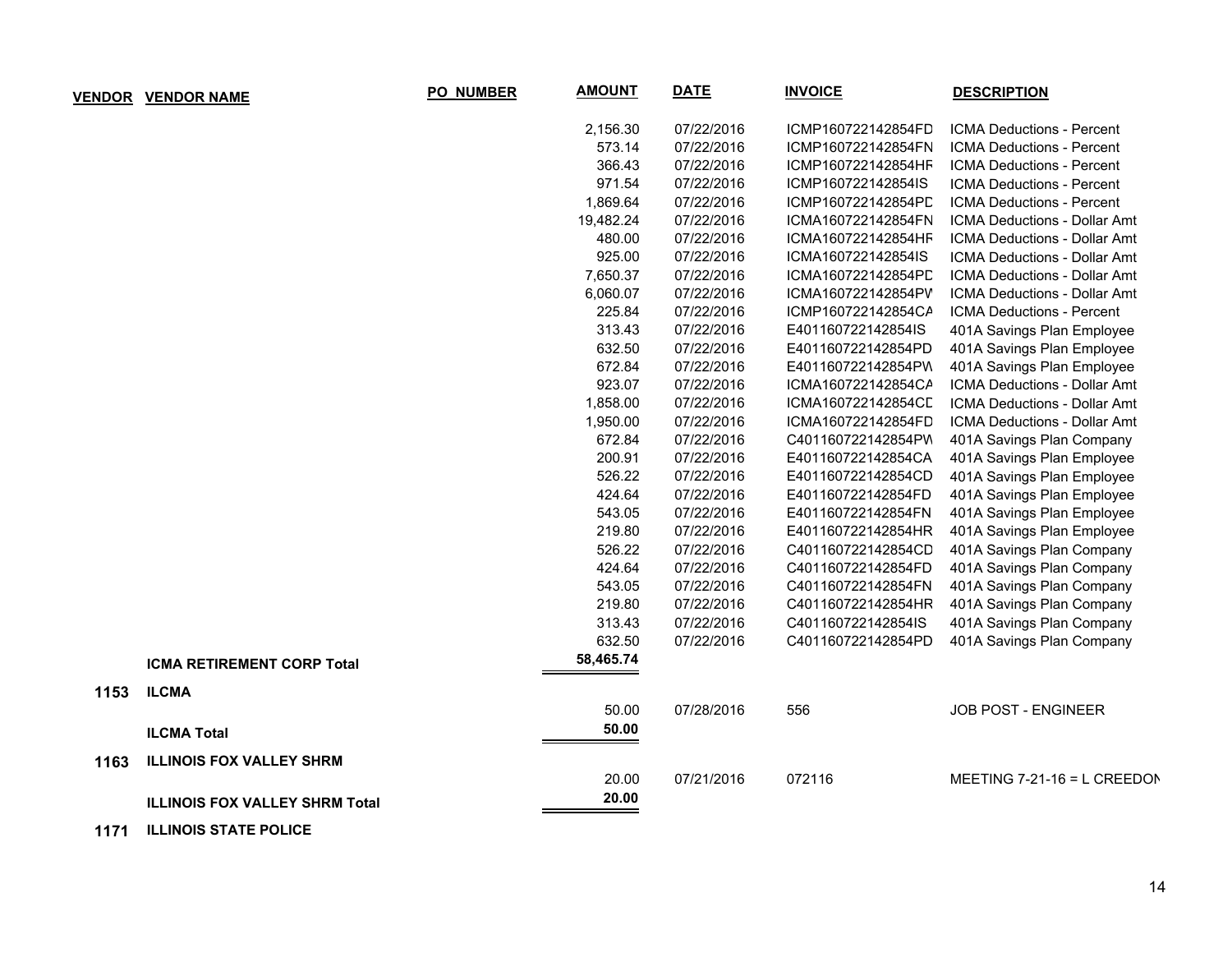| <b>VENDOR</b> | <b>VENDOR NAME</b>                          | PO_NUMBER | <b>AMOUNT</b>      | <b>DATE</b> | <b>INVOICE</b>   | <b>DESCRIPTION</b>            |
|---------------|---------------------------------------------|-----------|--------------------|-------------|------------------|-------------------------------|
|               | <b>ILLINOIS STATE POLICE Total</b>          |           | 119.00<br>119.00   | 07/21/2016  | 071816           | FINGERPRINT FEES = LICENSII   |
| 1199          | <b>ILLINOIS PHCC</b>                        |           | 176.90             | 07/28/2016  | 072516           | PLUMBING CODE BOOK - WATE     |
|               | <b>ILLINOIS PHCC Total</b>                  |           | 176.90             |             |                  |                               |
| 1220          | <b>STAN IGLEHART</b>                        |           |                    |             |                  |                               |
|               | <b>STAN IGLEHART Total</b>                  |           | 50.00<br>50.00     | 07/28/2016  | 052716           | EVT CERT PROGRAM              |
| 1223          | <b>INITIAL IMPRESSIONS EMBROIDERY</b>       |           |                    |             |                  |                               |
|               |                                             | 87958     | 758.41             | 07/28/2016  | 2791             | <b>INVENTORY ITEMS</b>        |
|               |                                             | 88057     | 326.80             | 07/28/2016  | 2973             | <b>INVENTORY ITEMS</b>        |
|               |                                             | 88157     | 549.40<br>1,634.61 | 07/28/2016  | 3004             | <b>INVENTORY ITEMS</b>        |
|               | <b>INITIAL IMPRESSIONS EMBROIDERY Total</b> |           |                    |             |                  |                               |
| 1225          | <b>INSIGHT PUBLIC SECTOR</b>                |           |                    |             |                  |                               |
|               |                                             | 88416     | 1,194.44           | 07/28/2016  | 1100485034       | MICROSOFT SURFACE             |
|               | <b>INSIGHT PUBLIC SECTOR Total</b>          |           | 1,194.44           |             |                  |                               |
| 1240          | <b>INTERSTATE BATTERY SYSTEM OF</b>         |           |                    |             |                  |                               |
|               |                                             | 88353     | 235.90             | 07/21/2016  | 60334617         | <b>INVENTORY ITEMS</b>        |
|               | <b>INTERSTATE BATTERY SYSTEM OF Total</b>   |           | 235.90             |             |                  |                               |
| 1267          | IT SOLUTIONS GROUP INC                      |           |                    |             |                  |                               |
|               |                                             | 88202     | 1,800.00           | 07/21/2016  | 3635             | <b>SUPPORT SERVICES</b>       |
|               | IT SOLUTIONS GROUP INC Total                |           | 1,800.00           |             |                  |                               |
| 1270          | <b>JACKSON HIRSH INC</b>                    |           |                    |             |                  |                               |
|               |                                             | 88349     | 63.29              | 07/21/2016  | 0946685          | <b>LAMINATING SHEETS</b>      |
|               | <b>JACKSON HIRSH INC Total</b>              |           | 63.29              |             |                  |                               |
| 1293          | <b>COLLEEN JOHNSON</b>                      |           |                    |             |                  |                               |
|               |                                             |           | 134.24             | 07/18/2016  | IMRF_401A_REFUND | IMRF Refund on 401A EE Contib |
|               | <b>COLLEEN JOHNSON Total</b>                |           | 134.24             |             |                  |                               |
| 1296          | <b>JOHNSON CONTROLS INC</b>                 |           |                    |             |                  |                               |
|               |                                             | 88569     | 688.50             | 07/28/2016  | 1-35385315003    | VAV ISSUES - CENTURY STATI(   |
|               | <b>JOHNSON CONTROLS INC Total</b>           |           | 688.50             |             |                  |                               |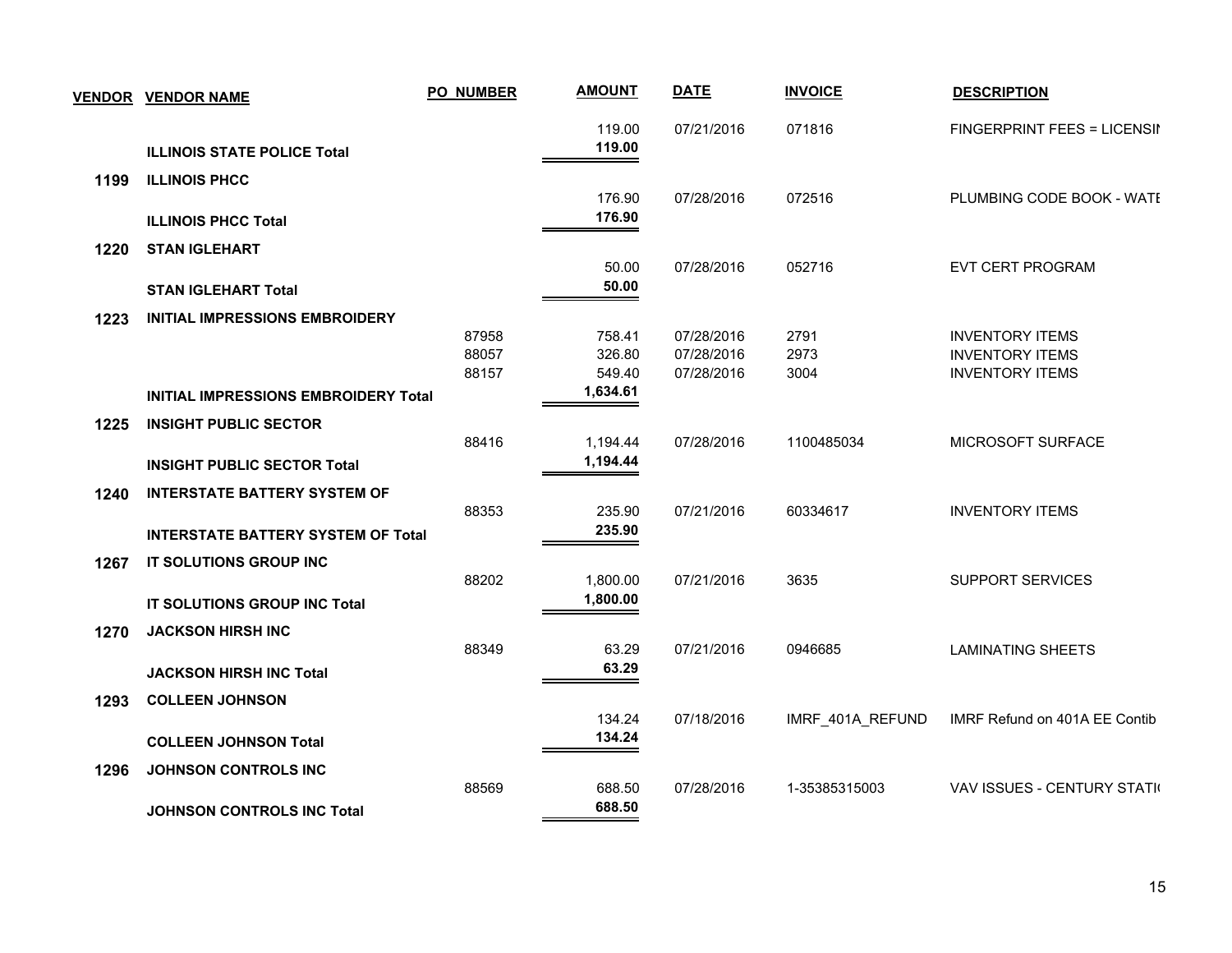|      | <b>VENDOR VENDOR NAME</b>                     | <b>PO_NUMBER</b> | <b>AMOUNT</b>    | <b>DATE</b>              | <b>INVOICE</b>     | <b>DESCRIPTION</b>                                   |
|------|-----------------------------------------------|------------------|------------------|--------------------------|--------------------|------------------------------------------------------|
| 1302 | JOHNSON SEAT AND CANVAS                       |                  |                  |                          |                    |                                                      |
|      |                                               | 88370            | 210.00           | 07/28/2016               | 35950              | SHOCK CORDS FIRE DEPT                                |
|      | <b>JOHNSON SEAT AND CANVAS Total</b>          |                  | 210.00           |                          |                    |                                                      |
| 1325 | <b>KANE COUNTY CLERK</b>                      |                  |                  |                          |                    |                                                      |
|      |                                               |                  | 11.00<br>11.00   | 07/28/2016               | 071816AB           | NOTARY = A BRONZINO                                  |
|      | <b>KANE COUNTY CLERK Total</b>                |                  |                  |                          |                    |                                                      |
| 1327 | <b>KANE COUNTY FAIR</b>                       |                  |                  |                          |                    |                                                      |
|      |                                               |                  | 382.13<br>382.13 | 07/21/2016<br>07/21/2016 | FY 2017<br>FY 2017 | DEBT PAYMENT MANNION PRC<br>DEBT PAYMENT MANNION PRC |
|      |                                               |                  | 382.13           | 07/21/2016               | FY 2017            | DEBT PAYMENT MANNION PRC                             |
|      |                                               |                  | 382.13           | 07/21/2016               | FY 2017            | DEBT PAYMENT MANNION PRC                             |
|      | <b>KANE COUNTY FAIR Total</b>                 |                  | 1,528.52         |                          |                    |                                                      |
| 1334 | <b>KANE COUNTY ANIMAL CONTROL</b>             |                  |                  |                          |                    |                                                      |
|      |                                               | 87526            | 125.00           | 07/28/2016               | 071116             | BILLING THRU 7-11-16                                 |
|      | <b>KANE COUNTY ANIMAL CONTROL Total</b>       |                  | 125.00           |                          |                    |                                                      |
| 1353 | <b>SUSAN KEMPH</b>                            |                  |                  |                          |                    |                                                      |
|      |                                               |                  | 357.36           | 07/18/2016               | IMRF_401A_REFUND   | IMRF Refund on 401A EE Contib                        |
|      |                                               |                  | 230.59           | 07/21/2016               | 071916             | PETTY CASH                                           |
|      | <b>SUSAN KEMPH Total</b>                      |                  | 587.95           |                          |                    |                                                      |
| 1381 | <b>MARK KOENEN</b>                            |                  |                  |                          |                    |                                                      |
|      |                                               |                  | 797.91           | 07/18/2016               | IMRF 401A REFUND   | IMRF Refund on 401A EE Contib                        |
|      | <b>MARK KOENEN Total</b>                      |                  | 797.91           |                          |                    |                                                      |
| 1403 | <b>WEST VALLEY GRAPHICS &amp; PRINT</b>       |                  |                  |                          |                    |                                                      |
|      |                                               | 88384            | 199.00           | 07/28/2016               | 13902              | <b>BUSSNS CRDS = MATT/TIM WIL</b>                    |
|      | <b>WEST VALLEY GRAPHICS &amp; PRINT Total</b> |                  | 199.00           |                          |                    |                                                      |
| 1412 | <b>JOHN LAMB</b>                              |                  |                  |                          |                    |                                                      |
|      |                                               |                  | 540.01           | 07/18/2016               | IMRF_401A_REFUND   | IMRF Refund on 401A EE Contib                        |
|      | <b>JOHN LAMB Total</b>                        |                  | 540.01           |                          |                    |                                                      |
| 1413 | <b>PENNY LANCOR</b>                           |                  |                  |                          |                    |                                                      |
|      |                                               |                  | 509.78           | 07/18/2016               | IMRF_401A_REFUND   | IMRF Refund on 401A EE Contib                        |
|      |                                               |                  | 1,378.36         | 07/28/2016               | 071016             | INFOR 2016 7-10 THRU 7-13-16                         |
|      | <b>PENNY LANCOR Total</b>                     |                  | 1,888.14         |                          |                    |                                                      |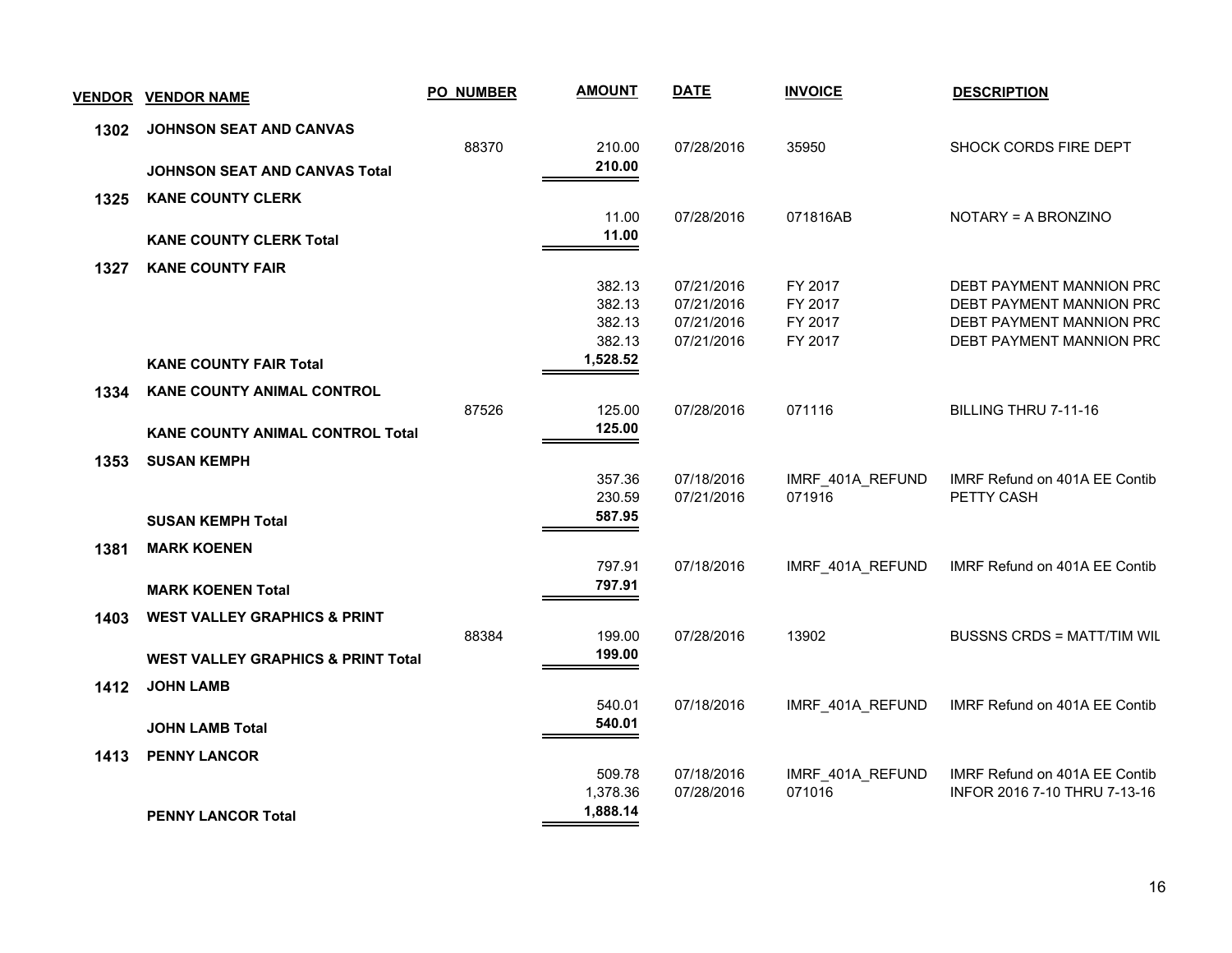|      | <b>VENDOR VENDOR NAME</b>                  | <b>PO_NUMBER</b> | <b>AMOUNT</b>   | <b>DATE</b>              | <b>INVOICE</b>   | <b>DESCRIPTION</b>                               |
|------|--------------------------------------------|------------------|-----------------|--------------------------|------------------|--------------------------------------------------|
| 1434 | <b>LAWSON GREAT LAKES USER GROUP</b>       |                  |                 |                          |                  |                                                  |
|      |                                            |                  | 175.00          | 07/21/2016               | 1296             | 2015 FALL DUES IS/FIN                            |
|      | <b>LAWSON GREAT LAKES USER GROUP Total</b> |                  | 175.00          |                          |                  |                                                  |
| 1456 | <b>MAUREEN LEWIS</b>                       |                  |                 |                          |                  |                                                  |
|      |                                            |                  | 189.08          | 07/18/2016               | IMRF 401A REFUND | IMRF Refund on 401A EE Contib                    |
|      | <b>MAUREEN LEWIS Total</b>                 |                  | 189.08          |                          |                  |                                                  |
| 1463 | <b>LINA</b>                                |                  |                 |                          |                  |                                                  |
|      |                                            | 87694            | 9,207.55        | 07/28/2016               | 073116           | SVCS JULY 2016                                   |
|      |                                            |                  | 9,207.55        |                          |                  |                                                  |
|      | <b>LINA Total</b>                          |                  |                 |                          |                  |                                                  |
| 1473 | <b>KATHY LAMKIN</b>                        |                  |                 |                          |                  |                                                  |
|      |                                            |                  | 708.11          | 07/18/2016               | IMRF_401A_REFUND | IMRF Refund on 401A EE Contib                    |
|      | <b>KATHY LAMKIN Total</b>                  |                  | 708.11          |                          |                  |                                                  |
|      |                                            |                  |                 |                          |                  |                                                  |
| 1479 | <b>GARY LONG</b>                           |                  | 399.52          | 07/18/2016               | IMRF_401A_REFUND | IMRF Refund on 401A EE Contib                    |
|      |                                            |                  | 399.52          |                          |                  |                                                  |
|      | <b>GARY LONG Total</b>                     |                  |                 |                          |                  |                                                  |
| 1489 | <b>LOWES</b>                               |                  |                 |                          |                  |                                                  |
|      |                                            | 87587            | 47.45           | 07/21/2016               | 01006            | <b>MISC SUPPLIES</b>                             |
|      |                                            | 87527            | 35.76           | 07/21/2016               | 02019            | MISC HARDWARE/SUPPLIES                           |
|      |                                            | 87811            | 8.05            | 07/21/2016               | 02149D           | <b>WATER DEPT SUPPLIES</b>                       |
|      |                                            | 87587            | 530.10          | 07/21/2016               | 02238            | DEWALT TOOLS                                     |
|      |                                            | 87587            | 94.61           | 07/21/2016               | 02260C           |                                                  |
|      |                                            | 87587            | 35.88           | 07/21/2016               | 02322            | <b>TIRE AIDE</b>                                 |
|      |                                            | 88377            | 17.08           | 07/28/2016               | 76141            | <b>INVENTORY ITEMS</b>                           |
|      |                                            | 88377            | 537.12          | 07/28/2016               | 76142            | <b>INVENTORY ITEMS</b>                           |
|      |                                            | 87754<br>87754   | 69.21<br>685.18 | 07/28/2016               | 02321B           |                                                  |
|      |                                            | 88379            | 72.99           | 07/28/2016<br>07/28/2016 | 02615A<br>1042   | MISC HARDWARE/SUPPLIES<br><b>INVENTORY ITEMS</b> |
|      |                                            | 88377            | 85.20           | 07/28/2016               | 1079             | <b>INVENTORY ITEMS</b>                           |
|      |                                            | 87587            | 47.60           | 07/28/2016               | 20037            | MISC HARDWARE/SUPPLIES                           |
|      |                                            | 87587            | 42.13           | 07/28/2016               | 20077            | MISC HARDWARE/SUPPLIES                           |
|      |                                            | 87587            | 39.24           | 07/28/2016               | 02096D           | MISC HARDWARE/SUPPLIES                           |
|      |                                            | 87527            | 105.25          | 07/28/2016               | 02118            | MISC HARDWARE/SUPPLIES                           |
|      |                                            | 87754            | 127.66          | 07/28/2016               | 02210B           | MISC HARDWARE/SUPPLIES                           |
|      |                                            | 87608            | 54.22           | 07/28/2016               | 02266B           | MISC HARDWARE/SUPPLIES                           |
|      |                                            | 87811            | 26.83           | 07/28/2016               | 02269A           | MISC HARDWARE/SUPPLIES                           |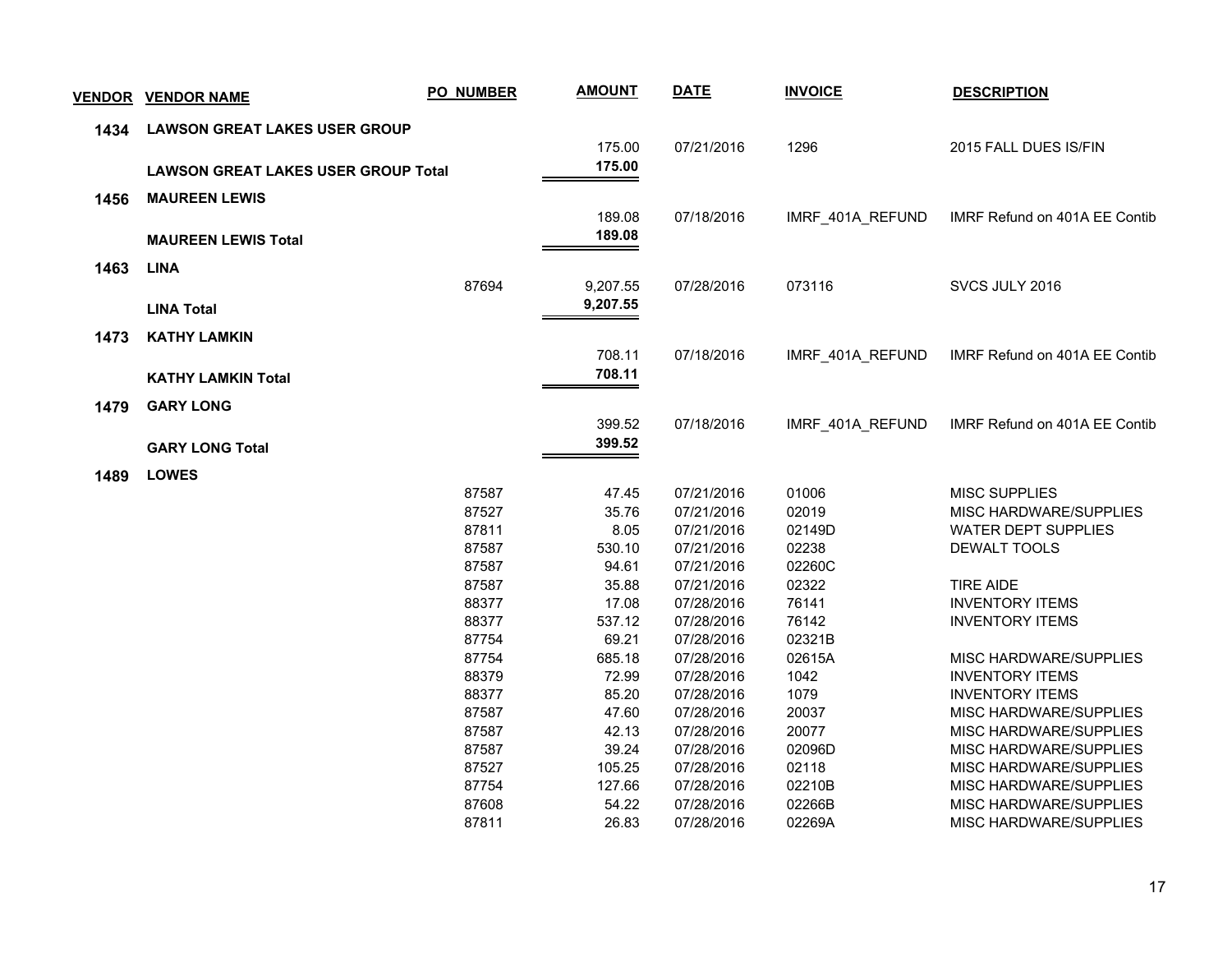|      | <b>VENDOR VENDOR NAME</b>    | PO_NUMBER | <b>AMOUNT</b> | <b>DATE</b> | <b>INVOICE</b>   | <b>DESCRIPTION</b>            |
|------|------------------------------|-----------|---------------|-------------|------------------|-------------------------------|
|      |                              | 87527     | 9.49          | 07/28/2016  | 02271E           | MISC HARDWARE/SUPPLIES        |
|      |                              | 87587     | 154.73        | 07/21/2016  | 02435            | <b>MISC SUPPLIES</b>          |
|      |                              | 87587     | 75.42         | 07/21/2016  | 03938A           | MISC HARDWARE/SUPPLIES        |
|      |                              | 87636     | 86.85         | 07/21/2016  | 09997            | MISC SUPPLIES/HARDWARE        |
|      |                              | 87636     | 35.83         | 07/21/2016  | 11023            | MISC HARDWARE/SUPPLIES        |
|      |                              | 88378     | 59.78         | 07/21/2016  | 75451            | <b>INVENTORY ITEMS</b>        |
|      |                              | 87587     | 17.00         | 07/28/2016  | 02026B           | MISC HARDWARE/SUPPLIES        |
|      | <b>LOWES Total</b>           |           | 3,100.66      |             |                  |                               |
| 1493 | <b>LYNN D'AVICO</b>          |           |               |             |                  |                               |
|      |                              |           | 267.35        | 07/18/2016  | IMRF_401A_REFUND | IMRF Refund on 401A EE Contib |
|      | <b>LYNN D'AVICO Total</b>    |           | 267.35        |             |                  |                               |
| 1527 | <b>LORNA MARQUIS</b>         |           |               |             |                  |                               |
|      |                              |           | 150.80        | 07/18/2016  | IMRF_401A_REFUND | IMRF Refund on 401A EE Contib |
|      | <b>LORNA MARQUIS Total</b>   |           | 150.80        |             |                  |                               |
| 1535 | <b>JILL MARTIN</b>           |           |               |             |                  |                               |
|      |                              |           | 343.26        | 07/18/2016  | IMRF_401A_REFUND | IMRF Refund on 401A EE Contib |
|      | <b>JILL MARTIN Total</b>     |           | 343.26        |             |                  |                               |
| 1544 | <b>PAUL MARSCHINKE</b>       |           |               |             |                  |                               |
|      |                              |           | 418.25        | 07/18/2016  | IMRF_401A_REFUND | IMRF Refund on 401A EE Contib |
|      | <b>PAUL MARSCHINKE Total</b> |           | 418.25        |             |                  |                               |
| 1547 | <b>TED MASINICK</b>          |           |               |             |                  |                               |
|      |                              |           | 60.00         | 07/21/2016  | 072016           | <b>CDL REIMBURSEMENT</b>      |
|      | <b>TED MASINICK Total</b>    |           | 60.00         |             |                  |                               |
| 1564 | <b>MICHAEL MCCOWAN</b>       |           |               |             |                  |                               |
|      |                              |           | 242.25        | 07/21/2016  | 072516           | PER DIEM 7-25~7-28-16         |
|      | <b>MICHAEL MCCOWAN Total</b> |           | 242.25        |             |                  |                               |
| 1567 | <b>BRIDGET MCCOWAN</b>       |           |               |             |                  |                               |
|      |                              |           | 65.00         | 07/28/2016  | 080116           | PER DIEM 8-1 THRU 8-5-16      |
|      | <b>BRIDGET MCCOWAN Total</b> |           | 65.00         |             |                  |                               |
| 1568 | <b>PAUL MCCURTAIN</b>        |           |               |             |                  |                               |
|      |                              |           | 261.31        | 07/18/2016  | IMRF_401A_REFUND | IMRF Refund on 401A EE Contib |
|      | <b>PAUL MCCURTAIN Total</b>  |           | 261.31        |             |                  |                               |
|      |                              |           |               |             |                  |                               |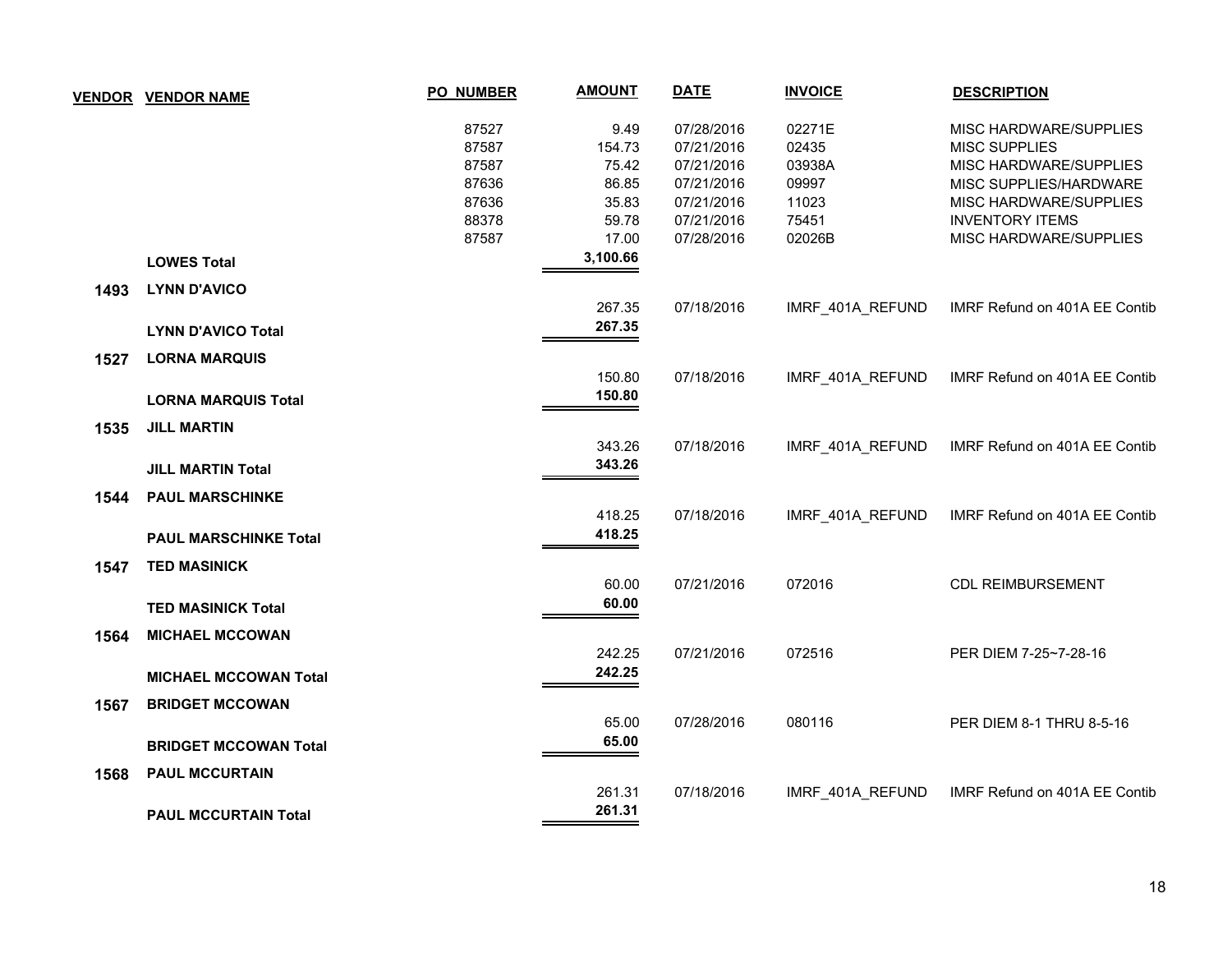| <b>VENDOR</b> | <b>VENDOR NAME</b>                          | <b>PO_NUMBER</b> | <b>AMOUNT</b>    | <b>DATE</b> | <b>INVOICE</b>     | <b>DESCRIPTION</b>            |
|---------------|---------------------------------------------|------------------|------------------|-------------|--------------------|-------------------------------|
| 1569          | <b>KARLA MCCLEARY</b>                       |                  |                  |             |                    |                               |
|               |                                             |                  | 233.97           | 07/18/2016  | IMRF_401A_REFUND   | IMRF Refund on 401A EE Contib |
|               | <b>KARLA MCCLEARY Total</b>                 |                  | 233.97           |             |                    |                               |
| 1582          | <b>MCMASTER CARR SUPPLY CO</b>              |                  |                  |             |                    |                               |
|               | <b>MCMASTER CARR SUPPLY CO Total</b>        | 88364            | 163.23<br>163.23 | 07/21/2016  | 67957127           | POLYURETHANE WHEEL            |
|               |                                             |                  |                  |             |                    |                               |
| 1585          | <b>MEADE ELECTRIC COMPANY INC</b>           | 88053            | 1,512.00         | 07/21/2016  | 674776             | MONTHLY MAINTENANCE JUNE      |
|               | <b>MEADE ELECTRIC COMPANY INC Total</b>     |                  | 1,512.00         |             |                    |                               |
| 1590          | <b>MEDICAL SCREENING SERVICES INC</b>       |                  |                  |             |                    |                               |
|               |                                             |                  | 99.00            | 07/28/2016  | 0325007-IN         | <b>MONTHLY BILLING</b>        |
|               | <b>MEDICAL SCREENING SERVICES INC Total</b> |                  | 99.00            |             |                    |                               |
| 1598          | <b>MENARDS INC</b>                          |                  |                  |             |                    |                               |
|               |                                             | 88365            | 99.98            | 07/21/2016  | 30108              | PLYWOOD                       |
|               | <b>MENARDS INC Total</b>                    |                  | 99.98            |             |                    |                               |
| 1601          | <b>MICHAEL MERTES</b>                       |                  |                  |             |                    |                               |
|               |                                             |                  | 219.53<br>219.53 | 07/18/2016  | IMRF_401A_REFUND   | IMRF Refund on 401A EE Contib |
|               | <b>MICHAEL MERTES Total</b>                 |                  |                  |             |                    |                               |
| 1613          | <b>METROPOLITAN ALLIANCE OF POL</b>         |                  | 900.00           | 07/22/2016  | UNP 160722142854PD | Union Dues - IMAP             |
|               |                                             |                  | 102.00           | 07/22/2016  | UNPS160722142854PI | Union Dues-Police Sergeants   |
|               | <b>METROPOLITAN ALLIANCE OF POL Total</b>   |                  | 1,002.00         |             |                    |                               |
| 1637          | <b>FLEETPRIDE INC</b>                       |                  |                  |             |                    |                               |
|               |                                             | 87564            | 158.63           | 07/28/2016  | 78353732           | RO 55856 VEH 4099             |
|               |                                             | 87564            | 86.30<br>244.93  | 07/28/2016  | 78386038           | V#1779 RO#55825               |
|               | <b>FLEETPRIDE INC Total</b>                 |                  |                  |             |                    |                               |
| 1645          | <b>CHRISTOPHER MINICK</b>                   |                  | 698.22           | 07/18/2016  | IMRF_401A_REFUND   | IMRF Refund on 401A EE Contib |
|               | <b>CHRISTOPHER MINICK Total</b>             |                  | 698.22           |             |                    |                               |
| 1655          | <b>MONROE TRUCK EQUIPMENT</b>               |                  |                  |             |                    |                               |
|               |                                             | 87567            | 840.58           | 07/21/2016  | 5325366            | RO 55730 VEH 5099             |
|               |                                             | 87567            | 594.58           | 07/21/2016  | 5325437            | <b>MISC PARTS</b>             |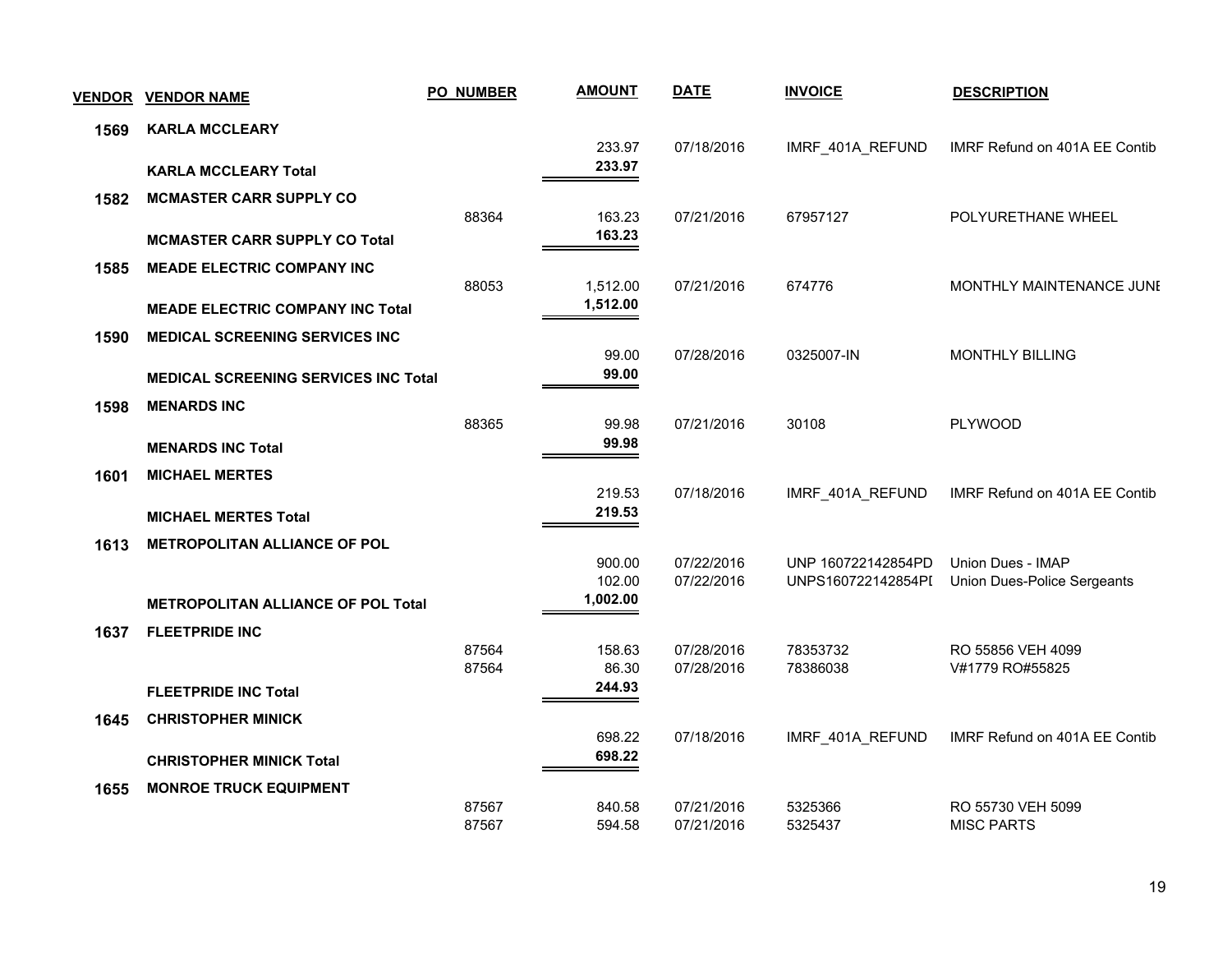|      | <b>VENDOR VENDOR NAME</b>                | PO_NUMBER | <b>AMOUNT</b>     | <b>DATE</b> | <b>INVOICE</b>     | <b>DESCRIPTION</b>            |
|------|------------------------------------------|-----------|-------------------|-------------|--------------------|-------------------------------|
|      | <b>MONROE TRUCK EQUIPMENT Total</b>      |           | 10.00<br>1,445.16 | 07/28/2016  | 5325307-FR         | FREIGHT NOT CHRGD ON ORIC     |
| 1660 | <b>MEAGAN MOREIRA</b>                    |           | 125.15            | 07/18/2016  | IMRF_401A_REFUND   | IMRF Refund on 401A EE Contib |
|      | <b>MEAGAN MOREIRA Total</b>              |           | 125.15            |             |                    |                               |
| 1662 | THE MORTON ARBORETUM                     |           | 152.00            | 07/21/2016  | 22167839           | CLASS 8-2 = ADAMCZYK/KASPE    |
|      | THE MORTON ARBORETUM Total               |           | 152.00            |             |                    |                               |
| 1668 | <b>FERGUSON ENTERPRISES INC</b>          |           |                   |             |                    |                               |
|      | <b>FERGUSON ENTERPRISES INC Total</b>    | 88519     | 43.92<br>43.92    | 07/28/2016  | 3473201            | <b>INVENTORY ITEMS</b>        |
| 1677 | <b>MUNICIPAL RESEARCH SERVICES</b>       |           |                   |             |                    |                               |
|      |                                          | 87975     | 900.00            | 07/28/2016  | 072216             | <b>CAFR STATISTICS</b>        |
|      | <b>MUNICIPAL RESEARCH SERVICES Total</b> |           | 900.00            |             |                    |                               |
| 1686 | <b>NAPA AUTO PARTS</b>                   | 87577     | 190.02            | 07/28/2016  | 507048             | V#2173 RO#55824               |
|      | <b>NAPA AUTO PARTS Total</b>             |           | 190.02            |             |                    |                               |
| 1704 | <b>NCPERS IL IMRF</b>                    |           |                   |             |                    |                               |
|      |                                          |           | 8.00              | 07/22/2016  | NCP2160722142854PI | <b>NCPERS 2</b>               |
|      | <b>NCPERS IL IMRF Total</b>              |           | 16.00<br>24.00    | 07/22/2016  | NCP2160722142854PV | <b>NCPERS 2</b>               |
| 1711 | <b>NESTLE WATERS NORTH AMERICA</b>       |           |                   |             |                    |                               |
|      |                                          | 87949     | 624.93            | 07/28/2016  | 06G0122067317      | MONTHLY WATER DELIVERY        |
|      | <b>NESTLE WATERS NORTH AMERICA Total</b> |           | 624.93            |             |                    |                               |
| 1726 | <b>KEITH NIGHTLINGER</b>                 |           | 995.30            | 07/21/2016  | 062716             | <b>ESRI USER CONF - REIMB</b> |
|      | <b>KEITH NIGHTLINGER Total</b>           |           | 995.30            |             |                    |                               |
| 1727 | <b>TINA NILLES</b>                       |           |                   |             |                    |                               |
|      |                                          |           | 338.96<br>338.96  | 07/18/2016  | IMRF_401A_REFUND   | IMRF Refund on 401A EE Contib |
|      | <b>TINA NILLES Total</b>                 |           |                   |             |                    |                               |

 **1745 NICOR**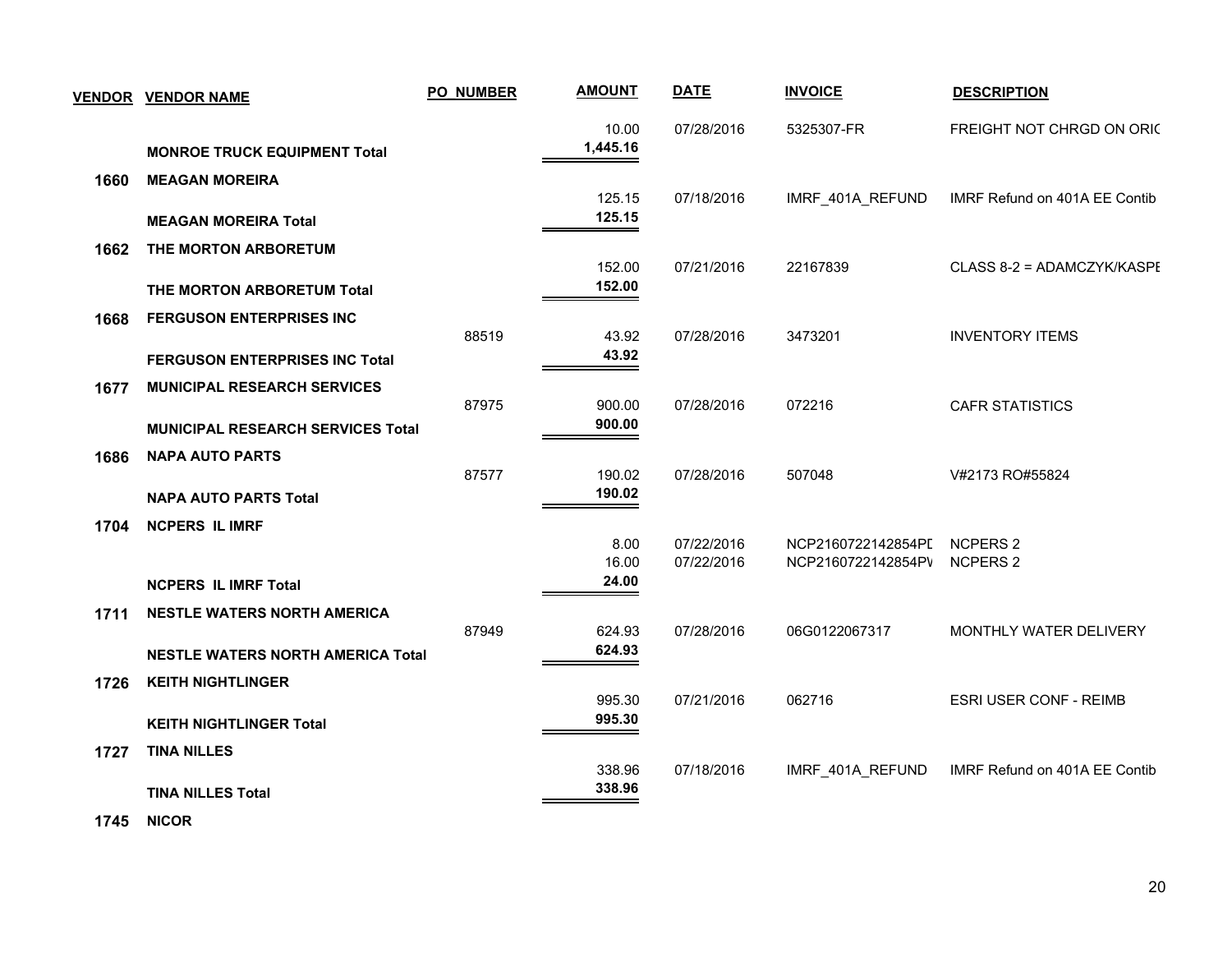| <b>VENDOR</b> | <b>VENDOR NAME</b>                          | <b>PO_NUMBER</b> | <b>AMOUNT</b> | <b>DATE</b> | <b>INVOICE</b>     | <b>DESCRIPTION</b>            |
|---------------|---------------------------------------------|------------------|---------------|-------------|--------------------|-------------------------------|
|               |                                             |                  | 42.01         | 07/28/2016  | 1000 2 JUL 22 2016 | BILLING THRU 7-21-16          |
|               | <b>NICOR Total</b>                          |                  | 42.01         |             |                    |                               |
| 1747          | <b>COMPASS MINERALS AMERICA INC</b>         |                  |               |             |                    |                               |
|               |                                             | 51               | 2,903.50      | 07/21/2016  | 71499576           | <b>COARSE ROCK SALT</b>       |
|               | <b>COMPASS MINERALS AMERICA INC Total</b>   |                  | 2,903.50      |             |                    |                               |
| 1749          | <b>NORTHWEST COLLECTORS INC</b>             |                  |               |             |                    |                               |
|               |                                             |                  | 128.63        | 07/21/2016  | 072016UB405        | <b>COLLECTION EXPENSES</b>    |
|               | <b>NORTHWEST COLLECTORS INC Total</b>       |                  | 128.63        |             |                    |                               |
| 1755          | <b>NORTH SHORE SANITARY DISTRICT</b>        |                  |               |             |                    |                               |
|               |                                             | 87512            | 600.00        | 07/28/2016  | MISC00000105529    | ACUTE TOXICITY TEST           |
|               | <b>NORTH SHORE SANITARY DISTRICT Total</b>  |                  | 600.00        |             |                    |                               |
| 1775          | <b>RAY O'HERRON CO</b>                      |                  |               |             |                    |                               |
|               |                                             | 87545            | 115.27        | 07/28/2016  | 1637703-IN         | UNIFORMS - PD                 |
|               |                                             | 87545            | 531.13        | 07/28/2016  | 1639399-IN         | <b>UNIFORMS - PD</b>          |
|               |                                             | 87545            | 117.88        | 07/28/2016  | 1640093-IN         | UNIFORMS - PD                 |
|               | <b>RAY O'HERRON CO Total</b>                |                  | 764.28        |             |                    |                               |
| 1783          | ON TIME EMBROIDERY INC                      |                  |               |             |                    |                               |
|               |                                             | 87627            | 206.00        | 07/21/2016  | 33416              | FIRE DEPT UNIFORMS            |
|               |                                             | 87627            | 143.00        | 07/21/2016  | 33640              | FIRE DEPT UNIFORMS            |
|               |                                             | 87627            | 118.00        | 07/21/2016  | 33682              | FIRE DEPT UNIFORMS            |
|               | ON TIME EMBROIDERY INC Total                |                  | 467.00        |             |                    |                               |
| 1786          | OPEN SYSTEMS INTERNATIONAL INC              |                  |               |             |                    |                               |
|               |                                             | 88046            | 695.00        | 07/21/2016  | 1831843-93269923   | OSI USER FORUM OCT 2016       |
|               |                                             | 88046            | 695.00        | 07/21/2016  | 1831843-93348196   | OSI USER FORUM OCT 2016       |
|               | <b>OPEN SYSTEMS INTERNATIONAL INC Total</b> |                  | 1,390.00      |             |                    |                               |
| 1790          | <b>MATT O'ROURKE</b>                        |                  |               |             |                    |                               |
|               |                                             |                  | 201.88        | 07/18/2016  | IMRF_401A_REFUND   | IMRF Refund on 401A EE Contib |
|               | <b>MATT O'ROURKE Total</b>                  |                  | 201.88        |             |                    |                               |
| 1797          | <b>PACE SUBURBAN BUS</b>                    |                  |               |             |                    |                               |
|               |                                             | 85002            | 3,730.38      | 07/28/2016  | 435180             | SVC APRIL 2016                |
|               | <b>PACE SUBURBAN BUS Total</b>              |                  | 3,730.38      |             |                    |                               |
|               |                                             |                  |               |             |                    |                               |

 **1812 ALPANA PATEL**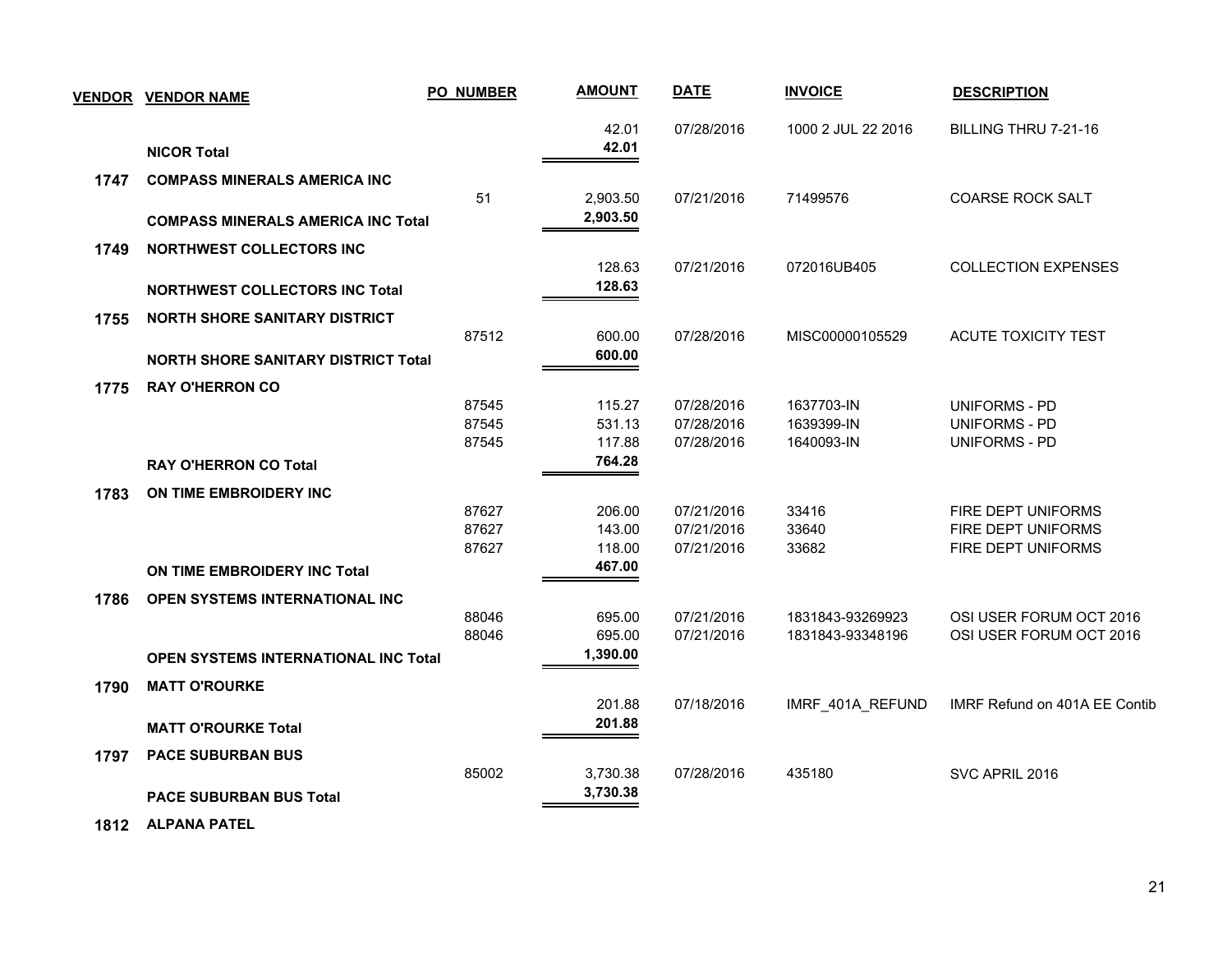|      | <b>VENDOR VENDOR NAME</b>                  | PO_NUMBER | <b>AMOUNT</b> | <b>DATE</b> | <b>INVOICE</b>     | <b>DESCRIPTION</b>               |
|------|--------------------------------------------|-----------|---------------|-------------|--------------------|----------------------------------|
|      |                                            |           | 285.41        | 07/18/2016  | IMRF_401A_REFUND   | IMRF Refund on 401A EE Contib    |
|      | <b>ALPANA PATEL Total</b>                  |           | 285.41        |             |                    |                                  |
| 1816 | <b>DAN PAULETTE</b>                        |           |               |             |                    |                                  |
|      |                                            |           | 113.62        | 07/21/2016  | 063016             | <b>BOOTS-SPORTSMAN'S GUIDE (</b> |
|      | <b>DAN PAULETTE Total</b>                  |           | 113.62        |             |                    |                                  |
| 1861 | <b>POLICE PENSION FUND</b>                 |           |               |             |                    |                                  |
|      |                                            |           | 3,379.88      | 07/22/2016  | PLP2160722142854PD | Police Pension Tier 2            |
|      |                                            |           | 15,598.16     | 07/22/2016  | PLPN160722142854PL | <b>Police Pension</b>            |
|      | <b>POLICE PENSION FUND Total</b>           |           | 18,978.04     |             |                    |                                  |
| 1890 | <b>LEGAL SHIELD</b>                        |           |               |             |                    |                                  |
|      |                                            |           | 14.26         | 07/22/2016  | PPLS160722142854FD | Pre-Paid Legal Services          |
|      |                                            |           | 8.75          | 07/22/2016  | PPLS160722142854FN | Pre-Paid Legal Services          |
|      |                                            |           | 142.99        | 07/22/2016  | PPLS160722142854PD | Pre-Paid Legal Services          |
|      |                                            |           | 8.75          | 07/22/2016  | PPLS160722142854PV | Pre-Paid Legal Services          |
|      | <b>LEGAL SHIELD Total</b>                  |           | 174.75        |             |                    |                                  |
| 1898 | <b>PRIORITY PRODUCTS INC</b>               |           |               |             |                    |                                  |
|      |                                            | 87568     | 47.16         | 07/21/2016  | 871578             | MISC SUPPLIES - FLEET            |
|      | <b>PRIORITY PRODUCTS INC Total</b>         |           | 47.16         |             |                    |                                  |
| 1900 | PROVIDENT LIFE & ACCIDENT                  |           |               |             |                    |                                  |
|      |                                            |           | 26.76         | 07/22/2016  | POPT160722142854FI | Provident Optional Life          |
|      | <b>PROVIDENT LIFE &amp; ACCIDENT Total</b> |           | 26.76         |             |                    |                                  |
| 1940 | <b>RADCO COMMUNICATIONS INC</b>            |           |               |             |                    |                                  |
|      |                                            | 87336     | 8,654.82      | 07/28/2016  | 81579              | TRNSFR EQUIP #23 TO NEW SO       |
|      |                                            | 87529     | 70.00         | 07/28/2016  | 81617              | SVC SQUAD 23                     |
|      | <b>RADCO COMMUNICATIONS INC Total</b>      |           | 8,724.82      |             |                    |                                  |
| 1943 | <b>RAINMAKERS IRRIGATION INC</b>           |           |               |             |                    |                                  |
|      |                                            | 88409     | 355.00        | 07/28/2016  | 139353             | <b>RANDALL RD</b>                |
|      |                                            | 87603     | 470.50        | 07/28/2016  | 50929              | PARTS AND LABOR                  |
|      |                                            | 87603     | 470.50        | 07/28/2016  | 50929              | PARTS AND LABOR                  |
|      |                                            | 87603     | $-470.50$     | 07/28/2016  | 50929              | PARTS AND LABOR                  |
|      |                                            | 87603     | $-470.50$     | 07/28/2016  | 50929              | PARTS AND LABOR                  |
|      |                                            | 88409     | 843.50        | 07/28/2016  | 50932              | POLICE DEPT                      |
|      | <b>RAINMAKERS IRRIGATION INC Total</b>     |           | 1,198.50      |             |                    |                                  |
|      |                                            |           |               |             |                    |                                  |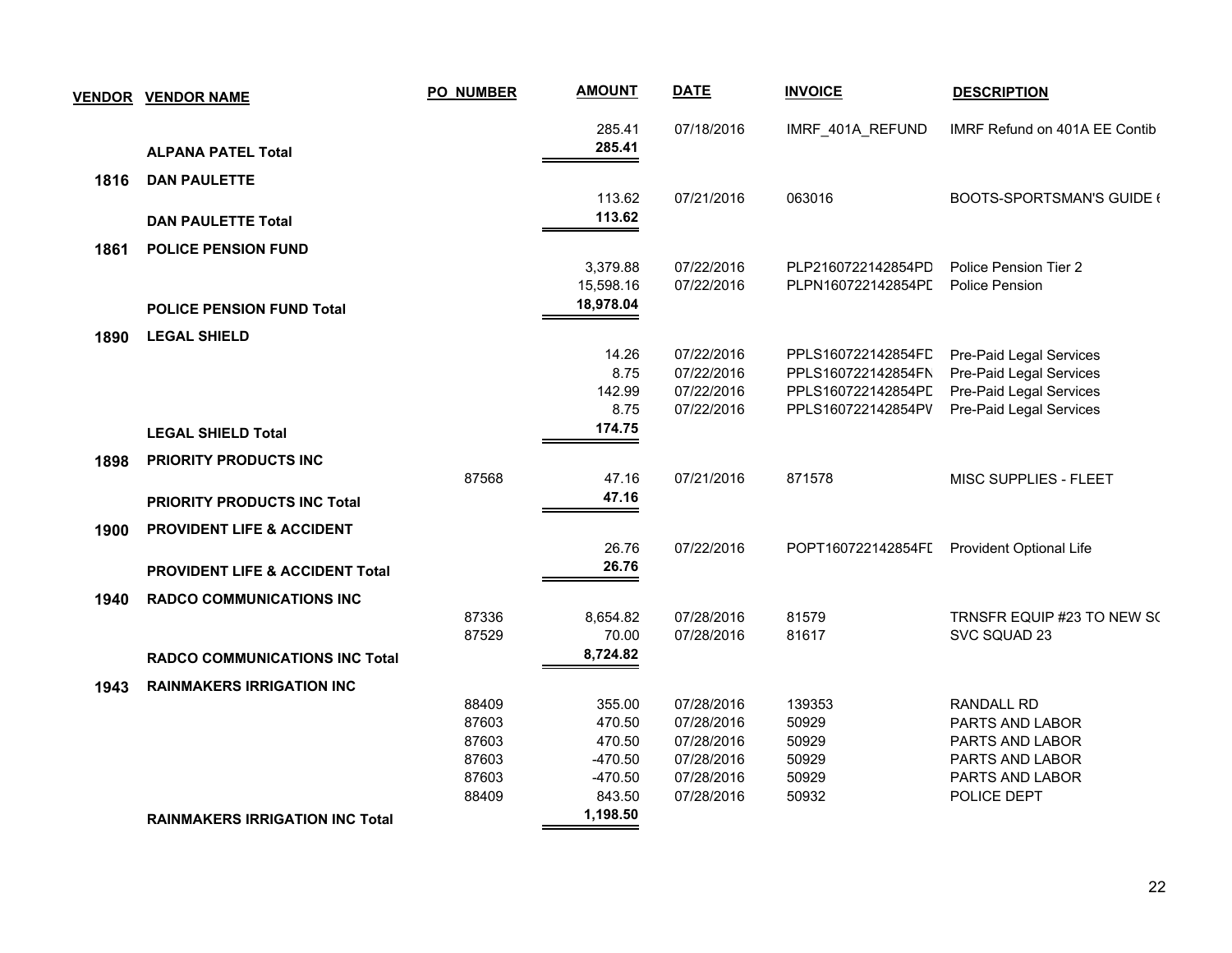|      | <u>VENDOR VENDOR NAME</u>                 | <b>PO_NUMBER</b> | <b>AMOUNT</b>    | <b>DATE</b>              | <b>INVOICE</b>     | <b>DESCRIPTION</b>                       |
|------|-------------------------------------------|------------------|------------------|--------------------------|--------------------|------------------------------------------|
| 1946 | RANDALL PRESSURE SYSTEMS INC              |                  |                  |                          |                    |                                          |
|      |                                           | 87569            | 734.64           | 07/21/2016               | 223001-0616        | FLEET PARTS - JUNE 2016                  |
|      |                                           | 88423            | 1,152.50         | 07/28/2016               | $I - 04646 - 0$    | <b>INVENTORY ITEMS</b>                   |
|      | <b>RANDALL PRESSURE SYSTEMS INC Total</b> |                  | 1,887.14         |                          |                    |                                          |
| 1953 | <b>RBS PACKAGING INC</b>                  |                  |                  |                          |                    |                                          |
|      |                                           | 88306            | 165.00<br>165.00 | 07/21/2016               | 2030589-01         | <b>INVENTORY ITEMS</b>                   |
|      | <b>RBS PACKAGING INC Total</b>            |                  |                  |                          |                    |                                          |
| 1993 | <b>RENTAL MAX LLC</b>                     |                  |                  |                          |                    |                                          |
|      |                                           | 87721            | 72.00<br>72.00   | 07/28/2016               | 177175-3           | <b>GAS WEED TRIMMER</b>                  |
|      | <b>RENTAL MAX LLC Total</b>               |                  |                  |                          |                    |                                          |
| 2021 | <b>ROADWAY TOWING</b>                     |                  |                  |                          |                    |                                          |
|      |                                           | 87583<br>87583   | 29.00<br>29.00   | 07/21/2016<br>07/21/2016 | 1012549<br>1012657 | <b>TEST V#1750</b><br><b>TEST V#1756</b> |
|      | <b>ROADWAY TOWING Total</b>               |                  | 58.00            |                          |                    |                                          |
| 2032 | POMPS TIRE SERVICE INC                    |                  |                  |                          |                    |                                          |
|      |                                           | 88333            | 648.64           | 07/28/2016               | 640042713          | <b>TIRES</b>                             |
|      | <b>POMPS TIRE SERVICE INC Total</b>       |                  | 648.64           |                          |                    |                                          |
| 2033 | <b>VILLAGE OF ROMEOVILLE</b>              |                  |                  |                          |                    |                                          |
|      |                                           | 86381            | 435.00           | 07/28/2016               | 2016-373           | CLASS - S SULAK 6-20~6-24                |
|      | <b>VILLAGE OF ROMEOVILLE Total</b>        |                  | 435.00           |                          |                    |                                          |
| 2037 | <b>ROTARY CLUB OF ST CHARLES</b>          |                  |                  |                          |                    |                                          |
|      |                                           |                  | 182.00           | 07/28/2016               | 072116             | PSUHR DUES 1ST QUARTER                   |
|      | <b>ROTARY CLUB OF ST CHARLES Total</b>    |                  | 182.00           |                          |                    |                                          |
| 2044 | <b>KATHY RERKO-SMITH</b>                  |                  |                  |                          |                    |                                          |
|      |                                           |                  | 366.54           | 07/18/2016               | IMRF 401A REFUND   | IMRF Refund on 401A EE Contib            |
|      | <b>KATHY RERKO-SMITH Total</b>            |                  | 366.54           |                          |                    |                                          |
| 2059 | <b>SCOTT R SANDERS</b>                    |                  |                  |                          |                    |                                          |
|      |                                           |                  | 307.22           | 07/18/2016               | IMRF_401A_REFUND   | IMRF Refund on 401A EE Contib            |
|      |                                           |                  | 37.94            | 07/21/2016               | 072016             | DATA STRG = INVSTGTNS                    |
|      | <b>SCOTT R SANDERS Total</b>              |                  | 345.16           |                          |                    |                                          |
| 2078 | <b>SEAN SCHLUCHTER</b>                    |                  |                  |                          |                    |                                          |
|      |                                           |                  | 60.00            | 07/28/2016               | 072516             | <b>CDL LICENSE RENEWAL</b>               |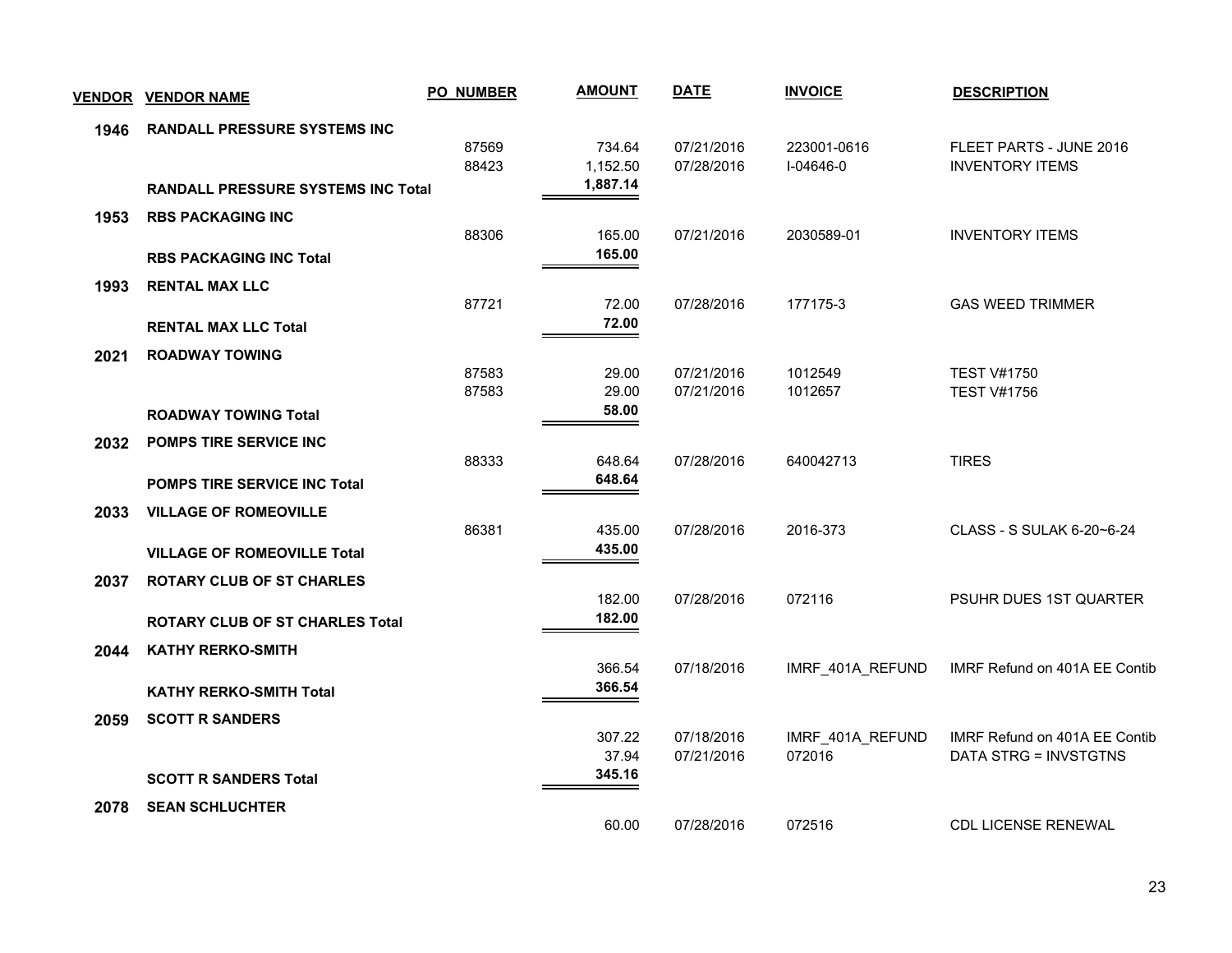| <b>VENDOR</b> | <b>VENDOR NAME</b>                          | <b>PO_NUMBER</b> | <b>AMOUNT</b>          | <b>DATE</b> | <b>INVOICE</b>   | <b>DESCRIPTION</b>            |
|---------------|---------------------------------------------|------------------|------------------------|-------------|------------------|-------------------------------|
|               | <b>SEAN SCHLUCHTER Total</b>                |                  | 60.00                  |             |                  |                               |
| 2081          | <b>JANIS SCHUESSLER</b>                     |                  |                        |             |                  |                               |
|               | <b>JANIS SCHUESSLER Total</b>               |                  | 60.00<br>60.00         | 07/28/2016  | 080116           | PER DIEM 8-1 THRU 8-5-16      |
|               |                                             |                  |                        |             |                  |                               |
| 2088          | <b>KIM SCHULT</b>                           |                  | 192.87                 | 07/18/2016  | IMRF_401A_REFUND | IMRF Refund on 401A EE Contib |
|               | <b>KIM SCHULT Total</b>                     |                  | 192.87                 |             |                  |                               |
| 2096          | <b>SCHINDLER ELEVATOR CORPORATION</b>       |                  |                        |             |                  |                               |
|               |                                             | 88410            | 790.00<br>790.00       | 07/21/2016  | 7152361209       | SVC 6-17-16 WITNESS FEE       |
|               | <b>SCHINDLER ELEVATOR CORPORATION Total</b> |                  |                        |             |                  |                               |
| 2109          | <b>SECRETARY OF STATE</b>                   |                  | 103.00                 | 07/21/2016  | 071116           | FORD F250 PLATES              |
|               | <b>SECRETARY OF STATE Total</b>             |                  | 103.00                 |             |                  |                               |
| 2137          | <b>SHERWIN WILLIAMS</b>                     |                  |                        |             |                  |                               |
|               |                                             | 87590            | 132.76                 | 07/21/2016  | 1504-6           | <b>PAINT SUPPLIES</b>         |
|               | <b>SHERWIN WILLIAMS Total</b>               | 88201            | 565.52<br>698.28       | 07/28/2016  | 9255-9           | PAINT SUPPLIES                |
| 2140          | <b>MIKE SHORTALL</b>                        |                  |                        |             |                  |                               |
|               |                                             |                  | 492.97                 | 07/18/2016  | IMRF_401A_REFUND | IMRF Refund on 401A EE Contib |
|               | <b>MIKE SHORTALL Total</b>                  |                  | 492.97                 |             |                  |                               |
| 2150          | <b>SIKICH</b>                               |                  |                        |             |                  |                               |
|               | <b>SIKICH Total</b>                         | 88200            | 14,000.00<br>14,000.00 | 07/21/2016  | 261898           | PROGRESS BILLING AUDIT 201    |
|               |                                             |                  |                        |             |                  |                               |
| 2156          | <b>SIRCHIE FINGERPRINT LABS</b>             | 88235            | 338.80                 | 07/28/2016  | 0261285-IN       | MISC POLICE DEPT SUPPLIES     |
|               | <b>SIRCHIE FINGERPRINT LABS Total</b>       |                  | 338.80                 |             |                  |                               |
| 2157          | <b>SISLERS ICE &amp; DAIRY LTD</b>          |                  |                        |             |                  |                               |
|               |                                             | 87650            | 103.50                 | 07/28/2016  | 268573           | <b>ICE DELIVERY</b>           |
|               | <b>SISLERS ICE &amp; DAIRY LTD Total</b>    |                  | 103.50                 |             |                  |                               |
| 2163          | <b>SKYLINE TREE SERVICE &amp;</b>           | 87833            | 895.00                 | 07/21/2016  | 3069             | 515 MONROE AVE                |
|               |                                             |                  |                        |             |                  |                               |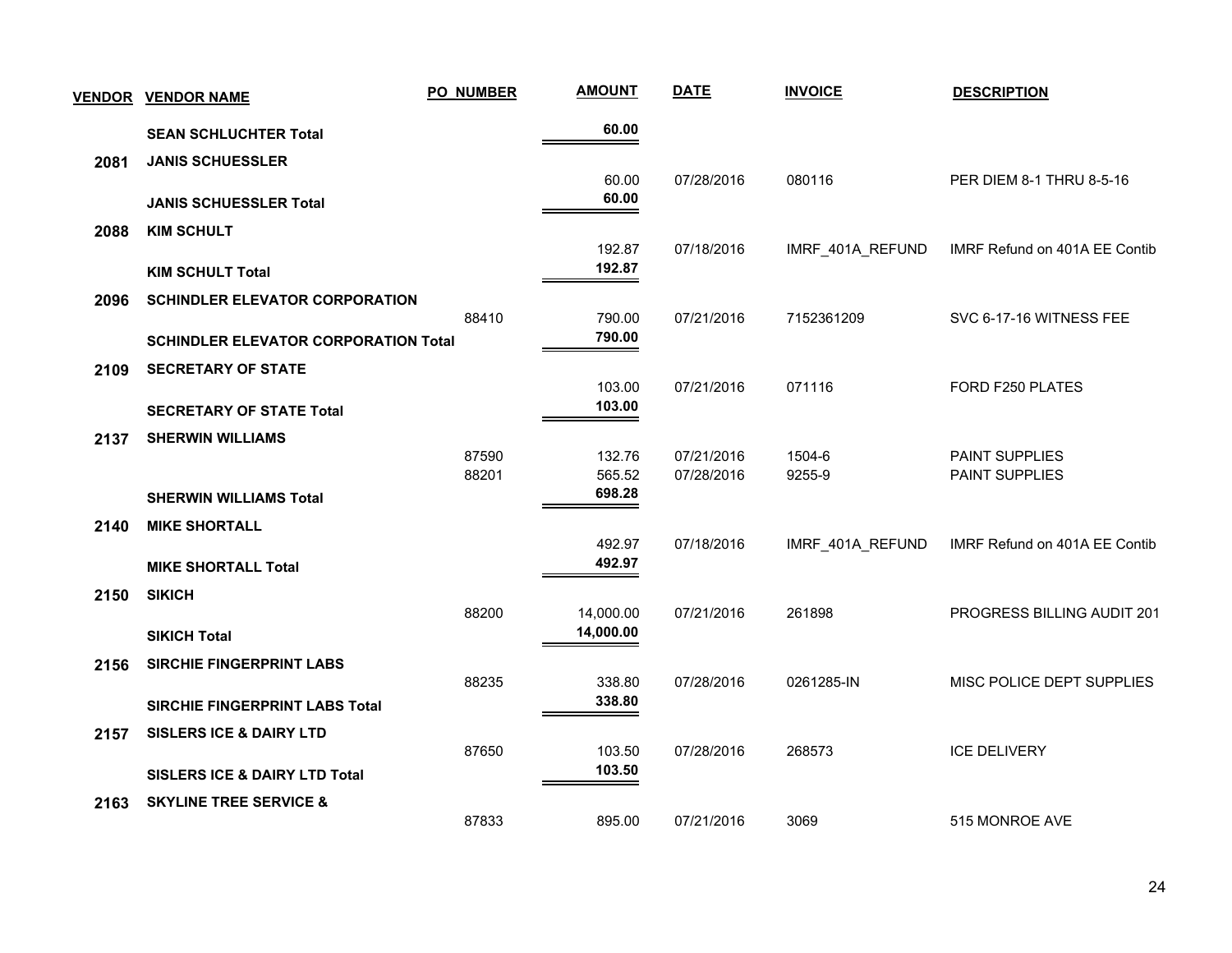|      | <b>VENDOR VENDOR NAME</b>                   | <b>PO_NUMBER</b> | <b>AMOUNT</b> | <b>DATE</b> | <b>INVOICE</b>      | <b>DESCRIPTION</b>            |
|------|---------------------------------------------|------------------|---------------|-------------|---------------------|-------------------------------|
|      |                                             | 87833            | 480.00        | 07/28/2016  | 3075                | 511 MCKINKEY ST               |
|      |                                             | 87833            | 432.25        | 07/28/2016  | 3082                | 3001 FRANCIS CIR-EMERGENC     |
|      |                                             | 87833            | 1,171.45      | 07/28/2016  | 3083                | 708 CEDAR AVE - EMERGENCY     |
|      | <b>SKYLINE TREE SERVICE &amp; Total</b>     |                  | 2,978.70      |             |                     |                               |
| 2168 | SMITH ECOLOGICAL SYSTEMS INC                |                  |               |             |                     |                               |
|      |                                             | 88374            | 388.00        | 07/21/2016  | 19928               | <b>SENSOR</b>                 |
|      | SMITH ECOLOGICAL SYSTEMS INC Total          |                  | 388.00        |             |                     |                               |
| 2169 | <b>CLARK BAIRD SMITH LLP</b>                |                  |               |             |                     |                               |
|      |                                             |                  | 3,832.50      | 07/21/2016  | 7412                | SVCS RE: STC FD               |
|      | <b>CLARK BAIRD SMITH LLP Total</b>          |                  | 3,832.50      |             |                     |                               |
| 2175 | <b>ISABEL SODERLIND</b>                     |                  |               |             |                     |                               |
|      |                                             |                  | 296.43        | 07/18/2016  | IMRF_401A_REFUND    | IMRF Refund on 401A EE Contib |
|      | <b>ISABEL SODERLIND Total</b>               |                  | 296.43        |             |                     |                               |
| 2201 | <b>STANDARD EQUIPMENT CO</b>                |                  |               |             |                     |                               |
|      |                                             | 88128            | 824.64        | 07/21/2016  | C14201              | <b>INVENTORY ITEMS</b>        |
|      | <b>STANDARD EQUIPMENT CO Total</b>          |                  | 824.64        |             |                     |                               |
| 2214 | <b>ST CHARLES CHAMBER OF COMMERCE</b>       |                  |               |             |                     |                               |
|      |                                             | 83836            | 312.50        | 07/21/2016  | 59234               | SCHOLARSHIP - 2ND INSTLLMN    |
|      |                                             |                  | 100.00        | 07/21/2016  | 59409               | <b>JULY STATE UPDATE</b>      |
|      |                                             |                  | 25.00         | 07/21/2016  | 59410               | JULY STATE UPDATE-STELLAT     |
|      | <b>ST CHARLES CHAMBER OF COMMERCE Total</b> |                  | 437.50        |             |                     |                               |
| 2228 | <b>CITY OF ST CHARLES</b>                   |                  |               |             |                     |                               |
|      |                                             |                  | 85.16         | 07/31/2016  | 3-31-31065-6-1-0616 | SVC 6-2 THRU 6-30-16          |
|      |                                             |                  | 115.00        | 07/31/2016  | 3-31-31067-2-1-0616 | SVC 6-2 THRU 6-30-16          |
|      |                                             |                  | 86.71         | 07/31/2016  | 3-31-31068-0-2-0616 | SVC 6-2 THRU 6-30-16          |
|      | <b>CITY OF ST CHARLES Total</b>             |                  | 286.87        |             |                     |                               |
| 2235 | <b>STEINER ELECTRIC COMPANY</b>             |                  |               |             |                     |                               |
|      |                                             | 87962            | 34.04         | 07/21/2016  | S005382588.005      | <b>INVENTORY ITEMS</b>        |
|      |                                             | 87963            | 2,544.71      | 07/21/2016  | S005392459.001      | <b>INVENTORY ITEMS</b>        |
|      |                                             | 88312            | 785.08        | 07/21/2016  | S005417229.002      | <b>ELECTRICAL SUPPLIES</b>    |
|      |                                             | 87622            | 13.67         | 07/21/2016  | S005423627.001      | ELECTRICAL SUPPLIES           |
|      |                                             | 88443            | 295.20        | 07/21/2016  | S005430196.001      | <b>INVENTORY ITEMS</b>        |
|      |                                             |                  | 24.93         | 07/21/2016  | S005440251.001      | <b>LENS RETURNED</b>          |
|      |                                             |                  | $-24.93$      | 07/21/2016  | S005440251.002      | CREDIT INV#S005440251.001     |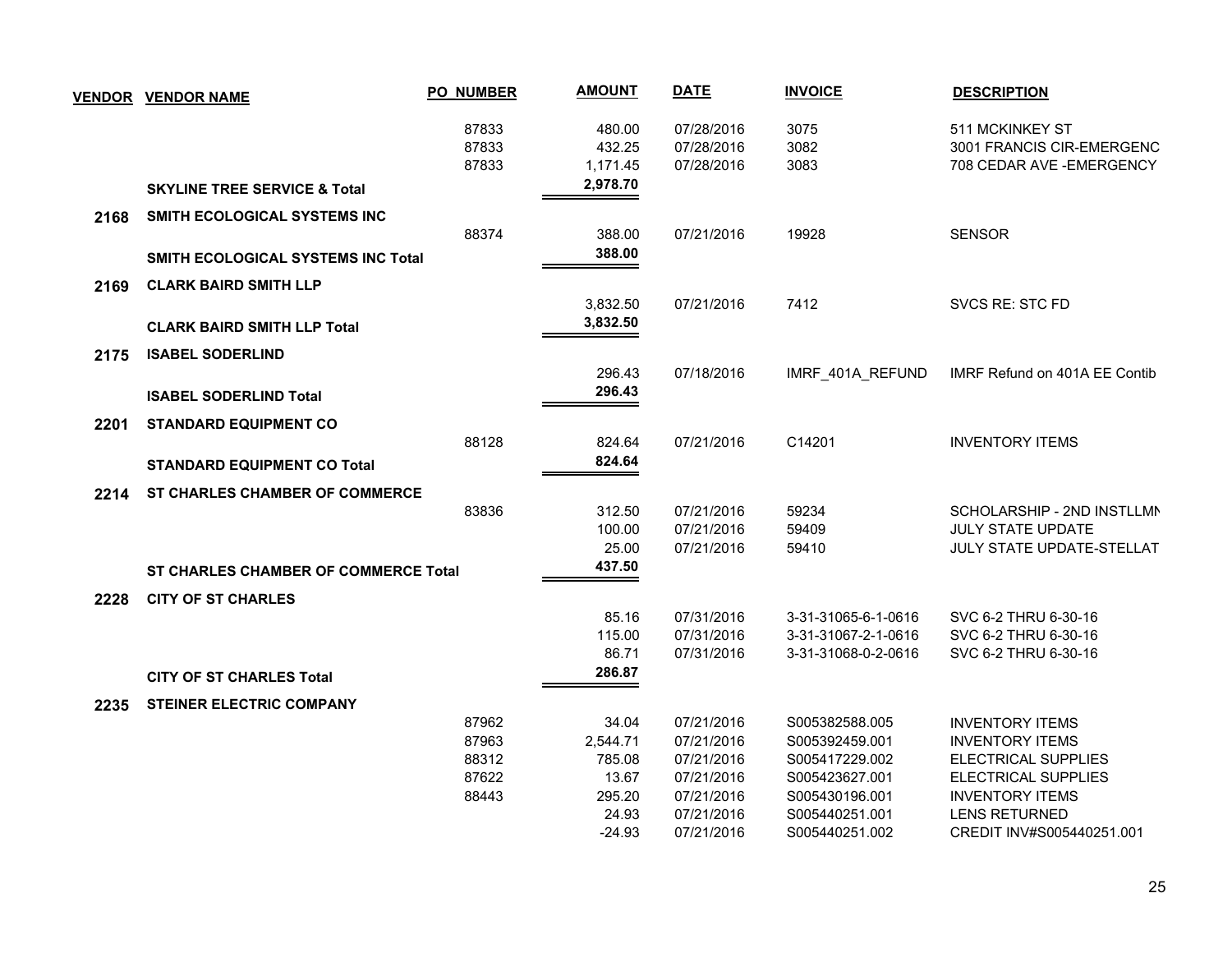|      | <u>VENDOR VENDOR NAME</u>               | <b>PO_NUMBER</b> | <b>AMOUNT</b> | <b>DATE</b> | <b>INVOICE</b>     | <b>DESCRIPTION</b>               |
|------|-----------------------------------------|------------------|---------------|-------------|--------------------|----------------------------------|
|      |                                         | 88442            | 1,046.08      | 07/28/2016  | S005419545.001     | <b>INVENTORY ITEMS</b>           |
|      |                                         | 88442            | 147.88        | 07/28/2016  | S005419545.002     | <b>INVENTORY ITEMS</b>           |
|      |                                         | 88443            | 304.75        | 07/28/2016  | S005430196.002     | <b>INVENTORY ITEMS</b>           |
|      |                                         | 88522            | 143.65        | 07/28/2016  | S005431417.001     | <b>INVENTORY ITEMS</b>           |
|      |                                         | 88522            | 25.35         | 07/28/2016  | S005431417.002     | <b>INVENTORY ITEMS</b>           |
|      | <b>STEINER ELECTRIC COMPANY Total</b>   |                  | 5,340.41      |             |                    |                                  |
| 2238 | STEPHEN A LASER ASSOCIATES              |                  |               |             |                    |                                  |
|      |                                         |                  | 550.00        | 07/21/2016  | 2004253            | PUBLIC SAFETY FIRE DEPT PE       |
|      | <b>STEPHEN A LASER ASSOCIATES Total</b> |                  | 550.00        |             |                    |                                  |
| 2241 | <b>JEFF STENGLER</b>                    |                  |               |             |                    |                                  |
|      |                                         |                  | 385.88        | 07/18/2016  | IMRF_401A_REFUND   | IMRF Refund on 401A EE Contib    |
|      | <b>JEFF STENGLER Total</b>              |                  | 385.88        |             |                    |                                  |
| 2250 | <b>STREICHERS</b>                       |                  |               |             |                    |                                  |
|      |                                         | 87994            | 4,250.00      | 07/21/2016  | 1216060            | <b>BALL VESTS</b>                |
|      | <b>STREICHERS Total</b>                 |                  | 4,250.00      |             |                    |                                  |
|      |                                         |                  |               |             |                    |                                  |
| 2259 | <b>SUBURBAN ACCENTS INC</b>             |                  |               |             |                    |                                  |
|      |                                         | 87531            | 1,200.00      | 07/21/2016  | 23779              | <b>GRAPHICS AND LETTERING TA</b> |
|      | <b>SUBURBAN ACCENTS INC Total</b>       |                  | 1,200.00      |             |                    |                                  |
| 2263 | PETER SUHR                              |                  |               |             |                    |                                  |
|      |                                         |                  | 474.59        | 07/18/2016  | IMRF_401A_REFUND   | IMRF Refund on 401A EE Contib    |
|      | <b>PETER SUHR Total</b>                 |                  | 474.59        |             |                    |                                  |
| 2265 | <b>RICHARD SULLIVAN</b>                 |                  |               |             |                    |                                  |
|      |                                         |                  | 163.68        | 07/18/2016  | IMRF_401A_REFUND   | IMRF Refund on 401A EE Contib    |
|      |                                         |                  | 96.00         | 07/21/2016  | 072516             | PER DIEM 7-29~7-29-16            |
|      | <b>RICHARD SULLIVAN Total</b>           |                  | 259.68        |             |                    |                                  |
| 2300 | <b>TEMCO MACHINERY INC</b>              |                  |               |             |                    |                                  |
|      |                                         | 87574            | 61.22         | 07/21/2016  | AG50810            | <b>FLEET SUPPLIES</b>            |
|      | <b>TEMCO MACHINERY INC Total</b>        |                  | 61.22         |             |                    |                                  |
| 2301 | <b>GENERAL CHAUFFERS SALES DRIVER</b>   |                  |               |             |                    |                                  |
|      |                                         |                  | 154.50        | 07/22/2016  | UNT 160722142854CD | Union Dues - Teamsters           |
|      |                                         |                  | 84.50         | 07/22/2016  | UNT 160722142854FN | Union Dues - Teamsters           |
|      |                                         |                  | 2,204.50      | 07/22/2016  | UNT 160722142854PW | <b>Union Dues - Teamsters</b>    |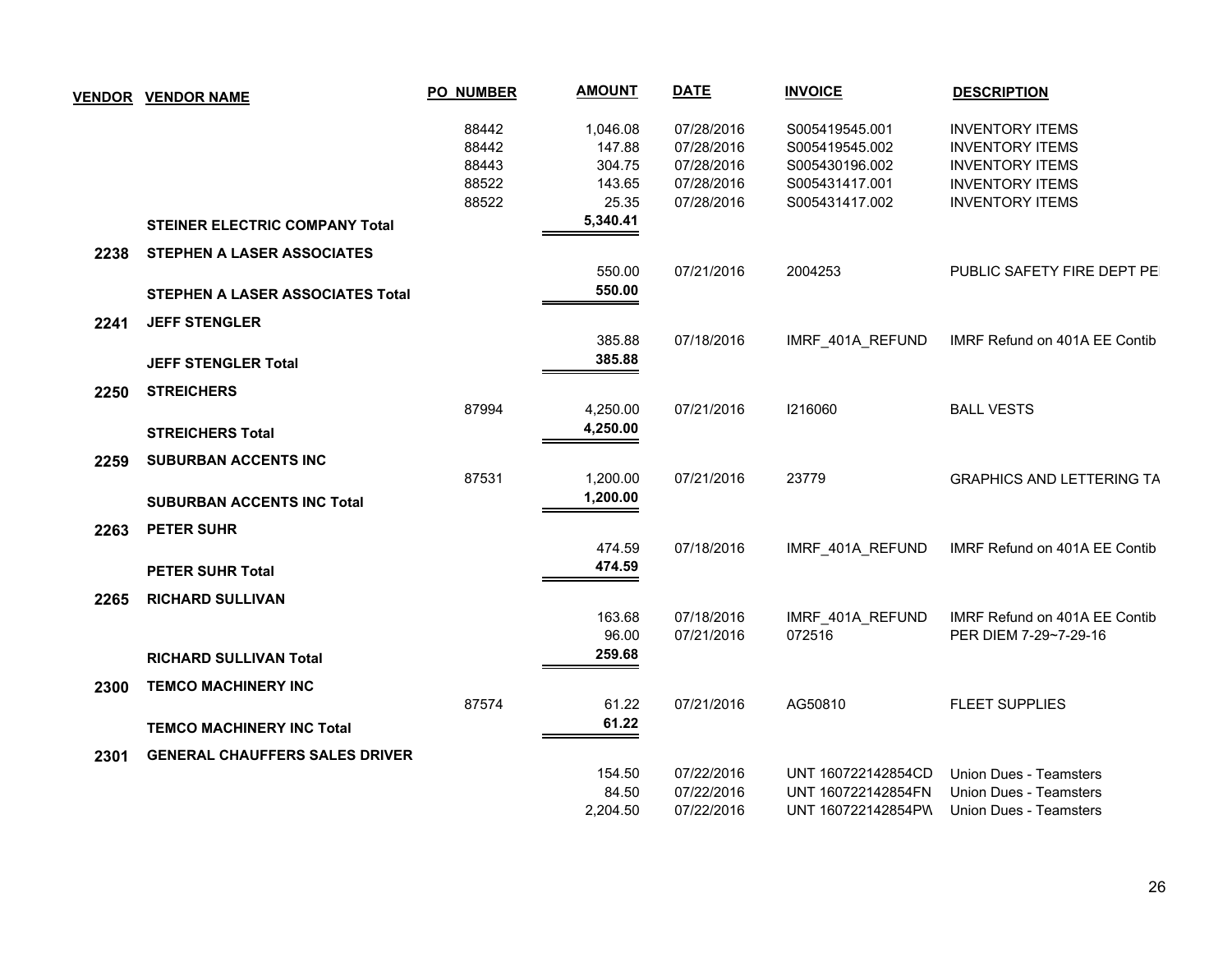| <b>VENDOR</b> |    | <b>VENDOR NAME</b>                            | PO_NUMBER | <b>AMOUNT</b> | <b>DATE</b> | <b>INVOICE</b>   | <b>DESCRIPTION</b>                   |
|---------------|----|-----------------------------------------------|-----------|---------------|-------------|------------------|--------------------------------------|
|               |    | <b>GENERAL CHAUFFERS SALES DRIVER Total</b>   |           | 2,443.50      |             |                  |                                      |
|               |    |                                               |           |               |             |                  |                                      |
| 2314          | 3M | <b>VHS0733</b>                                | 88444     | 2,390.65      | 07/28/2016  | SS19004          | <b>INVENTORY ITEMS</b>               |
|               |    |                                               | 88444     | 3,105.00      | 07/28/2016  | SS19005          | <b>INVENTORY ITEMS</b>               |
|               |    |                                               |           | 5,495.65      |             |                  |                                      |
|               | 3M | <b>VHS0733 Total</b>                          |           |               |             |                  |                                      |
| 2316          |    | <b>APC STORE</b>                              |           |               |             |                  |                                      |
|               |    |                                               | 87575     | 1,099.26      | 07/21/2016  | 4780004177-0616  | FLEET DEPT SUPPLIES JUN 20           |
|               |    |                                               | 88424     | 148.71        | 07/21/2016  | 479-333462       | <b>INVENTORY ITEMS</b>               |
|               |    |                                               | 88509     | 378.91        | 07/21/2016  | 479-334003       | <b>INVENTORY ITEMS</b>               |
|               |    |                                               | 87575     | 3.83          | 07/28/2016  | 478-410257       | VEH 1775 RO 55806                    |
|               |    |                                               | 87575     | 78.79         | 07/28/2016  | 478-410278       | RO 55813 VEH 1982                    |
|               |    |                                               | 87575     | 6.74          | 07/28/2016  | 478-411026       | VEH 2010 RO 55853                    |
|               |    |                                               | 87575     | 11.90         | 07/28/2016  | 478-411202       | V#4099 RO#55857                      |
|               |    |                                               | 87575     | 78.58         | 07/28/2016  | 478-411774       | V#1900 RO#55890                      |
|               |    |                                               | 87108     | 253.82        | 07/28/2016  | 479-333718       | <b>COVERCRAFT</b>                    |
|               |    |                                               | 87575     | 114.33        | 07/28/2016  | 478-410297       | V#1982 RO#55813                      |
|               |    |                                               | 87753     | 38.36         | 07/28/2016  | 478-410320       | POWERATED BELT                       |
|               |    |                                               | 87575     | 24.06         | 07/28/2016  | 478-410380       | VEH 1982 RO 55813                    |
|               |    |                                               | 87575     | 7.83          | 07/28/2016  | 478-410513       | RO 55822 VEH 1895                    |
|               |    |                                               |           | $-28.09$      | 07/28/2016  | 478-410643       | CRED IN#410297                       |
|               |    |                                               | 87575     | 75.69         | 07/28/2016  | 478-410970       | VEH 1768 RO 55849                    |
|               |    | <b>APC STORE Total</b>                        |           | 2,292.72      |             |                  |                                      |
| 2325          |    | <b>CHRISTOPHER TIEDT</b>                      |           |               |             |                  |                                      |
|               |    |                                               |           | 496.50        | 07/18/2016  | IMRF_401A_REFUND | IMRF Refund on 401A EE Contib        |
|               |    | <b>CHRISTOPHER TIEDT Total</b>                |           | 496.50        |             |                  |                                      |
| 2333          |    | <b>BRIAN TOWNSEND</b>                         |           |               |             |                  |                                      |
|               |    |                                               |           | 697.34        | 07/18/2016  | IMRF 401A REFUND | IMRF Refund on 401A EE Contib        |
|               |    | <b>BRIAN TOWNSEND Total</b>                   |           | 697.34        |             |                  |                                      |
|               |    |                                               |           |               |             |                  |                                      |
| 2345          |    | <b>TRAFFIC CONTROL &amp; PROTECTION</b>       | 88324     | 531.00        | 07/21/2016  |                  | ROLL UP SIGNS                        |
|               |    |                                               |           |               |             | 87047            |                                      |
|               |    | <b>TRAFFIC CONTROL &amp; PROTECTION Total</b> |           | 531.00        |             |                  |                                      |
| 2350          |    | <b>INTREN INC</b>                             |           |               |             |                  |                                      |
|               |    |                                               | 87277     | 189,599.03    | 07/21/2016  | 54474            | <b>INSTALL DRY UTILITIES - 1ST S</b> |
|               |    | <b>INTREN INC Total</b>                       |           | 189,599.03    |             |                  |                                      |
|               |    |                                               |           |               |             |                  |                                      |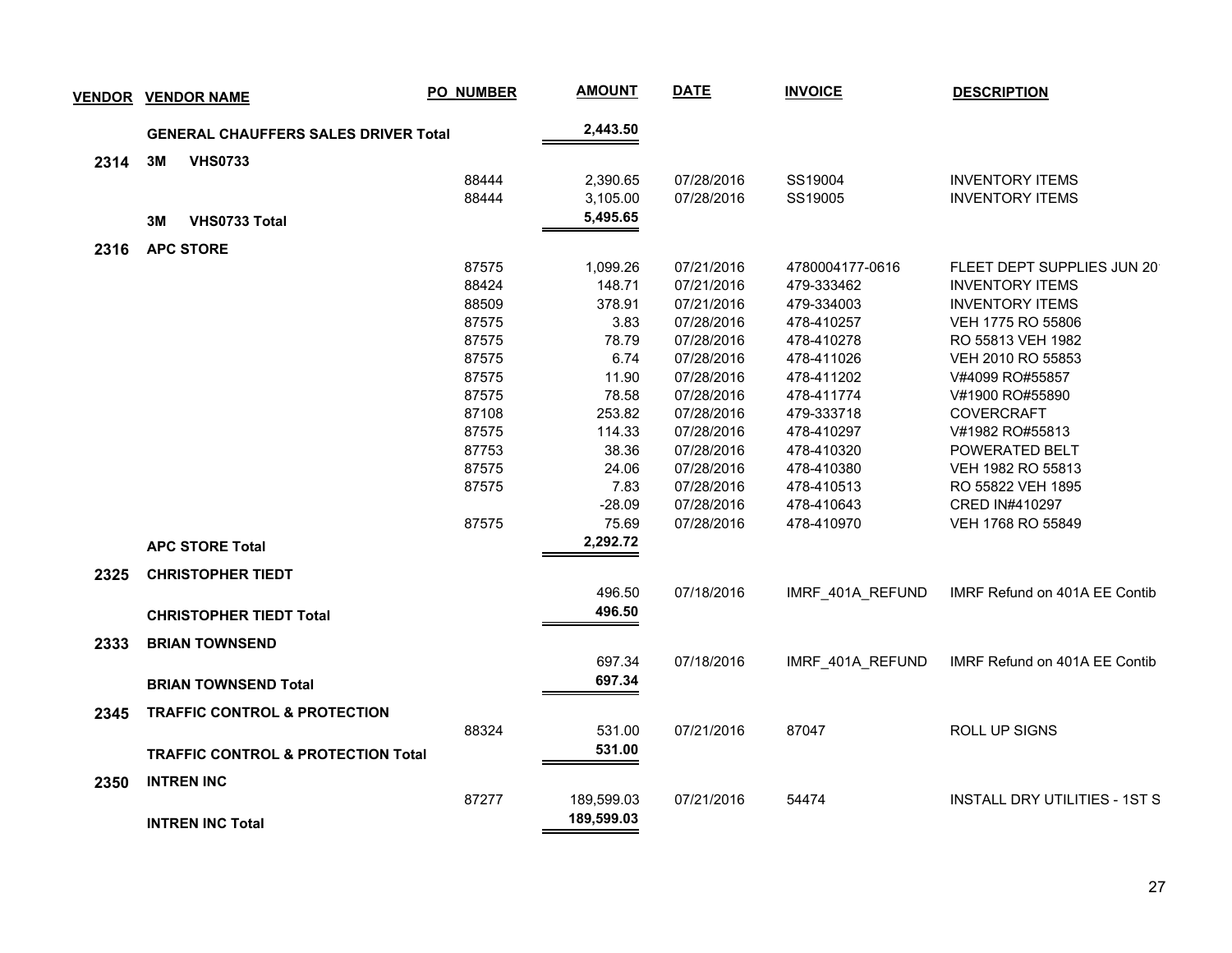| <u>VENDOR</u> | <b>VENDOR NAME</b>                        | <b>PO_NUMBER</b> | <b>AMOUNT</b>      | <b>DATE</b>              | <b>INVOICE</b>     | <b>DESCRIPTION</b>                               |
|---------------|-------------------------------------------|------------------|--------------------|--------------------------|--------------------|--------------------------------------------------|
| 2363          | <b>TROTTER &amp; ASSOCIATES INC</b>       |                  |                    |                          |                    |                                                  |
|               |                                           | 87696            | 14,513.39          | 07/28/2016               | 12404              | SVCS MAY-JUNE 2016                               |
|               |                                           | 86799            | 358.00             | 07/28/2016               | 12410              | SVC OHIO AVE BOOSTER                             |
|               | <b>TROTTER &amp; ASSOCIATES INC Total</b> |                  | 14,871.39          |                          |                    |                                                  |
| 2369          | <b>RITA TUNGARE</b>                       |                  |                    |                          |                    |                                                  |
|               |                                           |                  | 704.69             | 07/18/2016               | IMRF_401A_REFUND   | IMRF Refund on 401A EE Contib                    |
|               | <b>RITA TUNGARE Total</b>                 |                  | 704.69             |                          |                    |                                                  |
| 2370          | <b>WILLIAM TURNER</b>                     |                  |                    |                          |                    |                                                  |
|               |                                           |                  | 181.21             | 07/18/2016               | IMRF_401A_REFUND   | IMRF Refund on 401A EE Contib                    |
|               | <b>WILLIAM TURNER Total</b>               |                  | 181.21             |                          |                    |                                                  |
| 2373          | <b>TYLER MEDICAL SERVICES</b>             |                  |                    |                          |                    |                                                  |
|               |                                           | 87683            | 445.00             | 07/21/2016               | 377869             | RANDOM MONTHLY BILLING                           |
|               | <b>TYLER MEDICAL SERVICES Total</b>       |                  | 445.00             |                          |                    |                                                  |
|               |                                           |                  |                    |                          |                    |                                                  |
| 2383          | UNITED STATES POSTAL SERVICE              |                  | 4,000.00           | 07/28/2016               | 6116619-0716       | POSTAGE METER REIMB                              |
|               |                                           |                  | 4,000.00           |                          |                    |                                                  |
|               | UNITED STATES POSTAL SERVICE Total        |                  |                    |                          |                    |                                                  |
| 2401          | UNIVERSAL UTILITY SUPPLY INC              |                  |                    |                          |                    |                                                  |
|               |                                           | 88445<br>88451   | 2,628.00<br>335.00 | 07/21/2016<br>07/28/2016 | 3022219<br>3022235 | <b>INVENTORY ITEMS</b><br><b>INVENTORY ITEMS</b> |
|               |                                           | 88496            | 120.00             | 07/28/2016               | 3022268            | <b>INVENTORY ITEMS</b>                           |
|               |                                           | 87964            | 1,599.00           | 07/28/2016               | 3022269            | <b>INVENTORY ITEMS</b>                           |
|               |                                           | 88165            | 331.50             | 07/28/2016               | 3022270            | <b>INVENTORY ITEMS</b>                           |
|               |                                           | 88165            | 122.40             | 07/28/2016               | 3022366            | <b>INVENTORY ITEMS</b>                           |
|               |                                           | 88193            | 587.50             | 07/28/2016               | 3022367            | <b>INVENTORY ITEMS</b>                           |
|               | UNIVERSAL UTILITY SUPPLY INC Total        |                  | 5,723.40           |                          |                    |                                                  |
| 2404          | HD SUPPLY FACILITIES MAINT LTD            |                  |                    |                          |                    |                                                  |
|               |                                           | 88373            | 32.37              | 07/21/2016               | 993118             | LEAK-TEC FOR CHLORINE                            |
|               |                                           | 88367            | 376.56             | 07/28/2016               | 000279             | CV VITON 3/8' QUILL                              |
|               | HD SUPPLY FACILITIES MAINT LTD Total      |                  | 408.93             |                          |                    |                                                  |
| 2410          | <b>VALLEY LOCK CO</b>                     |                  |                    |                          |                    |                                                  |
|               |                                           | 88602            | 19.38              | 07/28/2016               | 59297              | <b>KEYS CUT - IC</b>                             |
|               | <b>VALLEY LOCK CO Total</b>               |                  | 19.38              |                          |                    |                                                  |
|               |                                           |                  |                    |                          |                    |                                                  |

 **2412 JAYE VALADEZ-WILGER**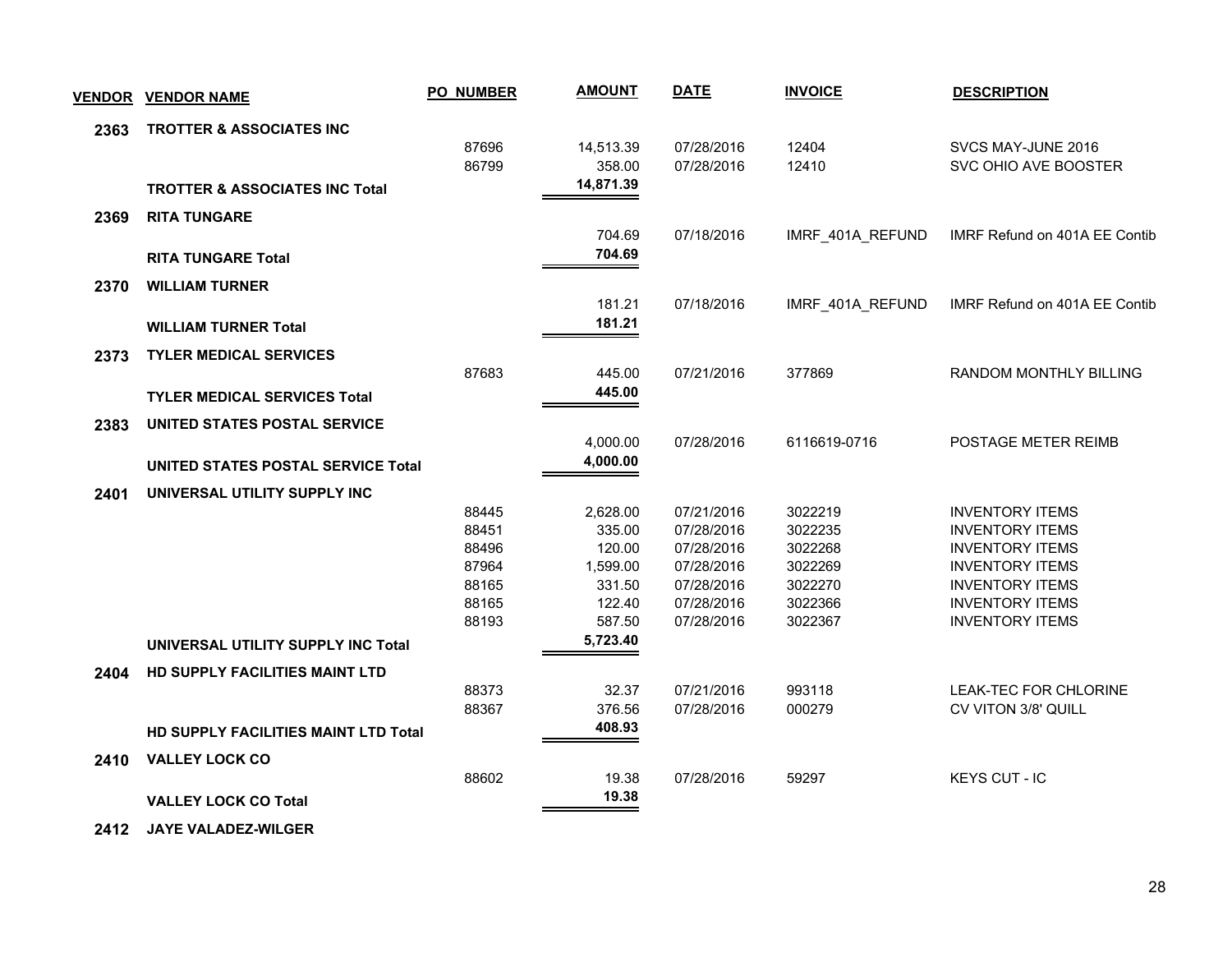|      | <b>VENDOR VENDOR NAME</b>                                          | <b>PO_NUMBER</b>                 | <b>AMOUNT</b>                                  | <b>DATE</b>                                                        | <b>INVOICE</b>                                                 | <b>DESCRIPTION</b>                                                                                                |
|------|--------------------------------------------------------------------|----------------------------------|------------------------------------------------|--------------------------------------------------------------------|----------------------------------------------------------------|-------------------------------------------------------------------------------------------------------------------|
|      | JAYE VALADEZ-WILGER Total                                          |                                  | 216.31<br>216.31                               | 07/18/2016                                                         | IMRF_401A_REFUND                                               | IMRF Refund on 401A EE Contib                                                                                     |
| 2413 | <b>VALLEY FIRE PROTECTION SERVICE</b>                              | 88146<br>88146                   | 62.50<br>62.50<br>125.00                       | 07/21/2016<br>07/21/2016                                           | 125267<br>125268                                               | <b>BACKFLOW DEVICE CERT</b><br><b>BACKFLOW DEVICE CERT</b>                                                        |
| 2421 | <b>VALLEY FIRE PROTECTION SERVICE Total</b><br><b>ROBERT VANN</b>  |                                  | 524.20                                         | 07/18/2016                                                         | IMRF_401A_REFUND                                               | IMRF Refund on 401A EE Contib                                                                                     |
| 2428 | <b>ROBERT VANN Total</b><br><b>VERMEER MIDWEST</b>                 | 88371                            | 524.20<br>349.24                               | 07/21/2016                                                         | S32926                                                         | <b>BRUSH CHIPPER REPAIR</b>                                                                                       |
| 2461 | <b>VERMEER MIDWEST Total</b><br><b>PAT WALSH</b>                   |                                  | 349.24<br>187.40                               | 07/18/2016                                                         | IMRF_401A_REFUND                                               | IMRF Refund on 401A EE Contib                                                                                     |
| 2463 | <b>PAT WALSH Total</b><br><b>WALMART COMMUNITY</b>                 | 88621                            | 187.40<br>24.03                                | 07/28/2016                                                         | 00441                                                          | REFRESHMENTS/SUPPLIES-HI                                                                                          |
| 2470 | <b>WALMART COMMUNITY Total</b><br><b>WAREHOUSE DIRECT</b>          |                                  | 24.03                                          |                                                                    |                                                                |                                                                                                                   |
|      |                                                                    | 87668<br>87534<br>87633<br>87772 | 74.42<br>22.93<br>529.72<br>$-75.78$<br>110.98 | 07/21/2016<br>07/21/2016<br>07/21/2016<br>07/21/2016<br>07/28/2016 | 3111753-0<br>3113620-0<br>3118732-0<br>C3118732-0<br>3119434-0 | FOOTREST/FORTE<br>POLICE DEPT OFFICE SUPPLIE<br>OFFICE SUPPLIES - FD<br>RETURN CALCULATOR<br>OFFICE SUPPLIES - CH |
| 2477 | <b>WAREHOUSE DIRECT Total</b><br><b>WASCO LAWN &amp; POWER INC</b> |                                  | 662.27                                         |                                                                    |                                                                |                                                                                                                   |
|      | <b>WASCO LAWN &amp; POWER INC Total</b>                            | 88343<br>88284                   | 254.80<br>98.85<br>353.65                      | 07/21/2016<br>07/21/2016                                           | 196260<br>196278                                               | V#5099 RO#55791<br>V#7099 RO#55818                                                                                |
| 2478 | <b>WATER PRODUCTS AURORA</b>                                       | 88421                            | 127.50                                         | 07/28/2016                                                         | 0267426                                                        | <b>BLIND FLANGE TAPPED</b>                                                                                        |
|      | <b>WATER PRODUCTS AURORA Total</b>                                 |                                  | 127.50                                         |                                                                    |                                                                |                                                                                                                   |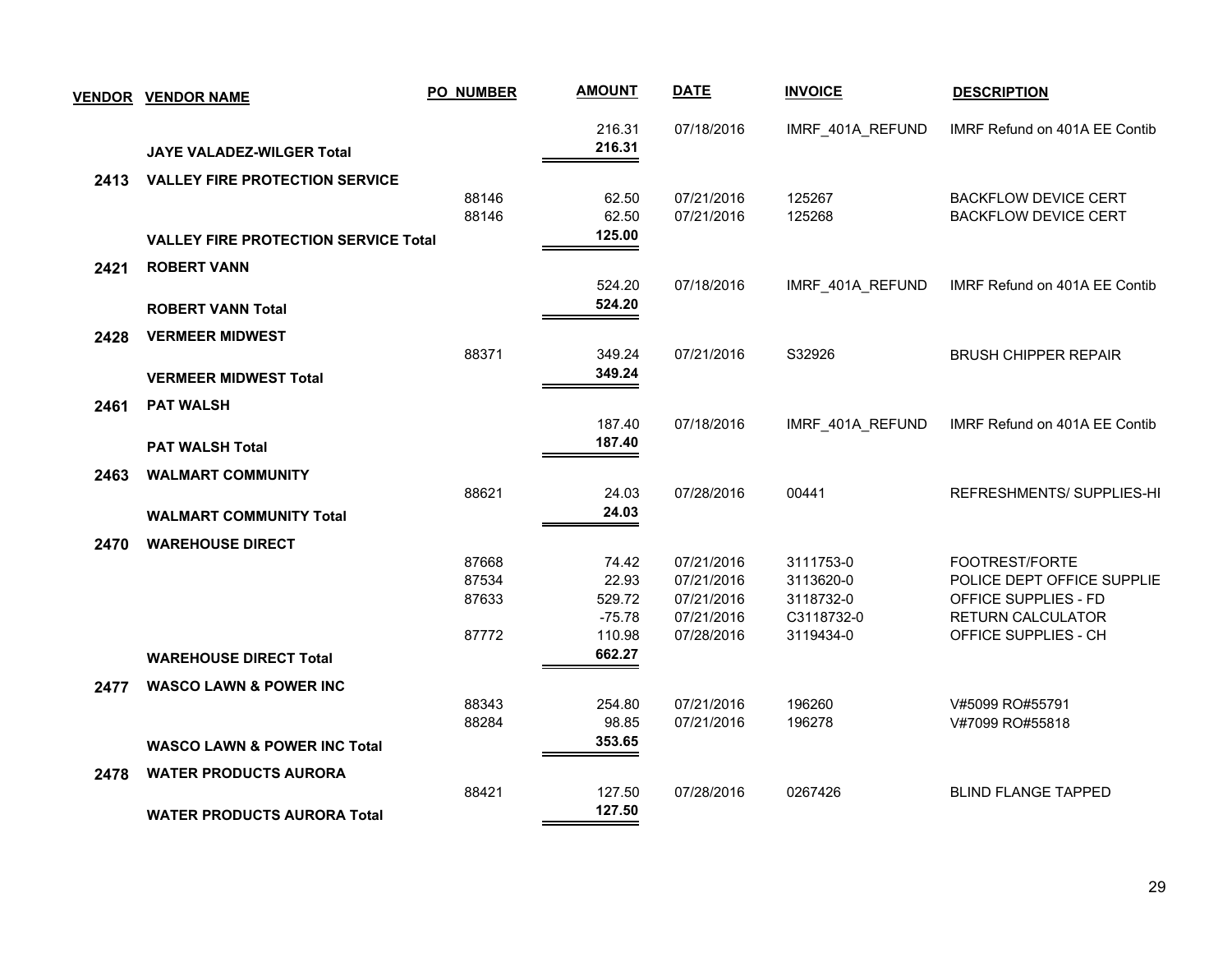| <u>VENDOR</u> | <b>VENDOR NAME</b>                         | <b>PO_NUMBER</b> | <b>AMOUNT</b> | <b>DATE</b> | <b>INVOICE</b>   | <b>DESCRIPTION</b>                 |
|---------------|--------------------------------------------|------------------|---------------|-------------|------------------|------------------------------------|
| 2485          | <b>WBK ENGINEERING LLC</b>                 |                  |               |             |                  |                                    |
|               |                                            | 85409            | 1,054.25      | 07/21/2016  | 16673            | PROJECT BILLING THRU 6-25-1        |
|               |                                            | 87825            | 3,180.50      | 07/21/2016  | 16674            | PROJECT BILLING THRU 6-25-1        |
|               |                                            | 88419            | 1,202.50      | 07/21/2016  | 16675            | SVC 5-25 THRU 6-25-16              |
|               |                                            | 88022            | 1,295.00      | 07/21/2016  | 16676            | PROJECT BILLING THRU 6-25-1        |
|               |                                            | 88223            | 1,361.50      | 07/21/2016  | 16677            | PROJECT BILLING THRU 6-25-1        |
|               |                                            | 87071            | 361.50        | 07/21/2016  | 16678            | PROJECT BILLING THRU 6-25-1        |
|               |                                            | 87449            | 1,561.00      | 07/21/2016  | 16679            | <b>PROJECT BILLING THRU 6-25-1</b> |
|               |                                            | 87857            | 15,688.50     | 07/21/2016  | 16680            | <b>PROJECT BILLING THRU 6-25-1</b> |
|               | <b>WBK ENGINEERING LLC Total</b>           |                  | 25,704.75     |             |                  |                                    |
| 2489          | <b>STEVEN A WEISHAAR</b>                   |                  |               |             |                  |                                    |
|               |                                            |                  | 395.50        | 07/18/2016  | IMRF_401A_REFUND | IMRF Refund on 401A EE Contib      |
|               | <b>STEVEN A WEISHAAR Total</b>             |                  | 395.50        |             |                  |                                    |
| 2506          | <b>EESCO</b>                               |                  |               |             |                  |                                    |
|               |                                            | 88309            | 262.50        | 07/21/2016  | 232890           | <b>INVENTORY ITEMS</b>             |
|               |                                            | 88309            | 792.90        | 07/21/2016  | 237317           | <b>INVENTORY ITEMS</b>             |
|               |                                            | 88167            | 375.60        | 07/21/2016  | 253335           | <b>INVENTORY ITEMS</b>             |
|               |                                            | 88309            | 120.00        | 07/28/2016  | 264352           | <b>INVENTORY ITEMS</b>             |
|               |                                            | 88446            | 59.10         | 07/28/2016  | 277365           | <b>INVENTORY ITEMS</b>             |
|               |                                            | 88447            | 73.00         | 07/28/2016  | 298503           | <b>INVENTORY ITEMS</b>             |
|               |                                            | 88525            | 73.00         | 07/28/2016  | 298504           | <b>INVENTORY ITEMS</b>             |
|               |                                            | 88168            | 2,005.78      | 07/28/2016  | 301755           | <b>INVENTORY ITEMS</b>             |
|               |                                            | 88525            | 1,271.40      | 07/28/2016  | 310209           | <b>INVENTORY ITEMS</b>             |
|               | <b>EESCO Total</b>                         |                  | 5,033.28      |             |                  |                                    |
| 2514          | <b>ROSS WIEGERT</b>                        |                  |               |             |                  |                                    |
|               |                                            |                  | 240.52        | 07/18/2016  | IMRF_401A_REFUND | IMRF Refund on 401A EE Contib      |
|               | <b>ROSS WIEGERT Total</b>                  |                  | 240.52        |             |                  |                                    |
| 2523          | <b>WILTSE GREENHOUSE LANDSCAPING</b>       |                  |               |             |                  |                                    |
|               |                                            | 88114            | 525.00        | 07/21/2016  | 070116           | JULY LAWN AND WEEDING              |
|               | <b>WILTSE GREENHOUSE LANDSCAPING Total</b> |                  | 525.00        |             |                  |                                    |
|               |                                            |                  |               |             |                  |                                    |
| 2527          | <b>WILLIAM FRICK &amp; CO</b>              |                  |               |             |                  |                                    |
|               |                                            | 88448            | 234.11        | 07/28/2016  | 505163           | <b>INVENTORY ITEMS</b>             |
|               | <b>WILLIAM FRICK &amp; CO Total</b>        |                  | 234.11        |             |                  |                                    |

 **2545 GRAINGER INC**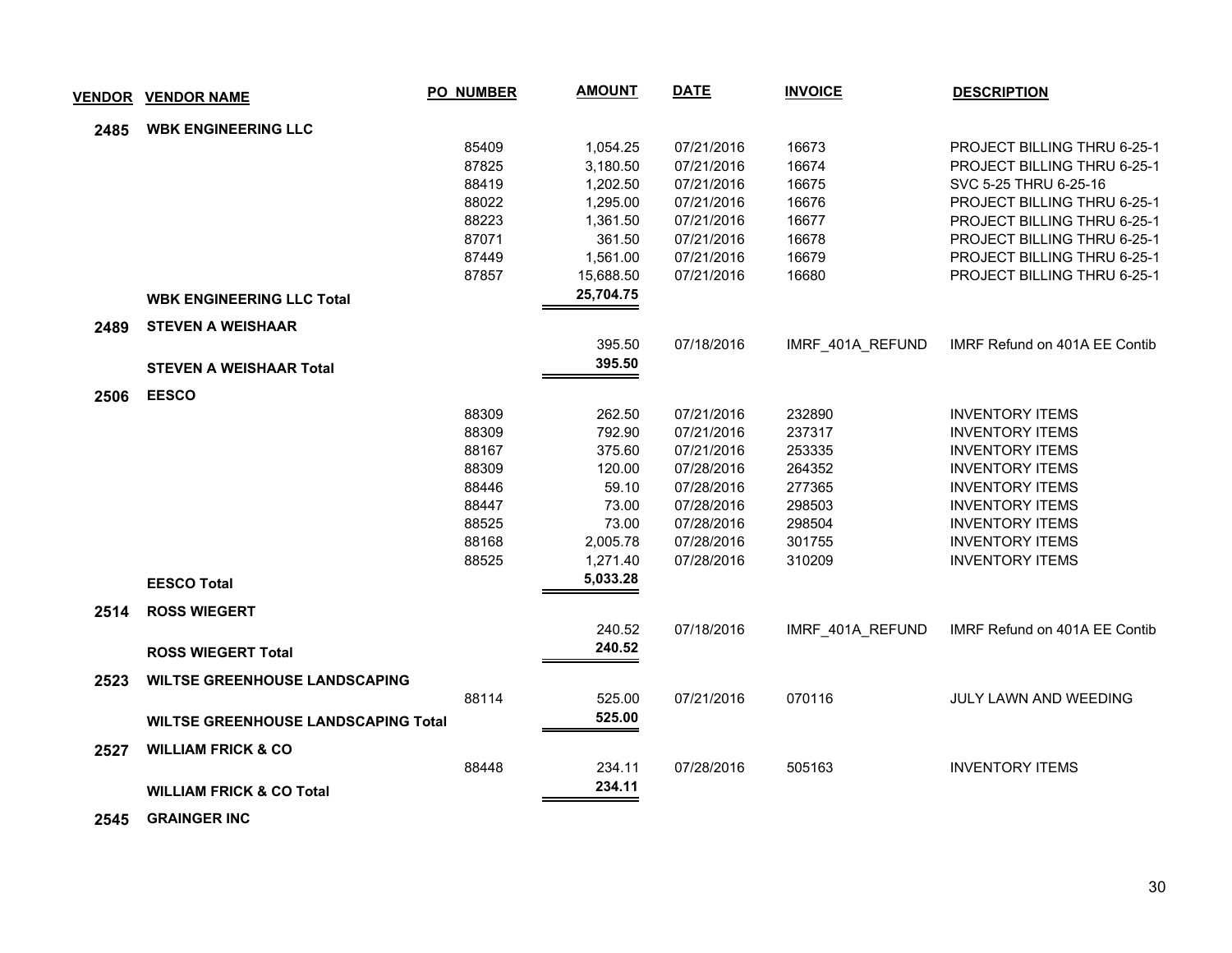|      | <b>VENDOR VENDOR NAME</b>            | <b>PO_NUMBER</b> | <b>AMOUNT</b> | <b>DATE</b> | <b>INVOICE</b>     | <b>DESCRIPTION</b>            |
|------|--------------------------------------|------------------|---------------|-------------|--------------------|-------------------------------|
|      |                                      | 88342            | 21.41         | 07/21/2016  | 9153599130         | <b>WHEELBARROW TIRE</b>       |
|      |                                      | 88342            | 21.41         | 07/21/2016  | 9154808894         | <b>WHEELBARROW TIRE</b>       |
|      |                                      | 88366            | 18.59         | 07/21/2016  | 9155734453         | SILICONE DIELECTRIC GREASE    |
|      |                                      | 88401            | 813.60        | 07/28/2016  | 9158239377         | <b>INVENTORY ITEMS</b>        |
|      |                                      | 88403            | 130.29        | 07/28/2016  | 9158876228         | <b>HIKING SHOES</b>           |
|      |                                      | 88393            | 52.50         | 07/28/2016  | 9160213774         | MARSHALL TOWN 6X4             |
|      |                                      | 88465            | 152.00        | 07/28/2016  | 9164017510         | <b>INVENTORY ITEMS</b>        |
|      |                                      |                  | 685.00        | 07/28/2016  | 9173264186         | EXTRA ITEM SENT - RETURNEI    |
|      |                                      | 88587            | 1,017.78      | 07/28/2016  | 9174243262         | <b>INVENTORY ITEMS</b>        |
|      |                                      |                  | $-173.80$     | 07/28/2016  | 9175030114         | CREDIT FOR OVERCHARGE PC      |
|      |                                      |                  | $-685.00$     | 07/28/2016  | 9177338697         | CRED IN#9172417611            |
|      | <b>GRAINGER INC Total</b>            |                  | 2,053.78      |             |                    |                               |
| 2625 | <b>JOHN YOUNG</b>                    |                  |               |             |                    |                               |
|      |                                      |                  | 387.86        | 07/18/2016  | IMRF 401A REFUND   | IMRF Refund on 401A EE Contib |
|      | <b>JOHN YOUNG Total</b>              |                  | 387.86        |             |                    |                               |
| 2630 | ZIEBELL WATER SERVICE PRODUCTS       |                  |               |             |                    |                               |
|      |                                      | 88389            | 1,287.75      | 07/28/2016  | 233801-000         | <b>INVENTORY ITEMS</b>        |
|      |                                      | 88449            | 128.85        | 07/28/2016  | 233841-000         | <b>INVENTORY ITEMS</b>        |
|      | ZIEBELL WATER SERVICE PRODUCTS Total |                  | 1,416.60      |             |                    |                               |
| 2631 | <b>ZIMMERMAN FORD INC</b>            |                  |               |             |                    |                               |
|      |                                      | 88404            | 500.40        | 07/21/2016  | 92924              | <b>INVENTORY ITEMS</b>        |
|      |                                      | 88636            | 262.42        | 07/28/2016  | 93593              | <b>INVENTORY ITEMS</b>        |
|      | <b>ZIMMERMAN FORD INC Total</b>      |                  | 762.82        |             |                    |                               |
| 2633 | <b>KIKI ZUELS</b>                    |                  |               |             |                    |                               |
|      |                                      |                  | 83.79         | 07/18/2016  | IMRF 401A REFUND   | IMRF Refund on 401A EE Contib |
|      | <b>KIKI ZUELS Total</b>              |                  | 83.79         |             |                    |                               |
| 2637 | <b>ILLINOIS DEPT OF REVENUE</b>      |                  |               |             |                    |                               |
|      |                                      |                  | 592.87        | 07/22/2016  | ILST160722142854CA | Illinois State Tax            |
|      |                                      |                  | 1,480.39      | 07/22/2016  | ILST160722142854CD | Illinois State Tax            |
|      |                                      |                  | 7,226.03      | 07/22/2016  | ILST160722142854FD | Illinois State Tax            |
|      |                                      |                  | 1,705.88      | 07/22/2016  | ILST160722142854FN | Illinois State Tax            |
|      |                                      |                  | 550.38        | 07/22/2016  | ILST160722142854HR | Illinois State Tax            |
|      |                                      |                  | 1,076.95      | 07/22/2016  | ILST160722142854IS | Illinois State Tax            |
|      |                                      |                  | 7,829.59      | 07/22/2016  | ILST160722142854PD | Illinois State Tax            |
|      |                                      |                  | 9,333.05      | 07/22/2016  | ILST160722142854PW | Illinois State Tax            |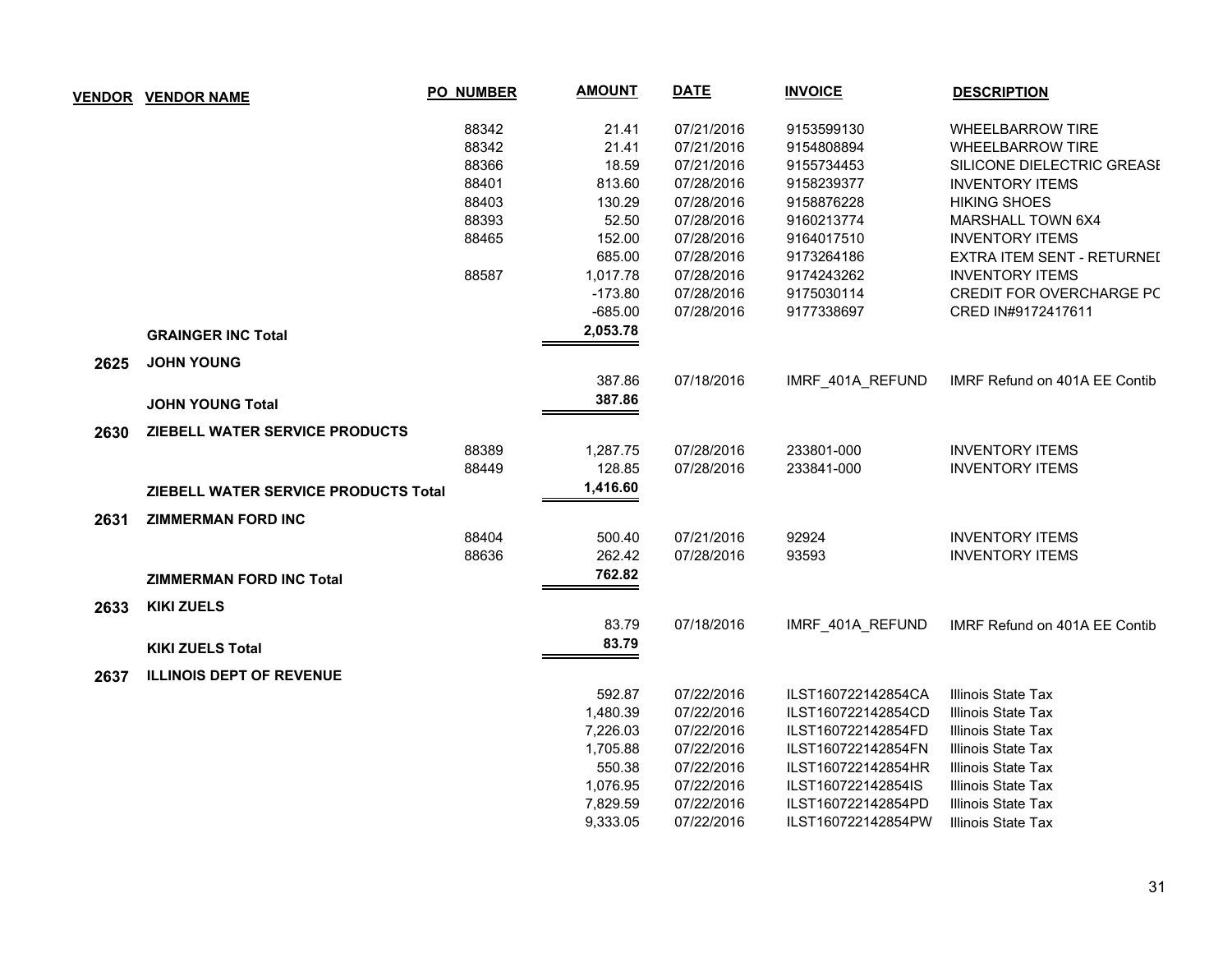|      | <b>VENDOR VENDOR NAME</b>             | PO_NUMBER | <b>AMOUNT</b> | <b>DATE</b> | <b>INVOICE</b>     | <b>DESCRIPTION</b>             |
|------|---------------------------------------|-----------|---------------|-------------|--------------------|--------------------------------|
|      | <b>ILLINOIS DEPT OF REVENUE Total</b> |           | 29,795.14     |             |                    |                                |
| 2638 | <b>INTERNAL REVENUE SERVICE</b>       |           |               |             |                    |                                |
|      |                                       |           | 1,219.38      | 07/22/2016  | FICA160722142854CA | FICA Employee                  |
|      |                                       |           | 2,820.20      | 07/22/2016  | FICA160722142854CD | FICA Employee                  |
|      |                                       |           | 3,538.78      | 07/22/2016  | MEDR160722142854P  | Medicare Employer              |
|      |                                       |           | 4,003.20      | 07/22/2016  | MEDR160722142854P  | Medicare Employer              |
|      |                                       |           | 284.43        | 07/22/2016  | MEDR160722142854C  | Medicare Employer              |
|      |                                       |           | 659.58        | 07/22/2016  | MEDR160722142854C  | Medicare Employer              |
|      |                                       |           | 3,204.29      | 07/22/2016  | MEDR160722142854FI | Medicare Employer              |
|      |                                       |           | 1,005.31      | 07/22/2016  | MEDR160722142854FI | Medicare Employer              |
|      |                                       |           | 246.57        | 07/22/2016  | MEDR160722142854H  | Medicare Employer              |
|      |                                       |           | 497.12        | 07/22/2016  | MEDR160722142854IS | Medicare Employer              |
|      |                                       |           | 3,202.04      | 07/22/2016  | MEDE160722142854FI | Medicare Employee              |
|      |                                       |           | 1,005.31      | 07/22/2016  | MEDE160722142854FI | Medicare Employee              |
|      |                                       |           | 248.12        | 07/22/2016  | MEDE160722142854H  | Medicare Employee              |
|      |                                       |           | 497.12        | 07/22/2016  | MEDE160722142854IS | Medicare Employee              |
|      |                                       |           | 3,538.78      | 07/22/2016  | MEDE160722142854Pl | Medicare Employee              |
|      |                                       |           | 4,003.20      | 07/22/2016  | MEDE160722142854P' | Medicare Employee              |
|      |                                       |           | 2,166.01      | 07/22/2016  | FIT 160722142854HR | Federal Withholding Tax        |
|      |                                       |           | 3,514.03      | 07/22/2016  | FIT 160722142854IS | Federal Withholding Tax        |
|      |                                       |           | 30,265.71     | 07/22/2016  | FIT 160722142854PD | Federal Withholding Tax        |
|      |                                       |           | 34,020.66     | 07/22/2016  | FIT 160722142854PW | Federal Withholding Tax        |
|      |                                       |           | 285.13        | 07/22/2016  | MEDE160722142854C  | Medicare Employee              |
|      |                                       |           | 659.58        | 07/22/2016  | MEDE160722142854C  | Medicare Employee              |
|      |                                       |           | 1,974.03      | 07/22/2016  | FICE160722142854PD | FICA Employer                  |
|      |                                       |           | 17,116.87     | 07/22/2016  | FICE160722142854PW | FICA Employer                  |
|      |                                       |           | 2,184.06      | 07/22/2016  | FIT 160722142854CA | Federal Withholding Tax        |
|      |                                       |           | 5,484.87      | 07/22/2016  | FIT 160722142854CD | Federal Withholding Tax        |
|      |                                       |           | 32,191.55     | 07/22/2016  | FIT 160722142854FD | <b>Federal Withholding Tax</b> |
|      |                                       |           | 6,736.12      | 07/22/2016  | FIT 160722142854FN | Federal Withholding Tax        |
|      |                                       |           | 1,216.40      | 07/22/2016  | FICE160722142854CA | FICA Employer                  |
|      |                                       |           | 2,820.20      | 07/22/2016  | FICE160722142854CD | FICA Employer                  |
|      |                                       |           | 337.44        | 07/22/2016  | FICE160722142854FD | FICA Employer                  |
|      |                                       |           | 4,298.66      | 07/22/2016  | FICE160722142854FN | FICA Employer                  |
|      |                                       |           | 1,054.33      | 07/22/2016  | FICE160722142854HR | <b>FICA Employer</b>           |
|      |                                       |           | 2,125.65      | 07/22/2016  | FICE160722142854IS | FICA Employer                  |
|      |                                       |           | 327.82        | 07/22/2016  | FICA160722142854FD | FICA Employee                  |
|      |                                       |           | 4,298.66      | 07/22/2016  | FICA160722142854FN | <b>FICA Employee</b>           |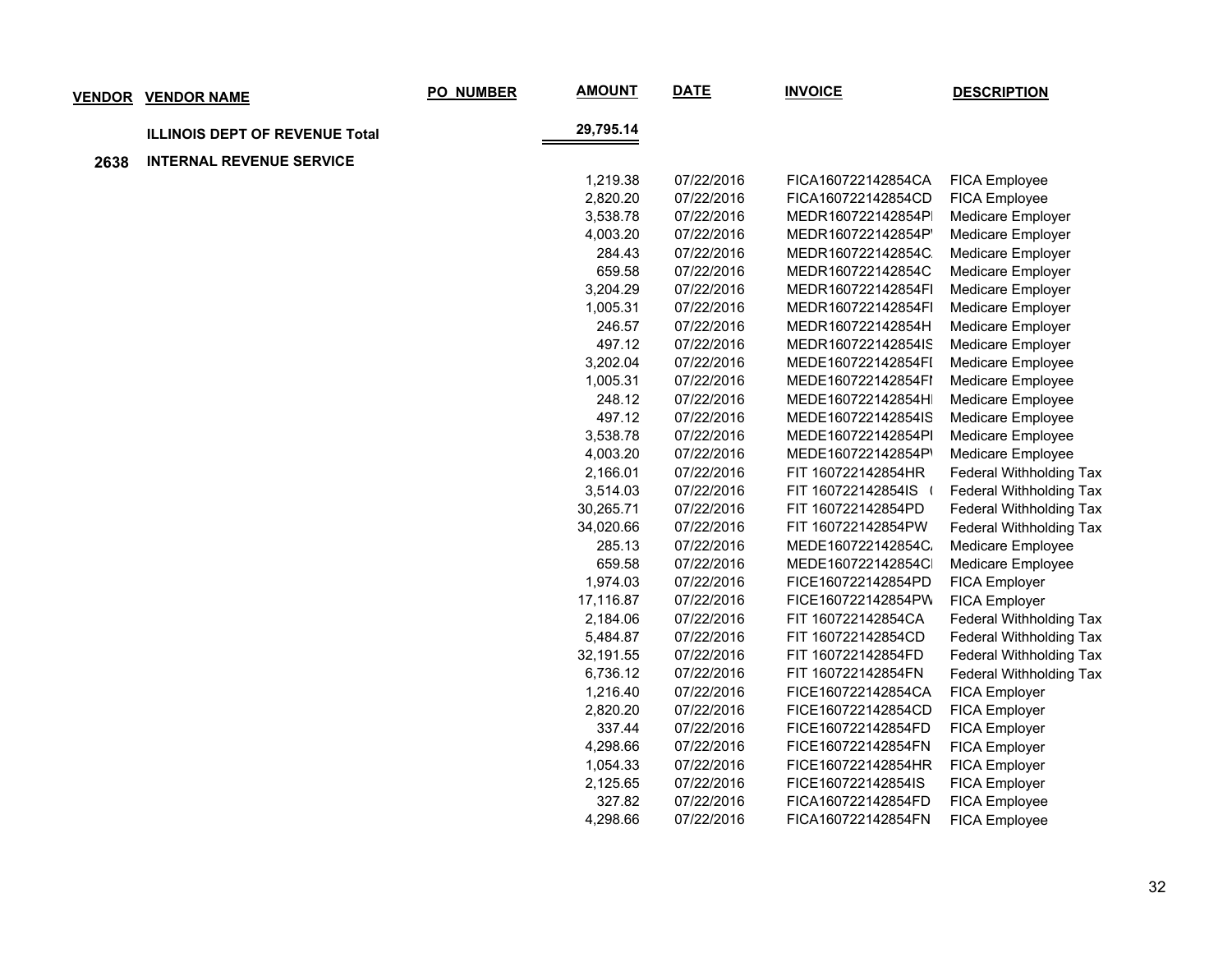| <b>VENDOR</b> | <b>VENDOR NAME</b>                    | <b>PO_NUMBER</b> | <b>AMOUNT</b> | <b>DATE</b> | <b>INVOICE</b>      | <b>DESCRIPTION</b>            |
|---------------|---------------------------------------|------------------|---------------|-------------|---------------------|-------------------------------|
|               |                                       |                  | 1,060.97      | 07/22/2016  | FICA160722142854HR  | <b>FICA Employee</b>          |
|               |                                       |                  | 2,125.65      | 07/22/2016  | FICA160722142854IS  | FICA Employee                 |
|               |                                       |                  | 1,974.03      | 07/22/2016  | FICA160722142854PD  | FICA Employee                 |
|               |                                       |                  | 17,116.87     | 07/22/2016  | FICA160722142854PW  | FICA Employee                 |
|               | <b>INTERNAL REVENUE SERVICE Total</b> |                  | 205,328.73    |             |                     |                               |
| 2639          | <b>STATE DISBURSEMENT UNIT</b>        |                  |               |             |                     |                               |
|               |                                       |                  | 440.93        | 07/22/2016  | 0000000371607221428 | IL Child Support Amount 1     |
|               |                                       |                  | 465.36        | 07/22/2016  | 0000000641607221428 | IL Child Support Amount 2     |
|               |                                       |                  | 795.70        | 07/22/2016  | 0000001351607221428 | IL Child Support Amount 1     |
|               |                                       |                  | 600.00        | 07/22/2016  | 0000001911607221428 | IL Child Support Amount 1     |
|               |                                       |                  | 817.98        | 07/22/2016  | 0000001971607221428 | IL CS Maintenance 1           |
|               |                                       |                  | 1,661.54      | 07/22/2016  | 0000002021607221428 | IL CS Maintenance 1           |
|               |                                       |                  | 545.00        | 07/22/2016  | 0000002061607221428 | IL Child Support Amount 1     |
|               |                                       |                  | 580.00        | 07/22/2016  | 0000002921607221428 | IL Child Support Amount 1     |
|               |                                       |                  | 369.23        | 07/22/2016  | 0000004861607221428 | IL Child Support Amount 1     |
|               |                                       |                  | 334.16        | 07/22/2016  | 0000011631607221428 | IL Child Support Amount 1     |
|               |                                       |                  | 832.38        | 07/22/2016  | 0000012251607221428 | IL Child Support Amount 1     |
|               | <b>STATE DISBURSEMENT UNIT Total</b>  |                  | 7,442.28      |             |                     |                               |
| 2643          | <b>DELTA DENTAL</b>                   |                  |               |             |                     |                               |
|               |                                       |                  | 4,923.00      | 07/18/2016  | 071816              | DELTA DENTAL CLAIMS           |
|               |                                       |                  | 8,188.77      | 07/26/2016  | 072616              | DELTA DENTAL CLAIMS           |
|               | <b>DELTA DENTAL Total</b>             |                  | 13,111.77     |             |                     |                               |
| 2648          | <b>HEALTH CARE SERVICE CORP</b>       |                  |               |             |                     |                               |
|               |                                       |                  | 35,835.90     | 07/18/2016  | 071816              | <b>MEDICAL CLAIMS</b>         |
|               | <b>HEALTH CARE SERVICE CORP Total</b> |                  | 35,835.90     |             |                     |                               |
| 2661          | <b>FORCE FLOW</b>                     |                  |               |             |                     |                               |
|               |                                       | 88287            | 1,804.76      | 07/21/2016  | 29782               | LOAD CELL SYS SOLO            |
|               | <b>FORCE FLOW Total</b>               |                  | 1,804.76      |             |                     |                               |
|               |                                       |                  |               |             |                     |                               |
| 2673          | <b>RUSSELL C COLBY</b>                |                  |               |             |                     |                               |
|               |                                       |                  | 365.64        | 07/18/2016  | IMRF 401A REFUND    | IMRF Refund on 401A EE Contib |
|               | <b>RUSSELL C COLBY Total</b>          |                  | 365.64        |             |                     |                               |
| 2683          | <b>CONTINENTAL AMERICAN INSURANCE</b> |                  |               |             |                     |                               |
|               |                                       |                  | 59.89         | 07/22/2016  | ACCG160722142854FI  | <b>AFLAC Accident Plan</b>    |
|               |                                       |                  | 17.47         | 07/22/2016  | ACCG160722142854FI  | <b>AFLAC Accident Plan</b>    |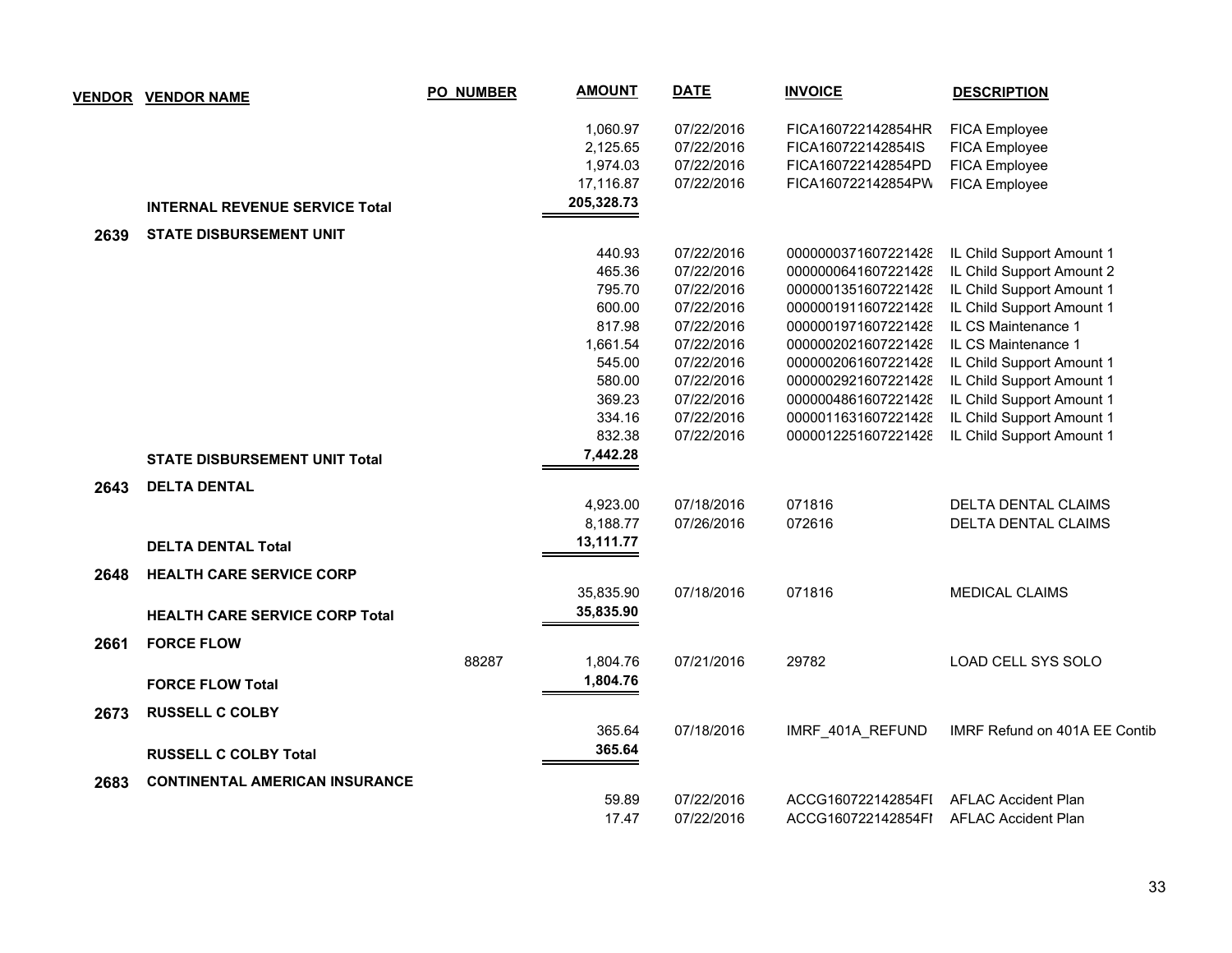|      | <b>VENDOR VENDOR NAME</b>                   | <b>PO_NUMBER</b> | <b>AMOUNT</b>            | <b>DATE</b>                            | <b>INVOICE</b>                                                 | <b>DESCRIPTION</b>                                                                     |
|------|---------------------------------------------|------------------|--------------------------|----------------------------------------|----------------------------------------------------------------|----------------------------------------------------------------------------------------|
|      |                                             |                  | 17.48<br>141.16<br>68.07 | 07/22/2016<br>07/22/2016<br>07/22/2016 | ACCG160722142854IS<br>ACCG160722142854Pl<br>ACCG160722142854P' | <b>AFLAC Accident Plan</b><br><b>AFLAC Accident Plan</b><br><b>AFLAC Accident Plan</b> |
|      | <b>CONTINENTAL AMERICAN INSURANCE Total</b> |                  | 304.07                   |                                        |                                                                |                                                                                        |
| 2738 | <b>TRI-R SYSTEMS INCORPORATED</b>           |                  |                          |                                        |                                                                |                                                                                        |
|      |                                             | 88291            | 420.00<br>420.00         | 07/28/2016                             | 004269                                                         | <b>SERVICE 6-23-16</b>                                                                 |
|      | <b>TRI-R SYSTEMS INCORPORATED Total</b>     |                  |                          |                                        |                                                                |                                                                                        |
| 2756 | <b>RXBENEFITS, INC.</b>                     |                  |                          |                                        |                                                                |                                                                                        |
|      |                                             |                  | 16,798.08<br>16,798.08   | 07/22/2016                             | 46485                                                          | PRESCRIPTION CLAIMS/FEES                                                               |
|      | <b>RXBENEFITS, INC. Total</b>               |                  |                          |                                        |                                                                |                                                                                        |
| 2764 | <b>STANARD &amp; ASSOCIATES INC</b>         |                  |                          |                                        |                                                                |                                                                                        |
|      | <b>STANARD &amp; ASSOCIATES INC Total</b>   | 88407            | 4,445.00<br>4,445.00     | 07/21/2016                             | SA000031855                                                    | LAW ENFORCEMENT APP                                                                    |
|      |                                             |                  |                          |                                        |                                                                |                                                                                        |
| 2778 | <b>CLIENT FIRST CONSULTING GROUP</b>        | 88387            | 9,888.75                 | 07/21/2016                             | 6568                                                           | SVCS JUNE 2016                                                                         |
|      | <b>CLIENT FIRST CONSULTING GROUP Total</b>  |                  | 9,888.75                 |                                        |                                                                |                                                                                        |
|      |                                             |                  |                          |                                        |                                                                |                                                                                        |
| 2807 | <b>CHRIS ADESSO</b>                         |                  | 194.40                   | 07/18/2016                             | IMRF_401A_REFUND                                               | IMRF Refund on 401A EE Contib                                                          |
|      | <b>CHRIS ADESSO Total</b>                   |                  | 194.40                   |                                        |                                                                |                                                                                        |
| 2809 | <b>INTUITIVE CONTROL SYSTEMS LLC</b>        |                  |                          |                                        |                                                                |                                                                                        |
|      |                                             | 88399            | 4,500.00                 | 07/21/2016                             | Q-23159                                                        | <b>TRAFFIC SUITE ANNUAL MAINT</b>                                                      |
|      | <b>INTUITIVE CONTROL SYSTEMS LLC Total</b>  |                  | 4,500.00                 |                                        |                                                                |                                                                                        |
| 2873 | <b>CAROLYN SHANNON</b>                      |                  |                          |                                        |                                                                |                                                                                        |
|      |                                             |                  | 134.33                   | 07/18/2016                             | IMRF 401A REFUND                                               | IMRF Refund on 401A EE Contib                                                          |
|      | <b>CAROLYN SHANNON Total</b>                |                  | 134.33                   |                                        |                                                                |                                                                                        |
| 2885 | <b>AGSCO CORPORATION</b>                    |                  |                          |                                        |                                                                |                                                                                        |
|      |                                             | 88339            | 581.80                   | 07/28/2016                             | 1/332440                                                       | MISC SANDBLAST SUPPLIES                                                                |
|      | <b>AGSCO CORPORATION Total</b>              |                  | 581.80                   |                                        |                                                                |                                                                                        |
| 2894 | <b>HAVLICEK ACE HARDWARE LLC</b>            |                  |                          |                                        |                                                                |                                                                                        |
|      |                                             | 87565            | 3.96                     | 07/28/2016                             | 45649/1                                                        | V#5099 RO#55796                                                                        |
|      |                                             | 87565            | 26.98                    | 07/28/2016                             | 45691/1                                                        | V#5099 RO#55809                                                                        |
|      |                                             | 88428            | 326.40                   | 07/28/2016                             | 45709/1                                                        | <b>INVENTORY ITEMS</b>                                                                 |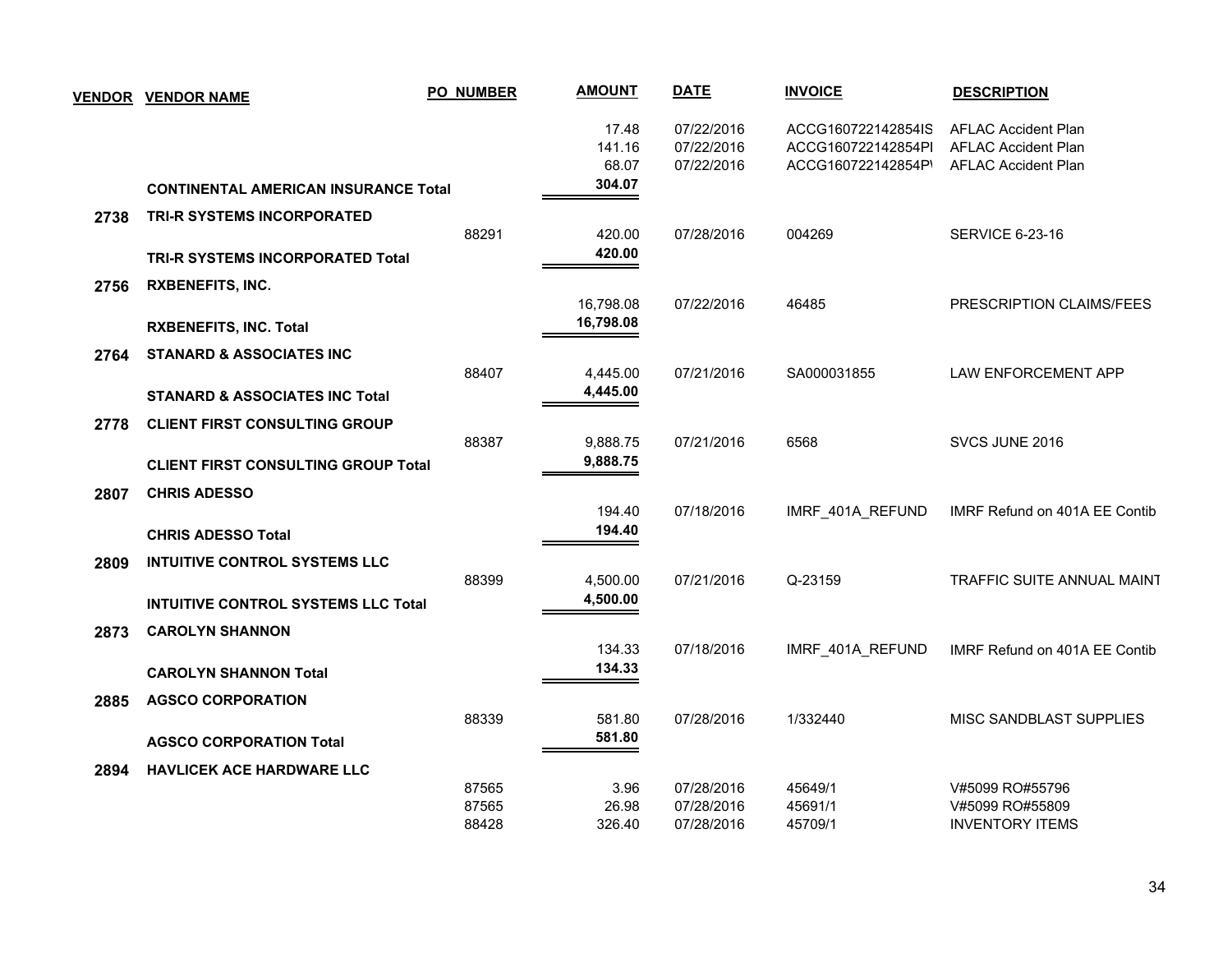| <b>VENDOR</b> | <b>VENDOR NAME</b>                            | <b>PO_NUMBER</b> | <b>AMOUNT</b>         | <b>DATE</b> | <b>INVOICE</b>   | <b>DESCRIPTION</b>            |
|---------------|-----------------------------------------------|------------------|-----------------------|-------------|------------------|-------------------------------|
|               | HAVLICEK ACE HARDWARE LLC Total               |                  | 357.34                |             |                  |                               |
| 2895          | <b>ACCREDITATION COMMISSION</b>               |                  |                       |             |                  |                               |
|               |                                               |                  | 50.00                 | 07/28/2016  | 092016           | <b>DEVOL 9-20-16 EXAM</b>     |
|               | <b>ACCREDITATION COMMISSION Total</b>         |                  | 50.00                 |             |                  |                               |
| 2974          | <b>HOSCHEIT MCGUIRK MCCRACKEN &amp;</b>       |                  |                       |             |                  |                               |
|               |                                               |                  | 1,000.00              | 07/28/2016  | A25059-1-0616    | SVCS JUNE 2016                |
|               |                                               |                  | 3,480.00              | 07/28/2016  | A25059-2-0616    | SVCS JUNE 2016                |
|               |                                               |                  | 5,839.00              | 07/28/2016  | A25059-3-0616    | SVCS JUNE 2016                |
|               |                                               |                  | 260.00                | 07/28/2016  | A25059-5-0616    | SVCS JUNE 2016                |
|               |                                               |                  | 160.00                | 07/28/2016  | A25059-6-0616    | SVCS JUNE 2016                |
|               |                                               |                  | 1,500.00              | 07/28/2016  | A25059-7-0616    | SVCS JUNE 2016                |
|               |                                               |                  | 4,320.00<br>16,559.00 | 07/28/2016  | A25059-8-0616    | SVCS JUNE 2016                |
|               | <b>HOSCHEIT MCGUIRK MCCRACKEN &amp; Total</b> |                  |                       |             |                  |                               |
| 2985          | <b>S SCHROEDER TRUCKING INC</b>               |                  |                       |             |                  |                               |
|               |                                               | 43               | 4,599.70              | 07/28/2016  | 31903            | <b>20 YD TRAILER DUMP</b>     |
|               | <b>S SCHROEDER TRUCKING INC Total</b>         |                  | 4,599.70              |             |                  |                               |
| 2990          | <b>HAWKINS INC</b>                            |                  |                       |             |                  |                               |
|               |                                               | 50               | 2,577.83              | 07/21/2016  | 3911366          | <b>CHEMICALS</b>              |
|               | <b>HAWKINS INC Total</b>                      |                  | 2,577.83              |             |                  |                               |
| 2999          | <b>ARTHUR LEMKE</b>                           |                  |                       |             |                  |                               |
|               |                                               |                  | 86.67                 | 07/18/2016  | IMRF_401A_REFUND | IMRF Refund on 401A EE Contib |
|               | <b>ARTHUR LEMKE Total</b>                     |                  | 86.67                 |             |                  |                               |
| 3005          | NATIONAL RESEARCH CENTER INC                  |                  |                       |             |                  |                               |
|               |                                               | 88490            | 9,500.00              | 07/21/2016  | 5940             | NATIONAL CITIZEN SURVEY       |
|               | <b>NATIONAL RESEARCH CENTER INC Total</b>     |                  | 9,500.00              |             |                  |                               |
| 3015          | <b>MORAN CONSULTING INC</b>                   |                  |                       |             |                  |                               |
|               |                                               | 88585            | 934.50                | 07/28/2016  | 3002             | <b>NEW SE TRAINING</b>        |
|               | <b>MORAN CONSULTING INC Total</b>             |                  | 934.50                |             |                  |                               |
|               |                                               |                  |                       |             |                  |                               |
| 3085          | <b>SEI INC</b>                                |                  |                       |             |                  |                               |
|               |                                               |                  | $-183.68$             | 07/21/2016  | 12218            | CREDIT FOR PO 86820           |
|               |                                               | 88375            | 1,200.00<br>1,016.32  | 07/21/2016  | 212885           | <b>SERVER MAINT</b>           |
|               | <b>SEI INC Total</b>                          |                  |                       |             |                  |                               |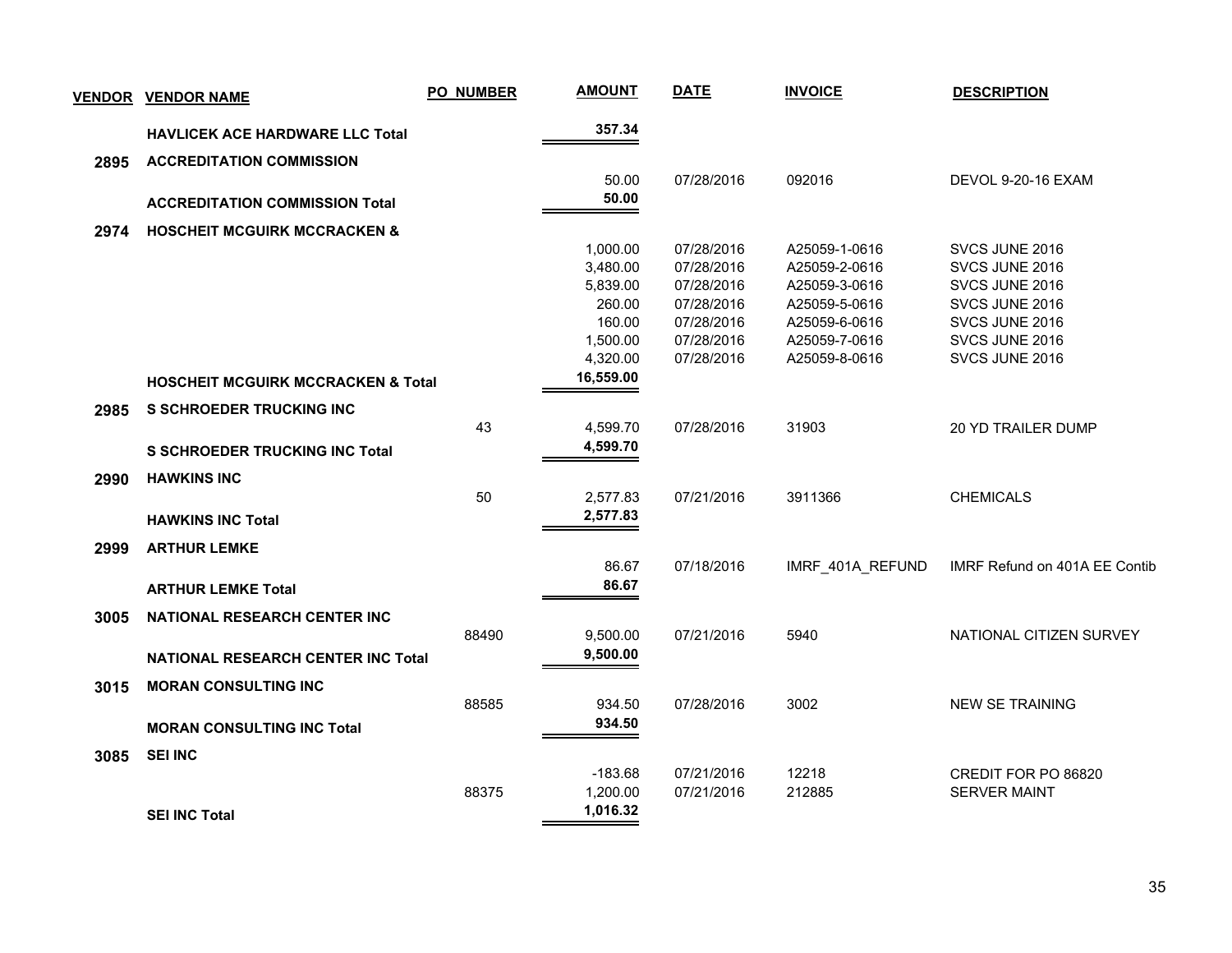| <b>VENDOR</b> | <b>VENDOR NAME</b>                             | <b>PO_NUMBER</b> | <b>AMOUNT</b>      | <b>DATE</b>              | <b>INVOICE</b>   | <b>DESCRIPTION</b>                          |
|---------------|------------------------------------------------|------------------|--------------------|--------------------------|------------------|---------------------------------------------|
| 3102          | <b>RUSH TRUCK CENTERS OF ILLINOIS</b>          |                  |                    |                          |                  |                                             |
|               |                                                | 87571            | 344.71             | 07/28/2016               | 3003181828       | V#1701 RO#55817                             |
|               |                                                |                  | $-51.26$           | 07/28/2016               | 3003200809       | CRED IN#3003192470                          |
|               | <b>RUSH TRUCK CENTERS OF ILLINOIS Total</b>    |                  | $-39.90$<br>253.55 | 07/28/2016               | 3003209783       | CORE CREDIT IN#3003181828                   |
| 3107          | DR SUDS LLC                                    |                  |                    |                          |                  |                                             |
|               |                                                | 87521            | 170.00             | 07/28/2016               | 10069            | CAR WASHES - PD                             |
|               | <b>DR SUDS LLC Total</b>                       |                  | 170.00             |                          |                  |                                             |
| 3115          | <b>WILLIAM GRAY</b>                            |                  |                    |                          |                  |                                             |
|               |                                                |                  | 77.96              | 07/18/2016               | IMRF_401A_REFUND | IMRF Refund on 401A EE Contib               |
|               | <b>WILLIAM GRAY Total</b>                      |                  | 77.96              |                          |                  |                                             |
| 3148          | <b>CORNERSTONE PARTNERS</b>                    |                  |                    |                          |                  |                                             |
|               |                                                | 87660            | 18,669.00          | 07/21/2016               | CP05235          | MOWING CONTRACT 2 OF 7                      |
|               |                                                | 88450            | 1,725.28           | 07/28/2016               | CP08158          | PREP 10 FLORAL PLANTERS                     |
|               | <b>CORNERSTONE PARTNERS Total</b>              |                  | 20,394.28          |                          |                  |                                             |
| 3153          | <b>CALL ONE</b>                                |                  |                    |                          |                  |                                             |
|               |                                                |                  | 3,488.70           | 07/21/2016               | 1139933-0716     | MONTHLY CHARGES JULY 2016                   |
|               | <b>CALL ONE Total</b>                          |                  | 3,488.70           |                          |                  |                                             |
| 3156          | <b>TRANSUNION RISK &amp; ALTERNATIVE</b>       |                  |                    |                          |                  |                                             |
|               |                                                | 87533            | 25.00              | 07/21/2016               | 252639-0616      | SVCS JUNE 2016                              |
|               | <b>TRANSUNION RISK &amp; ALTERNATIVE Total</b> |                  | 25.00              |                          |                  |                                             |
| 3182          | <b>OZINGA READY MIX CONCRETE INC</b>           |                  |                    |                          |                  |                                             |
|               |                                                | 44               | 645.00             | 07/21/2016               | 741682           | 3074 RENARD LN                              |
|               |                                                | 44<br>44         | 917.00<br>705.50   | 07/28/2016<br>07/28/2016 | 746804<br>748376 | <b>DUNHAM RD/PLACE</b><br>CONCRETE DELIVERY |
|               | <b>OZINGA READY MIX CONCRETE INC Total</b>     |                  | 2,267.50           |                          |                  |                                             |
|               |                                                |                  |                    |                          |                  |                                             |
| 3209          | <b>HOLMGREN ELECTRIC INC</b>                   | 88586            | 275.00             | 07/28/2016               | 4656             | SVC PHEASANT RUN LIFT STN                   |
|               | <b>HOLMGREN ELECTRIC INC Total</b>             |                  | 275.00             |                          |                  |                                             |
|               | <b>CB&amp;I INC</b>                            |                  |                    |                          |                  |                                             |
| 3229          |                                                | 83153            | 62,901.00          | 07/21/2016               | 9                | <b>PROJECT BILLING THRU 4-30-1</b>          |
|               | <b>CB&amp;I INC Total</b>                      |                  | 62,901.00          |                          |                  |                                             |
|               |                                                |                  |                    |                          |                  |                                             |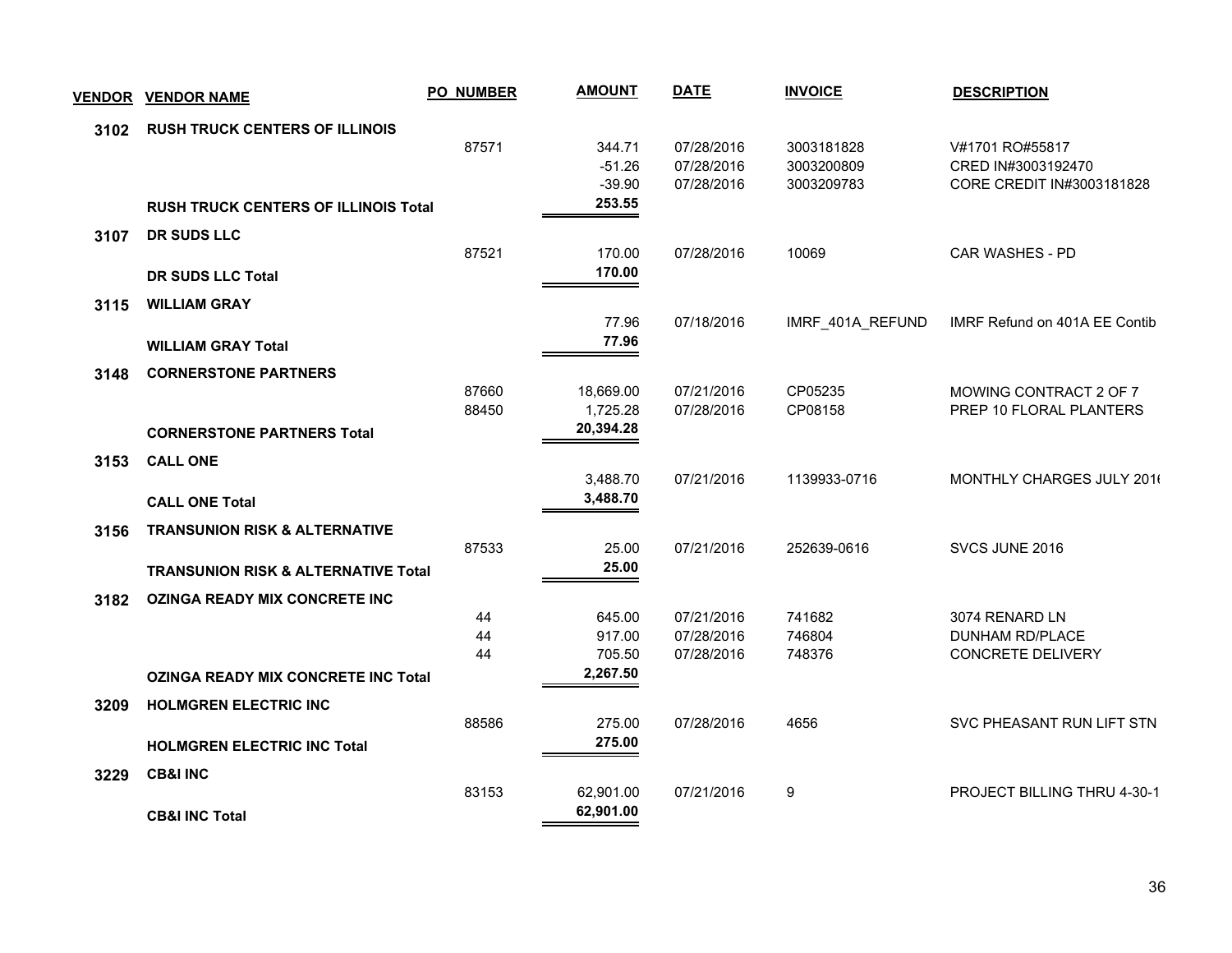| <b>VENDOR</b> | <b>VENDOR NAME</b>                         | <b>PO_NUMBER</b> | <b>AMOUNT</b> | <b>DATE</b> | <b>INVOICE</b>     | <b>DESCRIPTION</b>            |
|---------------|--------------------------------------------|------------------|---------------|-------------|--------------------|-------------------------------|
| 3236          | <b>HR GREEN INC</b>                        |                  |               |             |                    |                               |
|               |                                            | 87839            | 6,694.30      | 07/21/2016  | 1-105721           | PROJECT BILLING THRU 5-31-1   |
|               | <b>HR GREEN INC Total</b>                  |                  | 6,694.30      |             |                    |                               |
| 3257          | ROBERT HALF INTERNATIONAL INC              |                  |               |             |                    |                               |
|               |                                            | 87922            | 1,066.00      | 07/21/2016  | 46205394           | SVC WEEK END 7-8-16           |
|               |                                            | 87922            | 358.75        | 07/28/2016  | 46262679           | SVCS WEEK END 7-15-16         |
|               | <b>ROBERT HALF INTERNATIONAL INC Total</b> |                  | 1,424.75      |             |                    |                               |
| 3258          | <b>BEST DOCTORS INC</b>                    |                  |               |             |                    |                               |
|               |                                            | 87674            | 344.00        | 07/28/2016  | 6/1/2016           | SVCS JUNE 2016                |
|               | <b>BEST DOCTORS INC Total</b>              |                  | 344.00        |             |                    |                               |
| 3283          | <b>KAREN YOUNG</b>                         |                  |               |             |                    |                               |
|               |                                            |                  | 44.13         | 07/18/2016  | IMRF_401A_REFUND   | IMRF Refund on 401A EE Contib |
|               | <b>KAREN YOUNG Total</b>                   |                  | 44.13         |             |                    |                               |
| 3284          | A J REINEKING                              |                  |               |             |                    |                               |
|               |                                            |                  | 43.74         | 07/18/2016  | IMRF_401A_REFUND   | IMRF Refund on 401A EE Contib |
|               | A J REINEKING Total                        |                  | 43.74         |             |                    |                               |
| 3289          | VISION SERVICE PLAN OF IL NFP              |                  |               |             |                    |                               |
|               |                                            |                  | 5.68          | 07/22/2016  | VSP 160722142854CA | Vision Plan Pre-tax           |
|               |                                            |                  | 56.76         | 07/22/2016  | VSP 160722142854CD | Vision Plan Pre-tax           |
|               |                                            |                  | 196.83        | 07/22/2016  | VSP 160722142854FD | Vision Plan Pre-tax           |
|               |                                            |                  | 38.97         | 07/22/2016  | VSP 160722142854FN | Vision Plan Pre-tax           |
|               |                                            |                  | 12.11         | 07/22/2016  | VSP 160722142854HR | Vision Plan Pre-tax           |
|               |                                            |                  | 43.80         | 07/22/2016  | VSP 160722142854IS | Vision Plan Pre-tax           |
|               |                                            |                  | 203.85        | 07/22/2016  | VSP 160722142854PD | Vision Plan Pre-tax           |
|               |                                            |                  | 298.51        | 07/22/2016  | VSP 160722142854PW | Vision Plan Pre-tax           |
|               |                                            |                  | 61.26         | 07/25/2016  | 072116             | COBRA/RETIREES VSP FOR JU     |
|               | VISION SERVICE PLAN OF IL NFP Total        |                  | 917.77        |             |                    |                               |
| 3297          | <b>ELLEN JOHNSON</b>                       |                  |               |             |                    |                               |
|               |                                            |                  | 50.77         | 07/18/2016  | IMRF_401A_REFUND   | IMRF Refund on 401A EE Contib |
|               | <b>ELLEN JOHNSON Total</b>                 |                  | 50.77         |             |                    |                               |
| 3302          | <b>PAUL WRIGHT</b>                         |                  |               |             |                    |                               |
|               |                                            |                  | 65.52         | 07/18/2016  | IMRF 401A REFUND   | IMRF Refund on 401A EE Contib |
|               | <b>PAUL WRIGHT Total</b>                   |                  | 65.52         |             |                    |                               |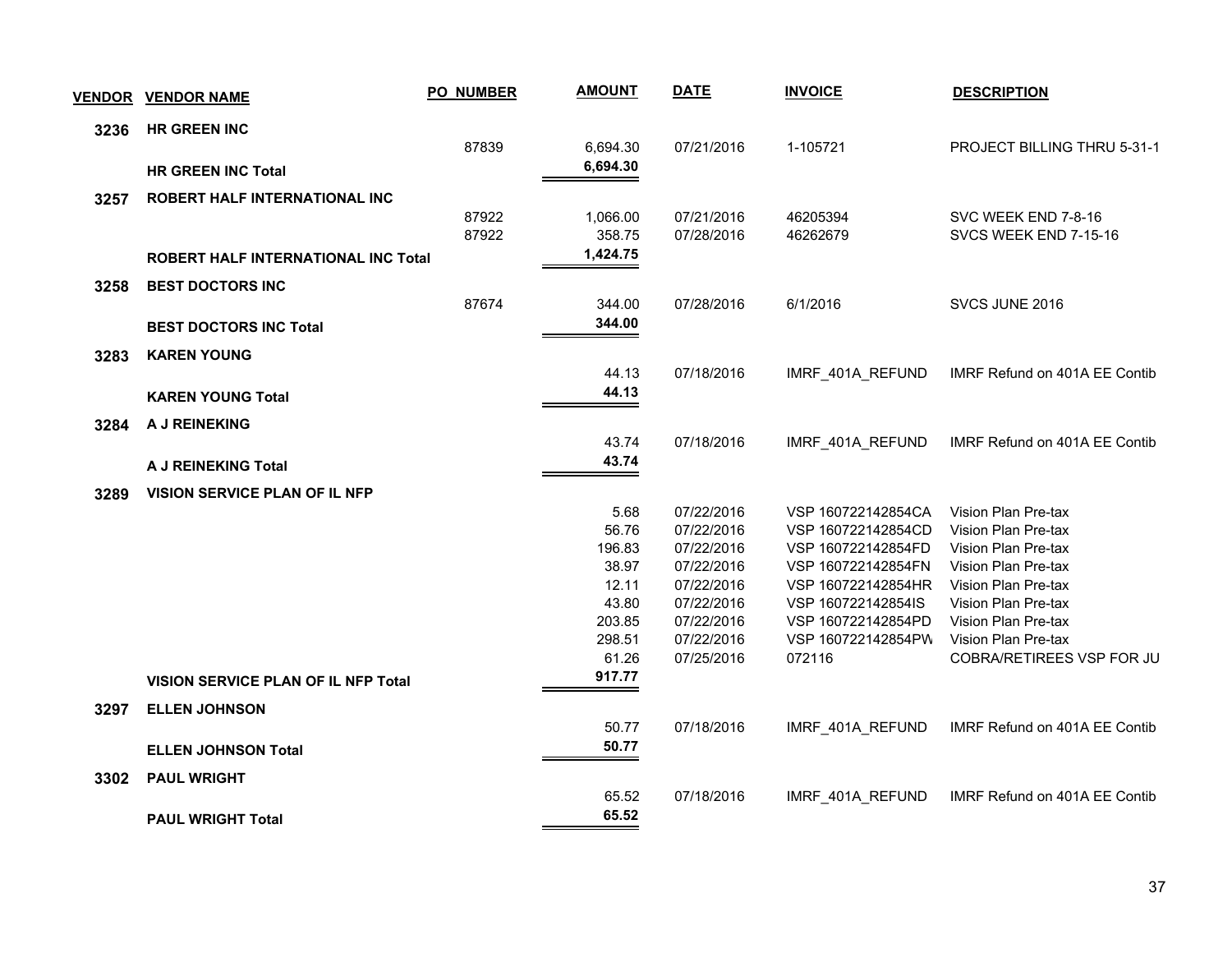| <b>VENDOR</b> | <b>VENDOR NAME</b>                         | <b>PO_NUMBER</b> | <b>AMOUNT</b>          | <b>DATE</b> | <b>INVOICE</b>   | <b>DESCRIPTION</b>              |
|---------------|--------------------------------------------|------------------|------------------------|-------------|------------------|---------------------------------|
| 3309          | <b>WAGEWORKS</b>                           |                  |                        |             |                  |                                 |
|               |                                            | 87684            | 467.20                 | 07/21/2016  | 20160170715      | SVCS JUNE 2016                  |
|               | <b>WAGEWORKS Total</b>                     |                  | 467.20                 |             |                  |                                 |
| 3315          | <b>IRON MOUNTAIN INC</b>                   |                  |                        |             |                  |                                 |
|               |                                            | 88189            | 575.44<br>575.44       | 07/21/2016  | 201011160        | SVC JUNE 2016                   |
|               | <b>IRON MOUNTAIN INC Total</b>             |                  |                        |             |                  |                                 |
| 3323          | Nicholas Montalbano                        |                  |                        |             |                  |                                 |
|               | <b>Nicholas Montalbano Total</b>           |                  | 30.00<br>30.00         | 07/28/2016  | 061616           | <b>EVT CERT PROGRAM</b>         |
|               |                                            |                  |                        |             |                  |                                 |
| 3324          | <b>William Hopkins</b>                     |                  | 19.09                  | 07/18/2016  | IMRF_401A_REFUND | IMRF Refund on 401A EE Contib   |
|               | <b>William Hopkins Total</b>               |                  | 19.09                  |             |                  |                                 |
| 3327          | <b>HUB INTERNATIONAL MIDWEST LTD</b>       |                  |                        |             |                  |                                 |
|               |                                            | 87693            | 3,500.00               | 07/21/2016  | 377313           | SVCS JUNE 2016                  |
|               |                                            | 87693            | 3,500.00               | 07/21/2016  | 377330           | SVCS JULY 2016                  |
|               | HUB INTERNATIONAL MIDWEST LTD Total        |                  | 7,000.00               |             |                  |                                 |
| 3336          | <b>NETWORKFLEET INC</b>                    |                  |                        |             |                  |                                 |
|               |                                            | 88319            | 726.32                 | 07/21/2016  | OSV00000427536   | <b>MONTHLY DATA JUNE 2016</b>   |
|               | <b>NETWORKFLEET INC Total</b>              |                  | 726.32                 |             |                  |                                 |
| 3343          | <b>ILLINI POWER PRODUCTS COMPANY</b>       |                  |                        |             |                  |                                 |
|               |                                            | 88591            | 454.21<br>454.21       | 07/28/2016  | SWO012231-1      | <b>GENERATOR REPAIR</b>         |
|               | <b>ILLINI POWER PRODUCTS COMPANY Total</b> |                  |                        |             |                  |                                 |
| 3346          | STHEALTH BENEFIT SOLUTIONS                 |                  |                        |             |                  |                                 |
|               | <b>STHEALTH BENEFIT SOLUTIONS Total</b>    | 87695            | 27,550.32<br>27,550.32 | 07/28/2016  | 072016           | SVCS AUGUST 2016                |
|               |                                            |                  |                        |             |                  |                                 |
| 3347          | <b>WAGEWORKS-ACH</b>                       |                  | 10,417.55              | 07/19/2016  | R20160190800     | FLEX SPENDING CLAIMS            |
|               |                                            |                  | 5,433.42               | 07/26/2016  | R20160207122     | <b>FLEXIBLE SPENDING CLAIMS</b> |
|               | <b>WAGEWORKS-ACH Total</b>                 |                  | 15,850.97              |             |                  |                                 |
| 3357          | <b>A&amp;L TOOLS INC</b>                   |                  |                        |             |                  |                                 |
|               |                                            | 88363            | 82.50                  | 07/21/2016  | 06301624612      | V#5299 RO#55766                 |
|               |                                            |                  |                        |             |                  |                                 |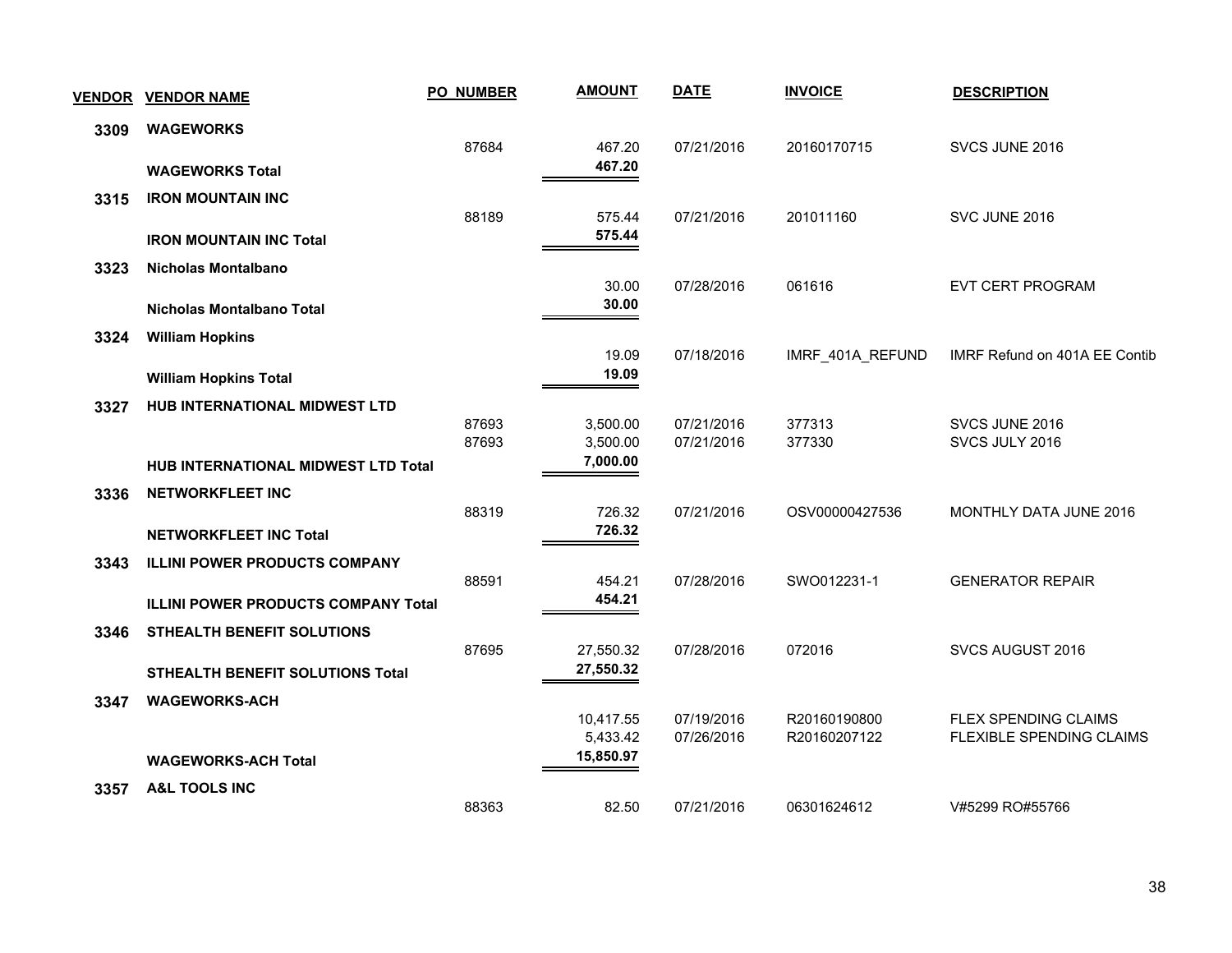| <b>VENDOR</b> | <b>VENDOR NAME</b>                         | PO_NUMBER | <b>AMOUNT</b> | <b>DATE</b> | <b>INVOICE</b>   | <b>DESCRIPTION</b>            |
|---------------|--------------------------------------------|-----------|---------------|-------------|------------------|-------------------------------|
|               | <b>A&amp;L TOOLS INC Total</b>             |           | 82.50         |             |                  |                               |
| 3365          | <b>ASPLUNDH TREE EXPERT CO</b>             |           |               |             |                  |                               |
|               |                                            | 85933     | 1,814.88      | 07/21/2016  | 69Q40416         | ELEC LINE CLEARING            |
|               | <b>ASPLUNDH TREE EXPERT CO Total</b>       |           | 1,814.88      |             |                  |                               |
| 3373          | <b>LAWRENCE GUNDERSON</b>                  |           |               |             |                  |                               |
|               |                                            |           | 23.63         | 07/18/2016  | IMRF_401A_REFUND | IMRF Refund on 401A EE Contib |
|               | <b>LAWRENCE GUNDERSON Total</b>            |           | 23.63         |             |                  |                               |
| 3380          | <b>VOIANCE LANGUAGE SERVICES LLC</b>       |           |               |             |                  |                               |
|               |                                            | 88464     | 6.75          | 07/21/2016  | 526998           | SVCS 6-28-16                  |
|               | <b>VOIANCE LANGUAGE SERVICES LLC Total</b> |           | 6.75          |             |                  |                               |
| 3387          | <b>STATE MATERIALS ENGINEERING</b>         |           |               |             |                  |                               |
|               |                                            | 88035     | 572.50        | 07/21/2016  | 8163             | PROGRAM MATERIAL TESTING      |
|               |                                            | 88035     | 572.50        | 07/21/2016  | 8163             | PROGRAM MATERIAL TESTING      |
|               |                                            | 88035     | $-572.50$     | 07/21/2016  | 8163             | PROGRAM MATERIAL TESTING      |
|               |                                            | 88035     | $-572.50$     | 07/21/2016  | 8163             | PROGRAM MATERIAL TESTING      |
|               |                                            | 87661     | 572.50        | 07/28/2016  | 8163-REV         | PROJECT BILLING               |
|               | <b>STATE MATERIALS ENGINEERING Total</b>   |           | 572.50        |             |                  |                               |
| 3399          | <b>Christopher Bong</b>                    |           |               |             |                  |                               |
|               |                                            |           | 13.24         | 07/18/2016  | IMRF 401A REFUND | IMRF Refund on 401A EE Contib |
|               | <b>Christopher Bong Total</b>              |           | 13.24         |             |                  |                               |
| 3417          | <b>LAFARGE NORTH AMERICA INC</b>           |           |               |             |                  |                               |
|               |                                            | 88352     | 518.08        | 07/21/2016  | 706235123        | SAND/GRAVEL                   |
|               |                                            | 88352     | 177.79        | 07/28/2016  | 706257107        | <b>TORPEDO SAND</b>           |
|               | <b>LAFARGE NORTH AMERICA INC Total</b>     |           | 695.87        |             |                  |                               |
| 3429          | <b>Emily Kies</b>                          |           |               |             |                  |                               |
|               |                                            |           | 125.20        | 07/28/2016  | 071816           | REIMB MEALS - EMI COURSE JI   |
|               | <b>Emily Kies Total</b>                    |           | 125.20        |             |                  |                               |
| 3519          | DAY ROBERT & MORRISON PC                   |           |               |             |                  |                               |
|               |                                            |           | 120.00        | 07/21/2016  | 28793            | SVCS JUNE 2016                |
|               | DAY ROBERT & MORRISON PC Total             |           | 120.00        |             |                  |                               |
| 3530          | ADVANTAGE AUTO LEASING INC                 |           |               |             |                  |                               |
|               |                                            | 87203     | 7,545.00      | 07/21/2016  | 204401           | <b>TRAILER PURCHASE</b>       |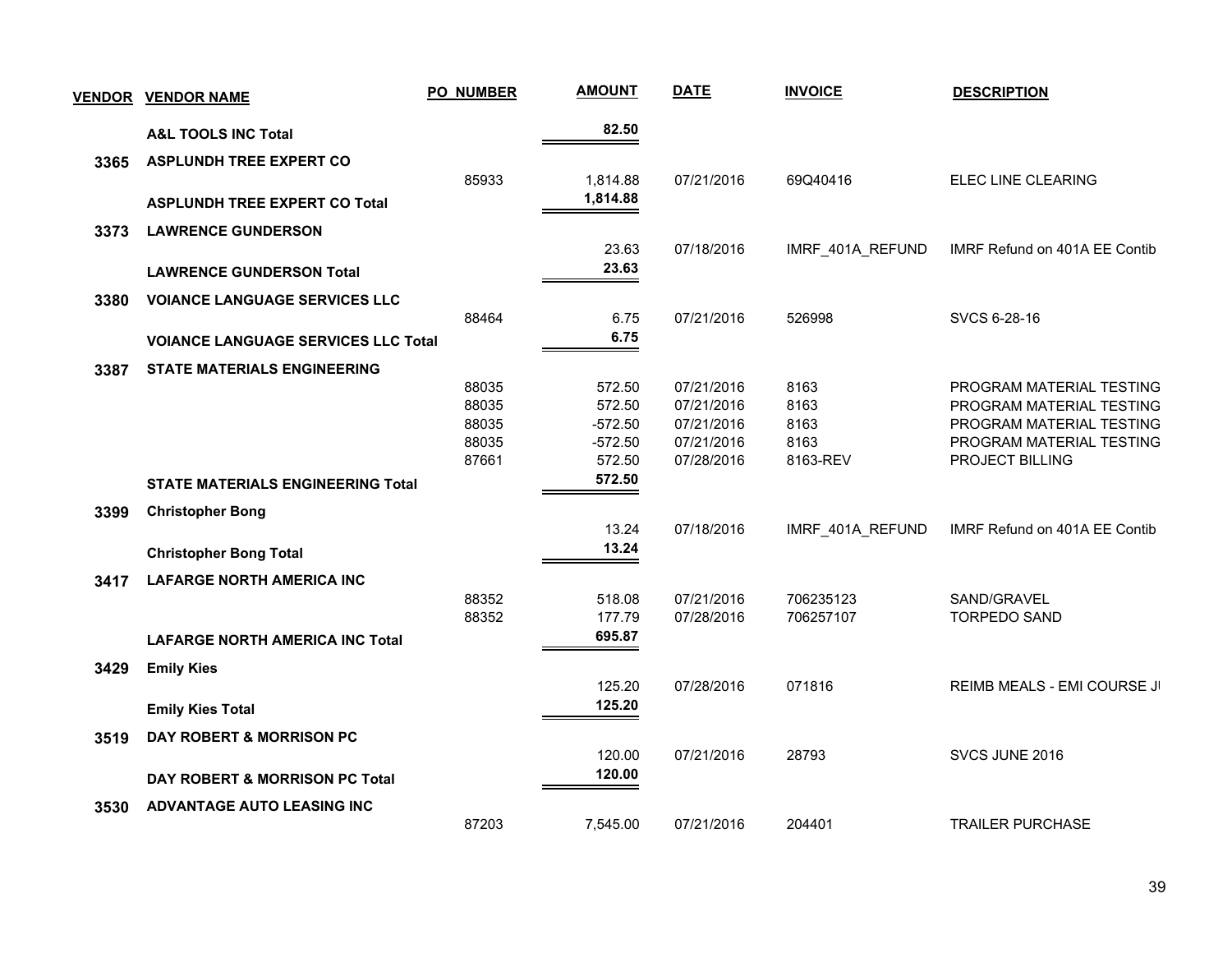| <b>VENDOR</b> | <b>VENDOR NAME</b>                              | <b>PO_NUMBER</b> | <b>AMOUNT</b>        | <b>DATE</b>              | <b>INVOICE</b>   | <b>DESCRIPTION</b>                               |
|---------------|-------------------------------------------------|------------------|----------------------|--------------------------|------------------|--------------------------------------------------|
|               | <b>ADVANTAGE AUTO LEASING INC Total</b>         |                  | 7,545.00             |                          |                  |                                                  |
| 3537          | <b>MICHAEL DALEEN</b>                           |                  |                      |                          |                  |                                                  |
|               | <b>MICHAEL DALEEN Total</b>                     | 87374            | 4,936.95<br>4,936.95 | 07/21/2016               | 062816-1         | CELLULAR ANTENNA SYSTEM                          |
| 3539          | PREVENTATIVE MAINTENANCE SYSTM                  |                  |                      |                          |                  |                                                  |
|               |                                                 | 87551<br>87551   | 84.50<br>117.50      | 07/28/2016<br>07/28/2016 | 200967<br>200981 | TEST V#1700,44,1864,1905<br>TEST#1793,1825,27,59 |
|               | <b>PREVENTATIVE MAINTENANCE SYSTM Total</b>     |                  | 202.00               |                          |                  |                                                  |
| 3554          | <b>EARTH WERKS LAND IMPROVEMENT &amp;</b>       | 87760            | 51,224.00            | 07/28/2016               | 2016-027         | STATE STREET CREEK RESTO                         |
|               | <b>EARTH WERKS LAND IMPROVEMENT &amp; Total</b> |                  | 51,224.00            |                          |                  |                                                  |
| 3556          | <b>FOX EXCAVATING INC</b>                       | 87776            | 78,500.00            | 07/28/2016               | 4518             | <b>VARIOUS DEMOLITIONS</b>                       |
|               | <b>FOX EXCAVATING INC Total</b>                 |                  | 78,500.00            |                          |                  |                                                  |
| 3558          | <b>LABYRINTH HEALTHCARE GROUP INC</b>           |                  |                      |                          |                  |                                                  |
|               |                                                 | 87678            | 828.75<br>828.75     | 07/21/2016               | 28864            | SVCS JULY 2016                                   |
|               | <b>LABYRINTH HEALTHCARE GROUP INC Total</b>     |                  |                      |                          |                  |                                                  |
| 3560          | <b>3E COMPANY ENVIRONMENTAL</b>                 | 87783            | 2,093.00             | 07/21/2016               | 3EU0069641       | <b>SDS ONLINE SVC</b>                            |
|               | <b>3E COMPANY ENVIRONMENTAL Total</b>           |                  | 2,093.00             |                          |                  |                                                  |
| 3561          | <b>ADVANCED ELEVATOR COMPANY</b>                |                  |                      |                          |                  |                                                  |
|               | <b>ADVANCED ELEVATOR COMPANY Total</b>          | 87817            | 500.00<br>500.00     | 07/21/2016               | 39379            | ELEVATOR MAINTENANCE                             |
| 3563          | <b>OMAR SOLANO</b>                              |                  |                      |                          |                  |                                                  |
|               |                                                 | 88489            | 80.00                | 07/21/2016               | 16029            | SVC 508 JACKSON AVE                              |
|               | <b>OMAR SOLANO Total</b>                        |                  | 80.00                |                          |                  |                                                  |
| 3571          | <b>ANGELINA DEROSA</b>                          |                  | 221.63               | 07/18/2016               | IMRF 401A REFUND | IMRF Refund on 401A EE Contib                    |
|               | <b>ANGELINA DEROSA Total</b>                    |                  | 221.63               |                          |                  |                                                  |
| 3572          | <b>BARBARA GUBBINS</b>                          |                  | 122.89               | 07/18/2016               | IMRF_401A_REFUND | IMRF Refund on 401A EE Contib                    |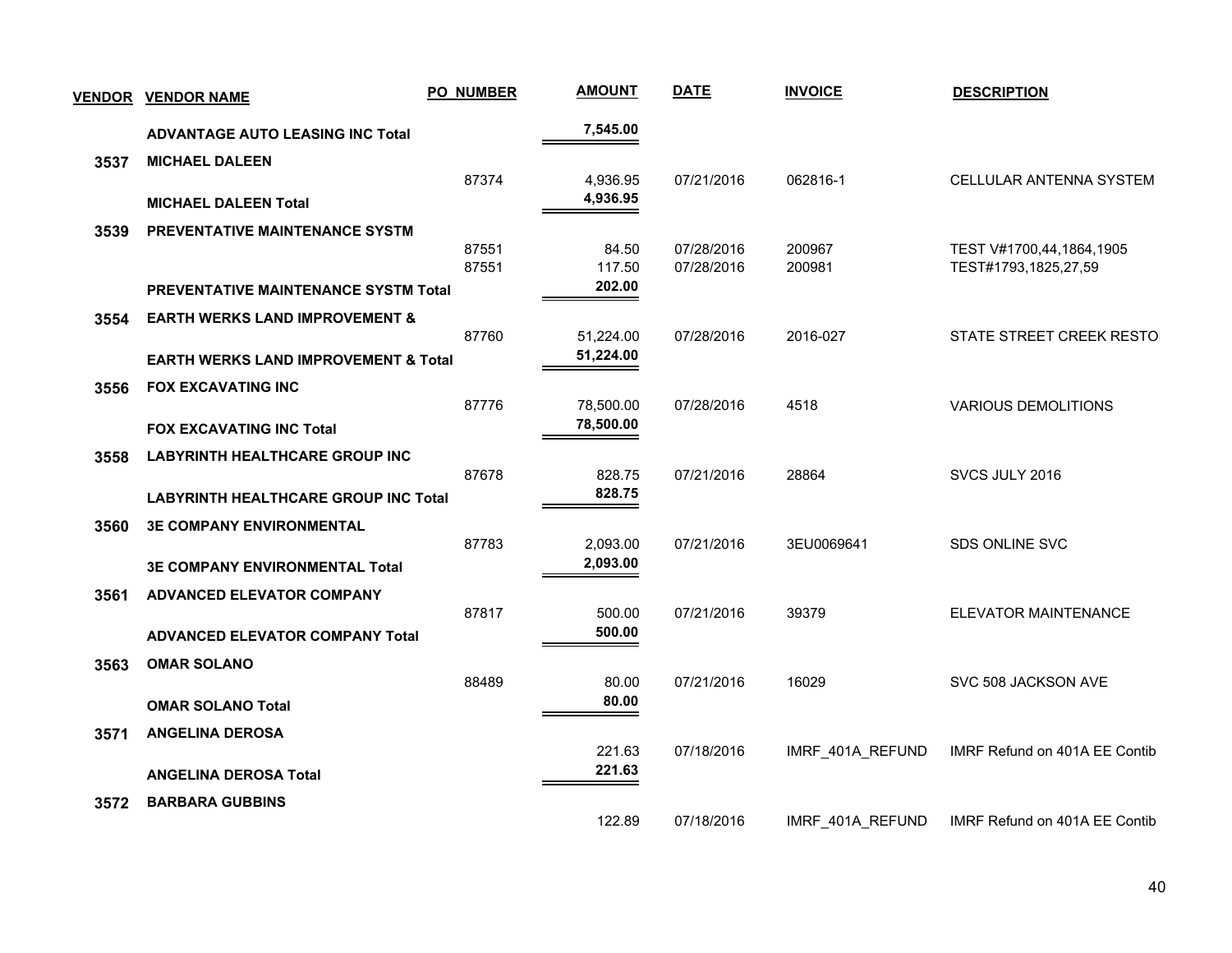|      | <b>VENDOR VENDOR NAME</b>    | PO_NUMBER | <b>AMOUNT</b>    | <b>DATE</b> | <b>INVOICE</b>   | <b>DESCRIPTION</b>            |
|------|------------------------------|-----------|------------------|-------------|------------------|-------------------------------|
|      | <b>BARBARA GUBBINS Total</b> |           | 122.89           |             |                  |                               |
| 3573 | <b>BLAISE BOSCACCY</b>       |           |                  |             |                  |                               |
|      | <b>BLAISE BOSCACCY Total</b> |           | 106.67<br>106.67 | 07/18/2016  | IMRF_401A_REFUND | IMRF Refund on 401A EE Contib |
| 3574 | <b>BRANDI PEDERSEN</b>       |           |                  |             |                  |                               |
|      |                              |           | 36.69            | 07/18/2016  | IMRF_401A_REFUND | IMRF Refund on 401A EE Contib |
|      | <b>BRANDI PEDERSEN Total</b> |           | 36.69            |             |                  |                               |
| 3575 | <b>CAROL JOHNSON</b>         |           |                  |             |                  |                               |
|      | <b>CAROL JOHNSON Total</b>   |           | 322.83<br>322.83 | 07/18/2016  | IMRF_401A_REFUND | IMRF Refund on 401A EE Contib |
| 3576 | <b>CAROLE MURPHY</b>         |           |                  |             |                  |                               |
|      |                              |           | 111.15           | 07/18/2016  | IMRF_401A_REFUND | IMRF Refund on 401A EE Contib |
|      | <b>CAROLE MURPHY Total</b>   |           | 111.15           |             |                  |                               |
| 3577 | <b>DIANE LEAHY</b>           |           |                  |             |                  |                               |
|      |                              |           | 286.79<br>286.79 | 07/18/2016  | IMRF_401A_REFUND | IMRF Refund on 401A EE Contib |
|      | <b>DIANE LEAHY Total</b>     |           |                  |             |                  |                               |
| 3578 | <b>JILL GHIOTTO</b>          |           | 452.19           | 07/18/2016  | IMRF_401A_REFUND | IMRF Refund on 401A EE Contib |
|      | <b>JILL GHIOTTO Total</b>    |           | 452.19           |             |                  |                               |
| 3580 | <b>KATHLEEN LOEWEN</b>       |           |                  |             |                  |                               |
|      |                              |           | 101.74           | 07/18/2016  | IMRF_401A_REFUND | IMRF Refund on 401A EE Contib |
|      | <b>KATHLEEN LOEWEN Total</b> |           | 101.74           |             |                  |                               |
| 3581 | <b>LINDA SCHROEDER</b>       |           |                  |             |                  |                               |
|      | <b>LINDA SCHROEDER Total</b> |           | 62.05<br>62.05   | 07/18/2016  | IMRF 401A REFUND | IMRF Refund on 401A EE Contib |
| 3582 | <b>MARGARET CORDTS</b>       |           |                  |             |                  |                               |
|      |                              |           | 161.66           | 07/18/2016  | IMRF_401A_REFUND | IMRF Refund on 401A EE Contib |
|      | <b>MARGARET CORDTS Total</b> |           | 161.66           |             |                  |                               |
| 3583 | <b>MARLENE SCHEIBL</b>       |           |                  |             |                  |                               |
|      |                              |           | 4.05             | 07/18/2016  | IMRF 401A REFUND | IMRF Refund on 401A EE Contib |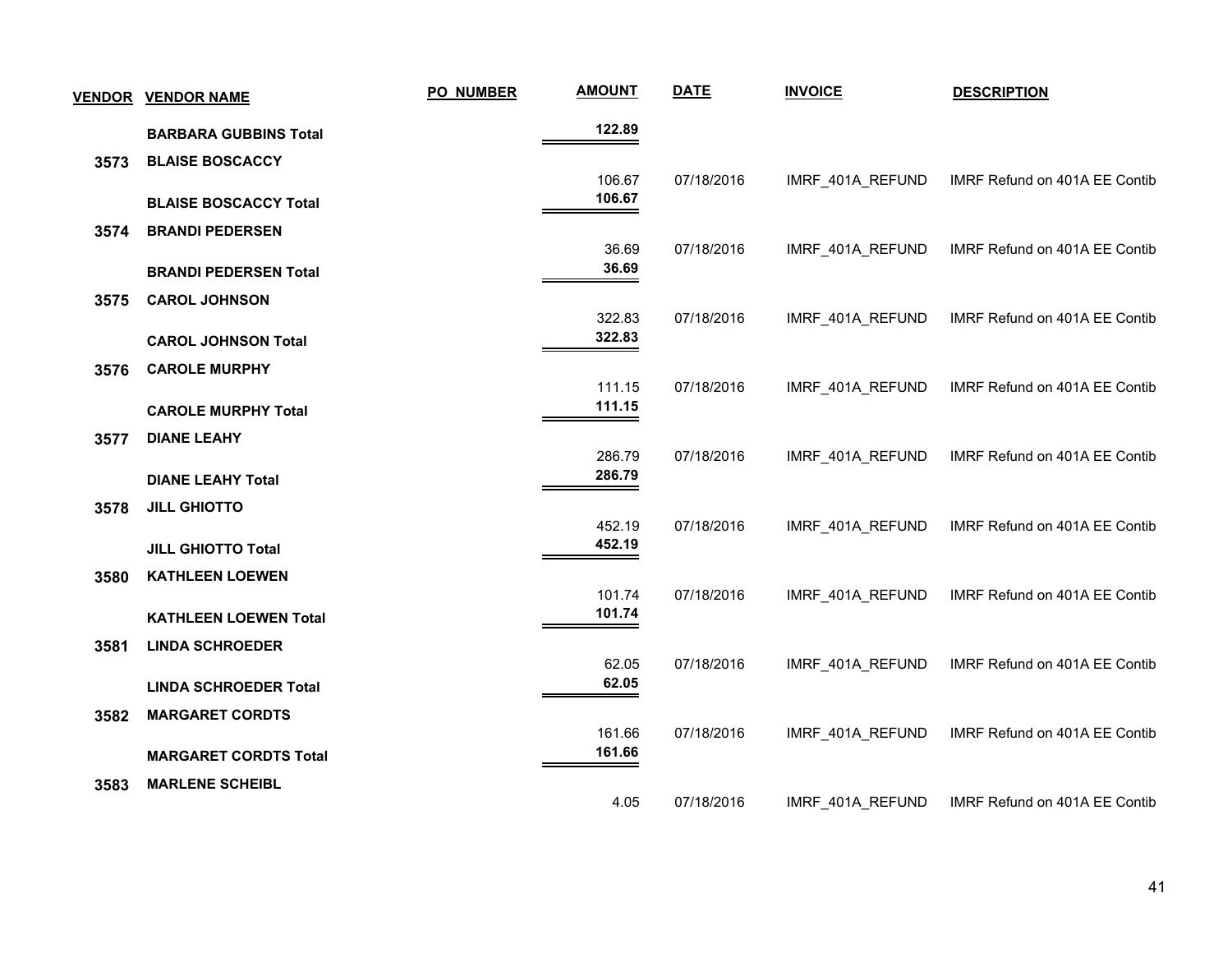| <u>VENDOR</u> | <b>VENDOR NAME</b>                          | <b>PO_NUMBER</b> | <b>AMOUNT</b>      | <b>DATE</b>              | <b>INVOICE</b>   | <b>DESCRIPTION</b>                                   |
|---------------|---------------------------------------------|------------------|--------------------|--------------------------|------------------|------------------------------------------------------|
|               | <b>MARLENE SCHEIBL Total</b>                |                  | 4.05               |                          |                  |                                                      |
| 3584          | <b>PAMELA COLBY</b>                         |                  |                    |                          |                  |                                                      |
|               |                                             |                  | 31.71              | 07/18/2016               | IMRF_401A_REFUND | IMRF Refund on 401A EE Contib                        |
|               | <b>PAMELA COLBY Total</b>                   |                  | 31.71              |                          |                  |                                                      |
|               |                                             |                  |                    |                          |                  |                                                      |
| 3585          | <b>RICHARD CHRISTENSEN</b>                  |                  |                    |                          |                  |                                                      |
|               |                                             |                  | 6.24<br>6.24       | 07/18/2016               | IMRF_401A_REFUND | IMRF Refund on 401A EE Contib                        |
|               | <b>RICHARD CHRISTENSEN Total</b>            |                  |                    |                          |                  |                                                      |
| 3587          | <b>SHERRY LOTITO</b>                        |                  |                    |                          |                  |                                                      |
|               |                                             |                  | 74.50              | 07/18/2016               | IMRF_401A_REFUND | IMRF Refund on 401A EE Contib                        |
|               | <b>SHERRY LOTITO Total</b>                  |                  | 74.50              |                          |                  |                                                      |
| 3588          | <b>STEPHEN SHROBA</b>                       |                  |                    |                          |                  |                                                      |
|               |                                             |                  | 230.37             | 07/18/2016               | IMRF_401A_REFUND | IMRF Refund on 401A EE Contib                        |
|               | <b>STEPHEN SHROBA Total</b>                 |                  | 230.37             |                          |                  |                                                      |
|               |                                             |                  |                    |                          |                  |                                                      |
| 3589          | <b>SUSAN TORRES</b>                         |                  | 327.38             | 07/18/2016               | IMRF_401A_REFUND | IMRF Refund on 401A EE Contib                        |
|               | <b>SUSAN TORRES Total</b>                   |                  | 327.38             |                          |                  |                                                      |
|               |                                             |                  |                    |                          |                  |                                                      |
| 3590          | <b>THERESE BARTH</b>                        |                  |                    |                          |                  |                                                      |
|               |                                             |                  | 365.86             | 07/18/2016               | IMRF_401A_REFUND | IMRF Refund on 401A EE Contib                        |
|               | <b>THERESE BARTH Total</b>                  |                  | 365.86             |                          |                  |                                                      |
| 3592          | <b>CAMBRIDGE ELECTRIC INC</b>               |                  |                    |                          |                  |                                                      |
|               |                                             | 88226            | 1,520.00           | 07/28/2016               | 7204             | <b>NEW WALL PACKS</b>                                |
|               | <b>CAMBRIDGE ELECTRIC INC Total</b>         |                  | 1,520.00           |                          |                  |                                                      |
| 3593          | <b>B &amp; B CONCRETE LIFTING INC</b>       |                  |                    |                          |                  |                                                      |
|               |                                             | 88023            | 4,000.00           | 07/28/2016               | 20               | <b>MUD JACKING SIDEWALKS</b>                         |
|               | <b>B &amp; B CONCRETE LIFTING INC Total</b> |                  | 4,000.00           |                          |                  |                                                      |
|               |                                             |                  |                    |                          |                  |                                                      |
| 3597          | <b>GEOSTAR MECHANICAL INC</b>               |                  |                    |                          |                  |                                                      |
|               |                                             | 88398<br>88406   | 380.00<br>1,523.00 | 07/21/2016<br>07/21/2016 | 10726<br>10733   | HVAC REPAIR BOILER DOWN<br>HVAC REPAIR CENTURY STATI |
|               |                                             | 88398            | 570.00             | 07/21/2016               | 10734            | HVAC REPAIR CENTURY STATI                            |
|               |                                             | 88398            | 1,028.44           | 07/21/2016               | 10735            | HVAC REPAIR PW LIEBERT SEI                           |
|               |                                             | 88531            | 440.00             | 07/21/2016               | 10785            | <b>HVAC REPAIR SUBSTATION #3</b>                     |
|               |                                             | 88531            | 192.50             | 07/21/2016               | 10788            | <b>HVAC REPAIR CITY HALL</b>                         |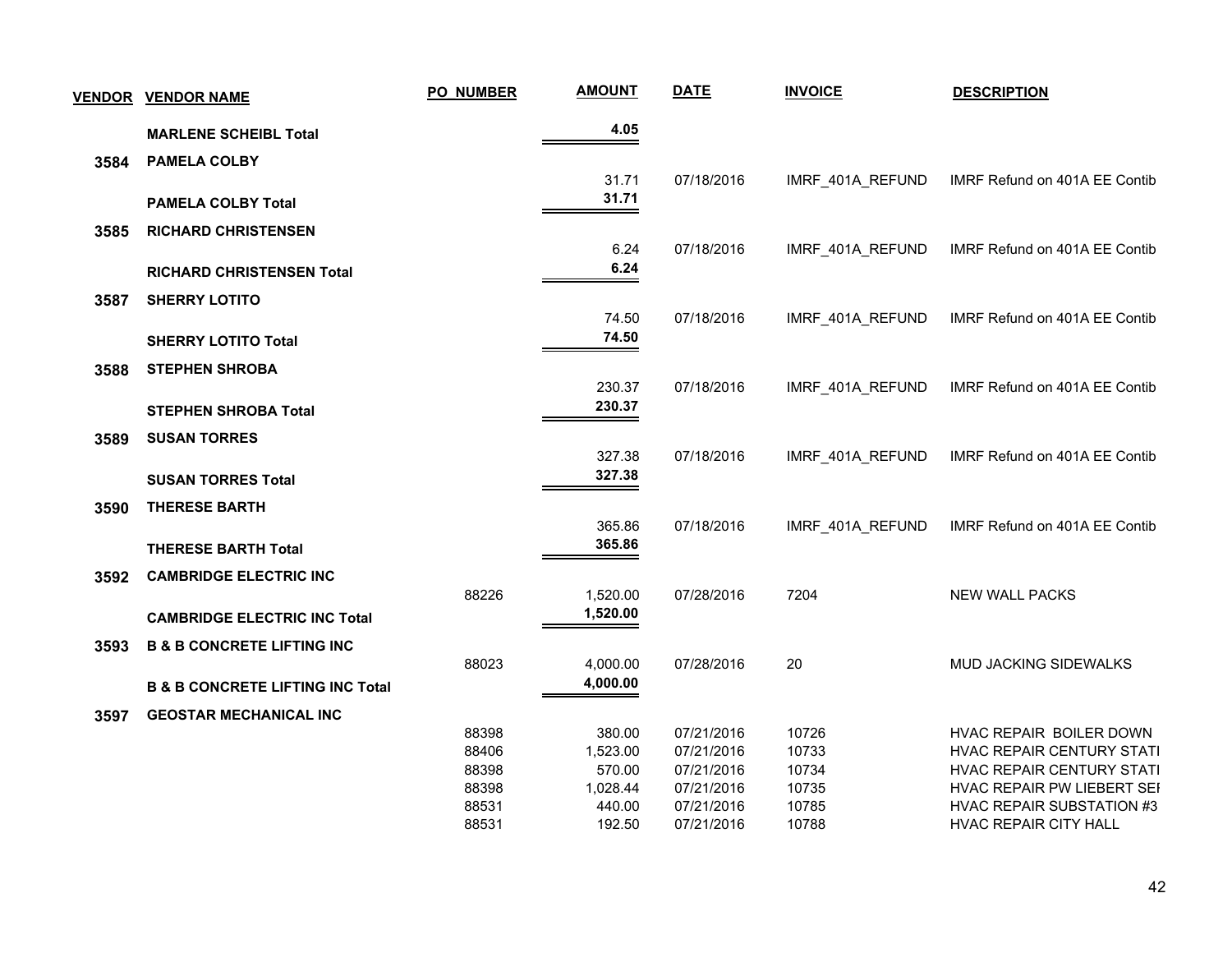| <b>VENDOR</b> | <b>VENDOR NAME</b>                                                         | <b>PO_NUMBER</b>                 | <b>AMOUNT</b>                            | <b>DATE</b>                                          | <b>INVOICE</b>                   | <b>DESCRIPTION</b>                                                                            |
|---------------|----------------------------------------------------------------------------|----------------------------------|------------------------------------------|------------------------------------------------------|----------------------------------|-----------------------------------------------------------------------------------------------|
|               |                                                                            | 88541<br>88541<br>88263<br>88540 | 220.00<br>1,723.20<br>1,570.00<br>345.40 | 07/28/2016<br>07/21/2016<br>07/21/2016<br>07/28/2016 | 10820<br>10819<br>10849<br>10789 | <b>SVC CITY HALL</b><br><b>HVAC REPAIRS - CS</b><br><b>HVAC REPAIR PUBLIC WORKS</b><br>SVC PD |
|               | <b>GEOSTAR MECHANICAL INC Total</b>                                        |                                  | 7,992.54                                 |                                                      |                                  |                                                                                               |
| 3619          | <b>HELM INCORPORATED</b><br><b>HELM INCORPORATED Total</b>                 | 88260                            | 650.00<br>650.00                         | 07/21/2016                                           | INV10036667                      | <b>VCM SOFTWARE RENEWAL</b>                                                                   |
| 3623          | <b>SARAH ELBERT</b><br><b>SARAH ELBERT Total</b>                           | 88341                            | 300.00<br>300.00                         | 07/28/2016                                           | 80                               | NEWSLETTER LAYOUT - JULY                                                                      |
| 3634          | <b>PROPERTY PROS MAINTENANCE</b><br><b>PROPERTY PROS MAINTENANCE Total</b> | 88576                            | 2,484.00<br>2,484.00                     | 07/28/2016                                           | 790                              | POWER WASH SIDEWALKS                                                                          |
| 3637          | <b>BATAVIA INSTANT PRINT INC</b><br><b>BATAVIA INSTANT PRINT INC Total</b> | 88539                            | 241.35<br>241.35                         | 07/28/2016                                           | 20160485                         | YARD SIGNS                                                                                    |
| 3647          | <b>ST CHARLES TOWNSHIP CEMETERY</b>                                        |                                  | 2,100.00<br>2,100.00                     | 07/28/2016                                           | 060516                           | <b>WATER RECNNCT REIMB</b>                                                                    |
| 9990003       | <b>ST CHARLES TOWNSHIP CEMETERY Total</b><br><b>ERIC M LARSON</b>          |                                  | 194.96                                   | 07/28/2016                                           | 2016PR002                        | RFND CLSD DEFERRED ACCT                                                                       |
| 9990006       | <b>ERIC M LARSON Total</b><br><b>DAVID SANTORO</b>                         |                                  | 194.96                                   |                                                      |                                  |                                                                                               |
|               | <b>DAVID SANTORO Total</b>                                                 |                                  | 500.00<br>500.00                         | 07/28/2016                                           | 16-11103                         | RTRN ADMIN PENALTY (BOND)                                                                     |